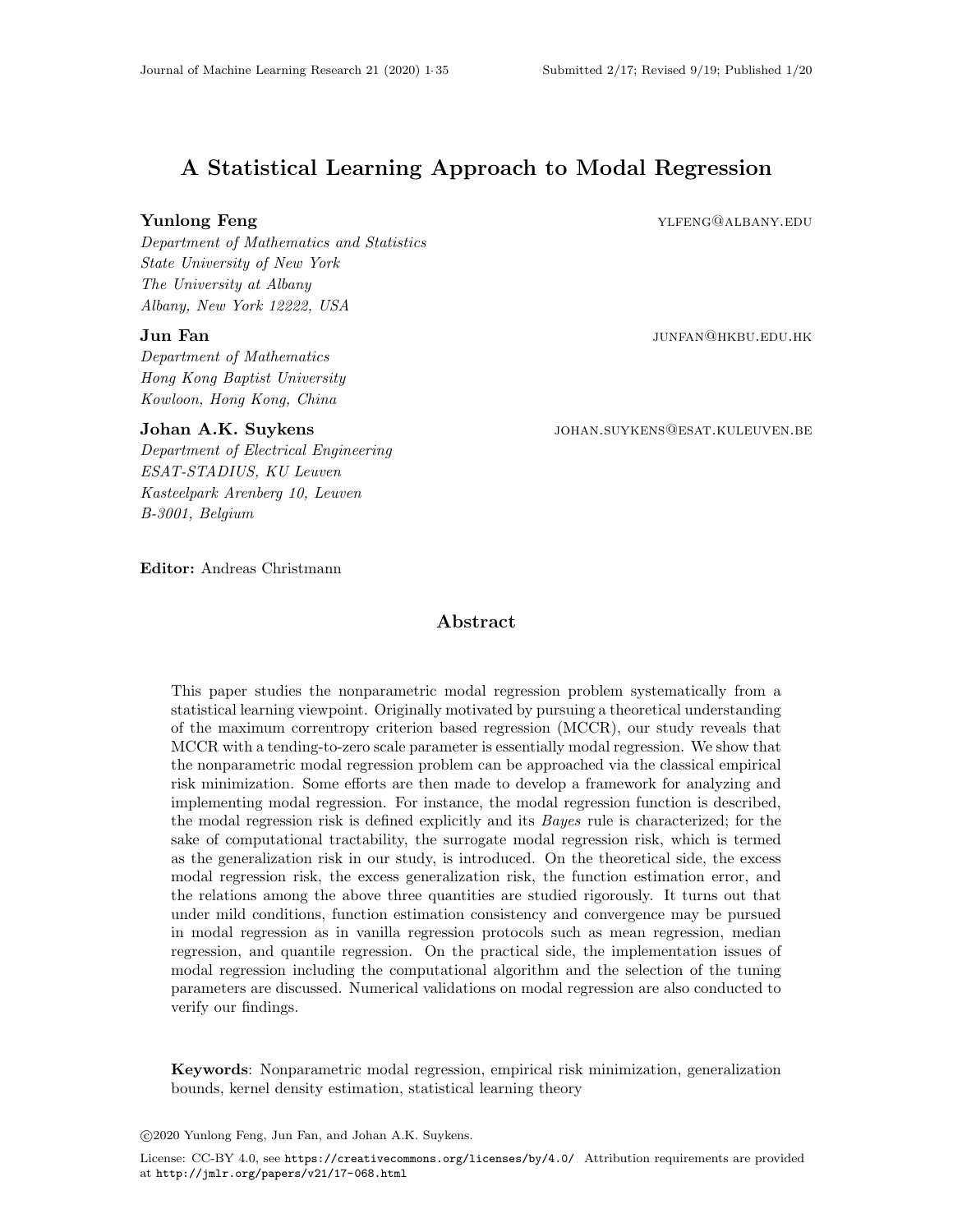# 1. Introduction

In this paper, we are interested in the nonparametric regression problem which aims at inferring the functional relation between input and output. Regression problems are concerned with the conditional distribution, which in practice can never be known in advance. Instead, normally, what one can access is only a set of observations drawn from the joint probability distribution. To state this problem mathematically, let us denote  $X$  as the explanatory variable that takes values in a compact metric space  $\mathcal{X} \subset \mathbb{R}^d$  and Y that takes values in  $\mathcal{Y} = \mathbb{R}$  as the response variable. Typically, we consider the following data-generating model

$$
Y = f^*(X) + \epsilon,
$$

where  $\epsilon$  is the noise variable. In nonparametric regression problems, the purpose is to infer the unknown function  $f^*$  nonparametrically while certain assumptions on the noise variable  $\epsilon$  may be imposed. As a compromise, regression estimators usually settle for learning a characterization of the conditional distribution by sifting information through observations generated above. Characterizations of the conditional distribution are versatile, where the several usual ones include the conditional mean, the conditional median, the conditional quantile, and the conditional mode. The versatility of the characterizations of the conditional distribution raises the question that which characterization we should pursue in regression problems. To answer this question, tremendous attention has been drawn in the statistics and machine learning communities. As a matter of fact, a significant part of parametric and nonparametric regression theory has been fostered to illuminate this question.

It is generally considered that each of the above-mentioned regression protocols has its own merits in its own regimes. For instance, it has been well understood that regression towards the conditional mean can be most effective if the noise is Gaussian or sub-Gaussian. Regression towards the conditional median or conditional quantile can be more robust in the absence of light-tailed noise or symmetric conditional distributions. In practice, the choice of the most appropriate regression protocol is usually decided by the type of data encountered. In the statistics and machine learning literature, these regression protocols have been studied extensively and understood well. In this study, we focus on a regression problem that has not been well studied in the statistical learning literature, namely, modal regression.

#### 1.1. Modal Regression

Modal regression approaches the unknown truth  $f^*$  by regressing towards the *conditional* mode function. For a set of observations, the mode is the value that appears most frequently. While for a continuous random variable, the mode is the value at which its density function attains its peak value. The conditional mode function is denoted pointwisely as the mode of the conditional density of the dependent variable conditioned on the independent variable.

Previously proposed in [Sager and Thisted \(1982\)](#page-33-0); [Collomb et al. \(1987\)](#page-31-0) and studied in, e.g., [Lee \(1989,](#page-33-1) [1993\)](#page-33-2), it is shown that one of the most appealing features of modal regression lies in its robustness to outliers, heavy-tailed noise, and skewed noise. Moreover, regression towards the conditional mode in some cases can be a better option when predicting the trends of observations. This is also the case in some real-world applications, as illustrated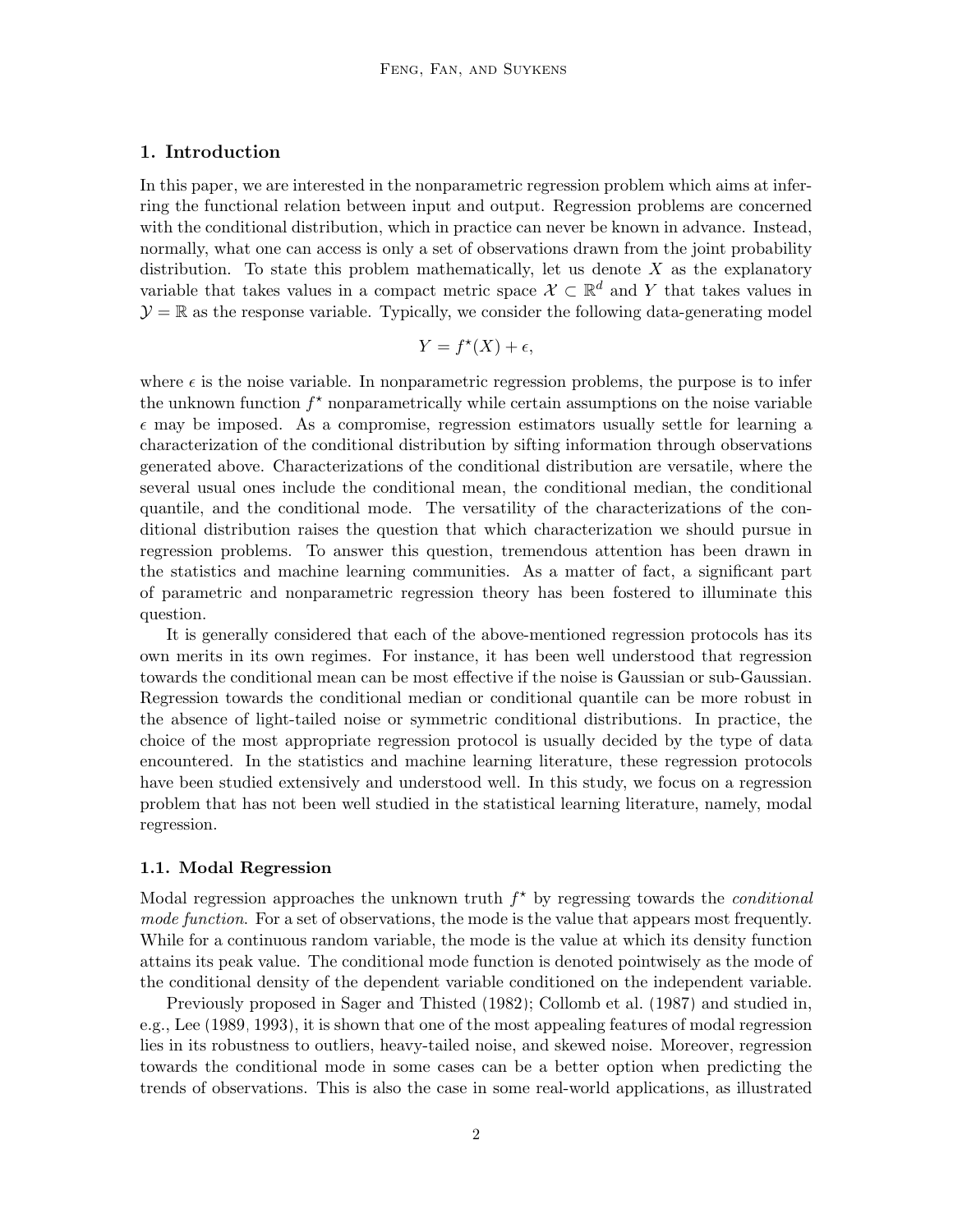in [Matzner-Løfber et al. \(1998\)](#page-33-3); [Einbeck and Tutz \(2006\)](#page-32-0); [Yu et al. \(2014\)](#page-34-1). However, it seems to us that so far not enough attention has been given to the theory and applications of modal regression, especially in the statistical learning literature. As yet another regression protocol, the above-mentioned merits of modal regression suggest that it deserves far more attention than it has received, especially in the big data era today. This motivates our study on modal regression in this paper.

#### 1.2. Historical Notes on Modal Regression

Modal regression is concerned with the mode. Studies on the mode estimation date back to the 1960s since the seminal work of [Parzen \(1962\)](#page-33-4). It opens the door for kernel density estimation by proposing the *Parzen window* method, with the help of which the estimation of the mode can typically proceed. Many subsequent studies concerning theoretical as well as practical estimation of the mode have been emerging since then, among them are [Chernoff \(1964\)](#page-31-1); [Robertson and Cryer \(1974\)](#page-33-5); [Fukunaga and Hostetler \(1975\)](#page-32-1); [Eddy \(1980\)](#page-32-2); [Comaniciu and Meer \(2002\)](#page-31-2), and [Dasgupta and Kpotufe \(2014\)](#page-31-3).

In a regression setup, the concern of the conditional mode estimate gives birth to modal regression. As far as we are aware, the idea of regression towards the conditional mode was first proposed in [Sager and Thisted \(1982\)](#page-33-0) in an isotonic regression setup. It was then specifically investigated in [Collomb et al. \(1987\)](#page-31-0) when dealing with dependent observations. As a theoretical study, the main conclusion drawn there was the uniform convergence of the nonparametric mode estimator to the conditional mode function. Lately, in [Lee \(1989,](#page-33-1) [1993\)](#page-33-2), some pioneering studies of modal regression were conducted. The tractability problem of mode regression was first discussed in their studies from, say, a supervised learning and risk minimization viewpoint. By considering some specific modal regression kernels, and assuming the existence of a global conditional mode function under a linear model assumption, they established the asymptotic normality of the resulting estimator. More and more attention to the theory and applications of modal regression has been attracted since the work in [Yao et al. \(2012\)](#page-34-2); [Yao and Li \(2014\)](#page-34-3) and [Kemp and Santos Silva \(2012\)](#page-32-3). In [Yao and Li \(2014\)](#page-34-3), a global mode was assumed to exist and take a linear form. Under proper assumptions on the conditional density of the noise variable, the implementation issues and the asymptotic normality of the estimator, as well as its robustness were explored. Recently, [Chen et al. \(2016b\)](#page-31-4) presented an interesting study towards modal regression in which the conditional mode was sought by estimating the maximum of a joint density. By assuming a factorizable modal manifold collection, results on asymptotic error bounds as well as techniques for constructing confidence sets and prediction sets were provided.

To further disentangle the literature on modal regression, we can roughly categorize existing studies by tracing the thread of global or local approaches that they follow. For local approaches, the conditional mode is sought via maximizing a conditional density or a joint density which is typically estimated non-parametrically, e.g., by using kernel density estimators. Studies in [Collomb et al. \(1987\)](#page-31-0); [Samanta and Thavaneswaran \(1990\)](#page-34-4); [Quintela-Del-Rio and Vieu \(1997\)](#page-33-6); Ould-Saïd (1997); [Herrmann and Ziegler \(2004\)](#page-32-4); [Ferraty](#page-32-5) [et al. \(2005\)](#page-32-5); [Gannoun et al. \(2010\)](#page-32-6); [Yao et al. \(2012\)](#page-34-2); [Chen et al. \(2016b\)](#page-31-4); [Sasaki et al.](#page-34-5) [\(2016\)](#page-34-5); [Zhou and Huang \(2016\)](#page-34-6); [Yao and Xiang \(2016\)](#page-34-7); [Zhou and Huang \(2019\)](#page-34-8) fall into this category. For global approaches, the conditional mode is usually sought by maximizing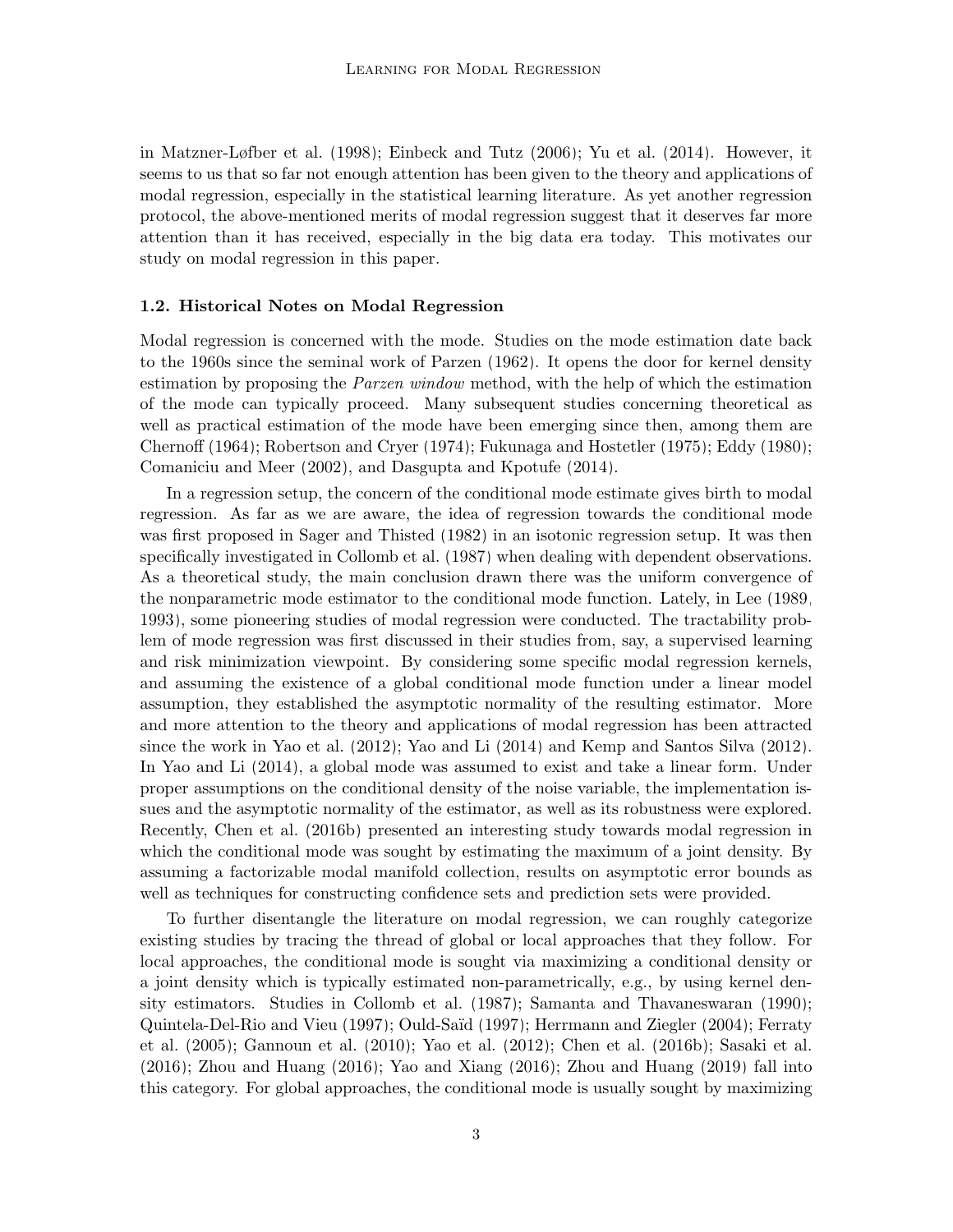the kernel density estimator for the variable induced by the residual and assuming that the global mode is unique and belongs to a certain hypothesis space. To name a few, studies in [Lee \(1989,](#page-33-1) [1993\)](#page-33-2); [Lee and Kim \(1998\)](#page-33-8); [Yao and Li \(2014\)](#page-34-3); [Kemp and Santos Silva](#page-32-3) [\(2012\)](#page-32-3); [Baldauf and Santos Silva \(2012\)](#page-31-5); [Yu and Aristodemou \(2012\)](#page-34-9); [Lv et al. \(2014\)](#page-33-9); Salah and Françoise (2016) follow this line. It should be noticed that most studies based upon global approaches assume the existence (and also the uniqueness) of a global conditional mode function that is of a parametric form. While for the studies based upon local approaches, usually only the uniqueness assumption of the conditional mode function is imposed. Loosely speaking, modal regression estimators of the former case are nonparametric, while (semi-) parametric in the latter case.

Most of the above-mentioned studies are theoretical in nature. It should be noted that some application-oriented studies on modal regression have also been conducted. Among them, [Matzner-Løfber et al. \(1998\)](#page-33-3) carried out an empirical comparison among three regression schemes, namely, the conditional mean regression, the conditional median regression, and the conditional mode regression, in nonparametric forecasting problems. They empirically observed that for certain datasets, e.g., the Old Faithful eruption prediction dataset, the mode can be a better option in forecasting than the mean and the median; [Yu et al.](#page-34-1) [\(2014\)](#page-34-1) discussed the mode-based regression problem in the big data context. Based on empirical evaluations on the Health Survey for England dataset, they argued that the mode could be an effective alternative for pattern-finding; [Einbeck and Tutz \(2006\)](#page-32-0) dealt with the speed-flow data in traffic engineering by applying a multi-modal regression model.

#### 1.3. Objectives of This Study and Our Contributions

As mentioned above, in the statistics literature, there exist some interesting studies towards modal regression from both theoretical and practical viewpoints. However, we notice that several problems related to the theoretical understanding as well as the practical implementations of modal regression remain unclear. For example:

- Modal regression regresses towards the conditional mode function, a direct estimation of which involves the estimation of a conditional or joint density. In fact, many of the existing studies on modal regression follow this approach. Notice that the explanatory variable may be high-dimensional vector-valued, which may make the estimation of the conditional or the joint density infeasible. This poses an important question: how to carry out modal regression without involving the estimation of a density function in a (possibly) high-dimensional space? According to the existing studies on modal regression, assuming the existence of a global conditional mode function and imposing some prior structure assumptions on it seem to be promising in avoiding estimating such a density. However, most existing studies of this type assume that the conditional mode function possesses a certain linear or parametric form. This could be restrictive in certain circumstances.
- With a modal regression estimator at hand, how can we evaluate its statistical performance? That is, how can we measure the approximation ability of the modal regression estimator to the conditional mode function? This concern is of great importance in nonparametric statistics as well as in machine learning as it is closely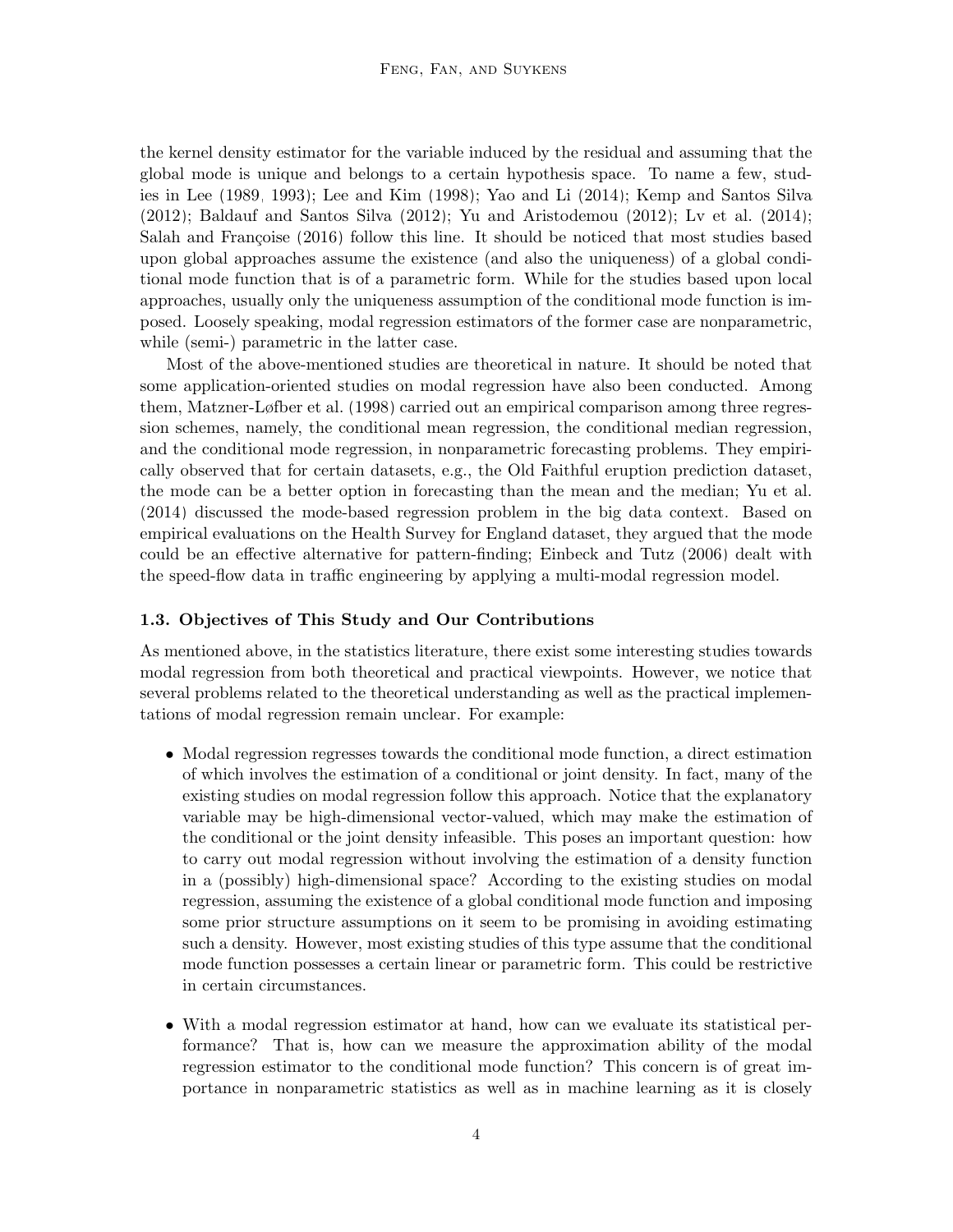related to the prediction ability of the estimator on future observations. On the other hand, concerning the implementation issues of modal regression, how can we perform model selection in modal regression?

To address the above two problems raised in modal regression, in this study, we propose to perform modal regression through the classical empirical risk minimization (ERM) scheme. Within the statistical learning framework, we then develop a learning theory framework for assessing the performance of the resulting modal regression estimator. Our contributions made in this study can be summarized as follows:

- The first main contribution of our study is that we present the first systematic statistical learning treatment on modal regression. This purpose is achieved by developing a statistical learning setup for modal regression, adapting it into the classical ERM framework, and conducting a learning theory analysis for modal regression estimators. The statistical learning approach to modal regression in this paper distinguishes our work from previous studies.
- The second main contribution of this study lies in that we develop a statistical learning framework for modal regression. To this end, the modal regression risk is devised, the Bayes rule of the modal regression risk is characterized, computationally tractable surrogates of the modal regression risk are introduced, and ERM schemes for modal regression are formulated.
- Following the ERM scheme, by assuming the existence of a global conditional mode function, the modal regression estimator in our study is pursued by maximizing a one-dimensional density estimator. This is more computationally tractable compared with the approaches adopted in most of the existing studies, in which the estimation of a possibly high-dimensional density is involved, as detailed in Section [3.5.](#page-19-0) This gives the third main contribution of this study.
- Another contribution made in this paper is that we present a learning theory analysis on the modal regression estimator resulted from the ERM scheme. The theoretical results in our analysis are concerned with the modal regression risk consistency, the generalization risk consistency, the function estimation ability of the modal regression estimator, and their relations, see Section [3](#page-10-0) for details.
- It should be highlighted that, as we shall also explain below, the study in this paper is originally motivated by pursuing some further understanding of the maximum correntropy based regression (MCCR), which was recently investigated in [Feng et al.](#page-32-7) [\(2015\)](#page-32-7). In particular, this study is started with the realization that MCCR with a tending-to-zero scale parameter is modal regression, see Section [4](#page-20-0) for details. It turns out that the study conducted in this paper brings us some new perspectives and a deeper understanding of MCCR.

# 1.4. Structure of This Paper

This paper is organized as follows: in Section [2,](#page-6-0) we formulate the modal regression problem within the statistical learning framework. To this end, we introduce the modal regres-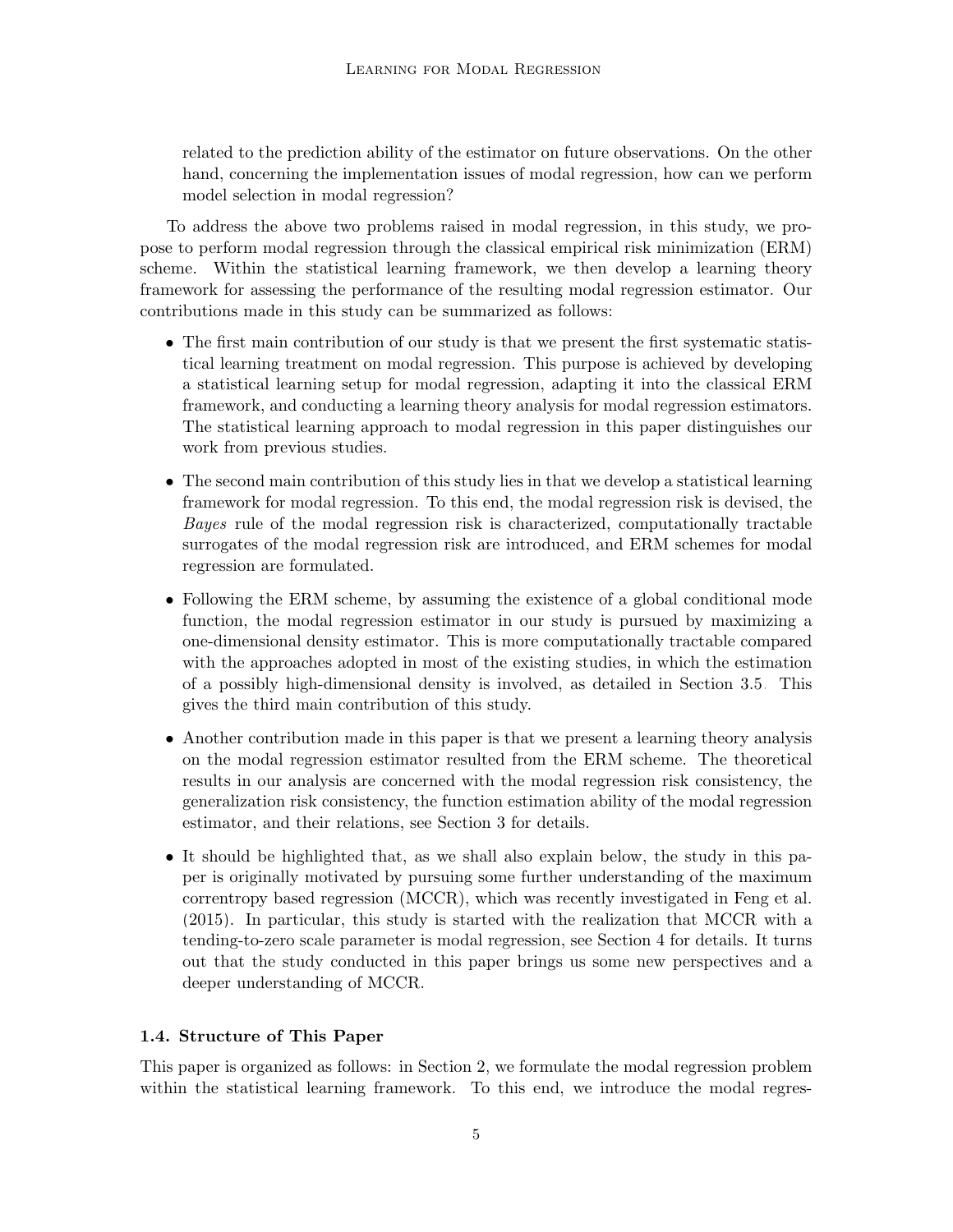<span id="page-5-0"></span>

| notation                    | meaning                                                                                      |
|-----------------------------|----------------------------------------------------------------------------------------------|
| $\mathcal{X}, \mathcal{Y}$  | the independent variable space and the dependent variable space, respectively                |
| X, Y                        | random variables taking values in $X$ and $Y$ , respectively                                 |
| x, y                        | realizations of $X$ and $Y$ , respectively                                                   |
| $\mathcal M$                | the function set comprised of all measurable function from $\mathcal X$ to $\mathbb R$       |
| $\epsilon$                  | the noise variable specified by the residual $Y - f^*(X)$                                    |
| z                           | a set of <i>n</i> -size realizations of $(X, Y)$ with $\mathbf{z} := \{(x_i, y_i)\}_{i=1}^n$ |
| $E_f$                       | the random variable induced by the residual $Y - f(X)$                                       |
| ${\cal H}$                  | a hypothesis space that is assumed to be a compact subset of $C(\mathcal{X})$                |
| $K_{\sigma}$                | a smoothing kernel with the bandwidth $\sigma$                                               |
| $\rho$                      | the joint probability distribution of $X \times Y$                                           |
| $\rho_{\mathcal{X}}$        | the marginal distribution of $X$                                                             |
| $L^2_{\rho_{\mathcal{X}}}$  | the function space of square-integrable functions with respect to $\rho_{\mathcal{X}}$       |
| $p_{E_f}$ or $p_f$          | the density function of the random variable $E_f$                                            |
| $p_{Y X}$                   | the conditional density of $Y$ conditioned on $X$                                            |
| $p_{X,Y}$                   | the joint density of $X$ and $Y$                                                             |
| $p_{\epsilon X}$            | the conditional density of $\epsilon$ conditioned on X                                       |
| $f^{\star}$                 | the underlying truth function in modal regression, see formula $(2.1)$                       |
| $f_{\rm M}$                 | the modal regression function or the conditional mode function, see formula $(2.2)$          |
| $f_{\mathbf{z},\sigma}$     | the empirical modal regression estimator in $H$ , see formula (2.4)                          |
| $f_{\mathcal{H},\sigma}$    | the data-free modal regression estimator in $H$ , see formula (2.5)                          |
| fн                          | the data-free least squares regression estimator in $\mathcal H$                             |
| $\mathcal{R}(f)$            | the modal regression risk for the hypothesis $f: \mathcal{X} \to \mathbb{R}$                 |
| $\mathcal{R}^{\sigma}(f)$   | the data-free generalization risk for the hypothesis $f: \mathcal{X} \to \mathbb{R}$         |
| $\mathcal{R}_n^{\sigma}(f)$ | the empirical generalization risk for the hypothesis $f: \mathcal{X} \to \mathbb{R}$         |

Table 1: A list of notations and their definitions in this paper

sion function in Subsection [2.1.](#page-6-3) We define the modal regression risk and characterize its Bayes rule in Subsection [2.2.](#page-7-0) A kernel density estimation interpretation and an empirical risk minimization perspective of modal regression are provided in Subsections [2.3](#page-8-0) and [2.4,](#page-10-1) respectively. Section [3](#page-10-0) is devoted to developing a learning theory for modal regression. The modal regression calibration problem (see Subsection [3.2\)](#page-11-0), the convergence of the excess generalization risk (see Subsection [3.3\)](#page-13-0), and the function estimation calibration problem (see Subsection [3.4\)](#page-17-0) are studied by applying standard learning theory arguments. Comparisons between our study and the existing ones are also mentioned in this section. In Section [4,](#page-20-0) we interpret MCCR from a modal regression viewpoint by suggesting that MCCR with a tending-to-zero scale parameter is essentially modal regression. Since one of the main motivations of the present study is to understand MCCR within the statistical learning framework and having realized that MCCR with a tending-to-zero scale parameter is modal regression, we, therefore, retrospect MCCR in Section [4.2](#page-21-0) by applying the theory developed in Section [3](#page-10-0) and depict a general picture of MCCR. Section [5](#page-24-0) is concerned with the implementation issues in modal regression such as model selection and computational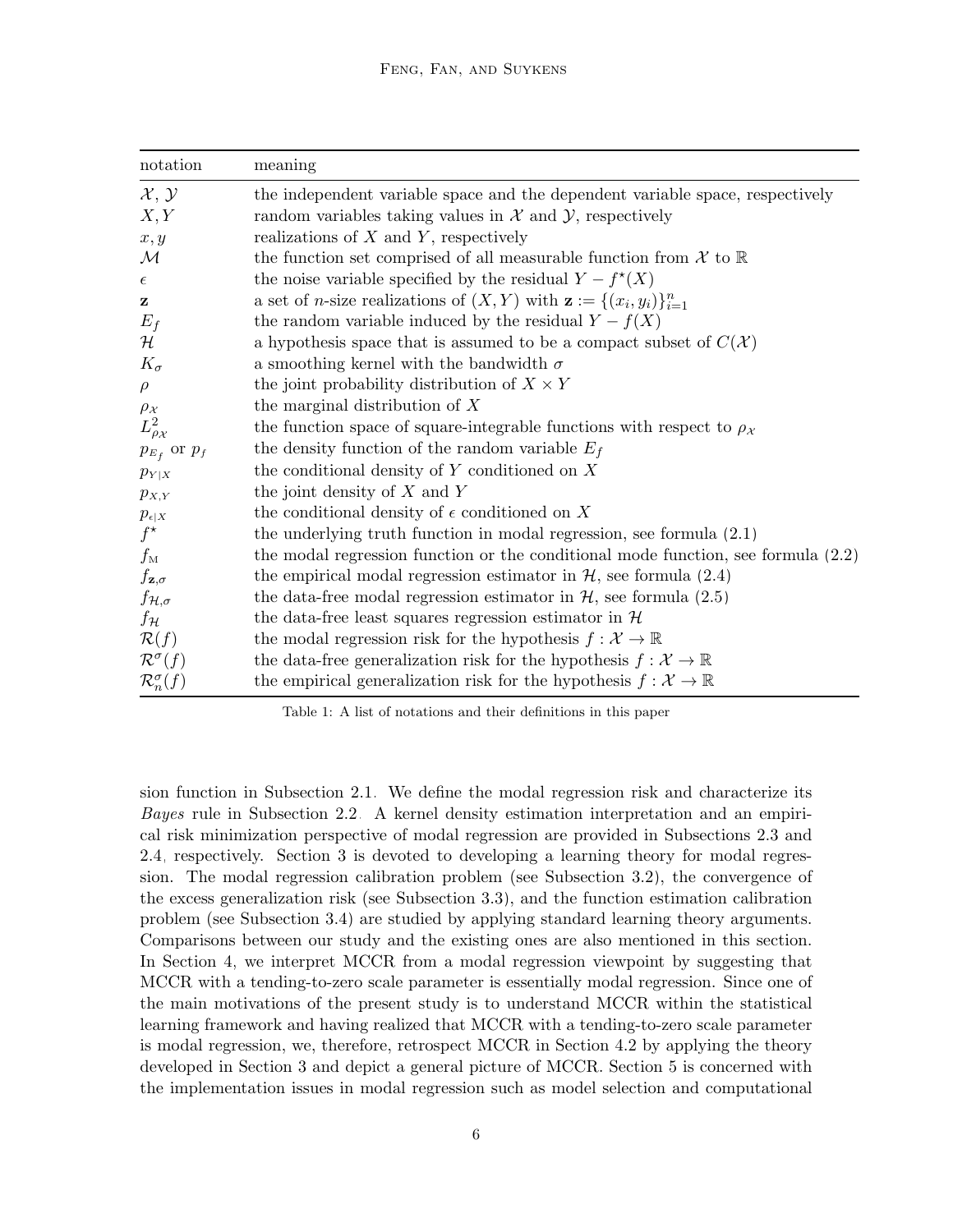algorithms. Numerical validations will be provided in this section. We close this paper in Section [6](#page-30-0) with conclusions. For the sake of readability, a list of notations and their definitions in this paper is provided in Table [1.](#page-5-0)

### <span id="page-6-0"></span>2. A Statistical Learning Framework for Modal Regression

#### <span id="page-6-3"></span>2.1. Formulating the Modal Regression Problem

We first formulate the modal regression problem formally in this subsection. To this end, we first assume that we are given a set of i.i.d observations z that are generated by

<span id="page-6-1"></span>
$$
Y = f^*(X) + \epsilon,\tag{2.1}
$$

where the mode of the conditional distribution of  $\epsilon$  at any  $x \in \mathcal{X}$  is assumed to be zero. That is, mode $(\epsilon | X = x) := \arg \max_{t \in \mathbb{R}} p_{\epsilon | X}(t | X = x) = 0$  for any  $x \in \mathcal{X}$ , where  $p_{\epsilon | X}$ is the conditional density of  $\epsilon$  conditioned on X. It is obvious from [\(2.1\)](#page-6-1) that under the zero-mode noise assumption, it holds that  $\text{mode}(Y|X) = f^*(X)$ . We further assume that  $p_{\epsilon|X}$  is continuous and bounded on R for any  $x \in \mathcal{X}$ . Here, it should be remarked that in this study we do not assume either the homogeneity or the symmetry of the distribution of the noise  $\epsilon$ . In other words, the heterogeneity of the distribution of the residuals or the skewed noise distribution is allowed.

In modal regression problems, we aim at approximating the modal regression function (see formula  $(1.1)$  in Collomb et al.  $(1987)$ ):

Definition 1 (Modal Regression Function) The modal regression function  $f_M$ :  $\mathcal{X} \to \mathbb{R}$  is defined as

<span id="page-6-2"></span>
$$
f_{\mathcal{M}}(x) := \arg \max_{t \in \mathbb{R}} p_{Y|X}(t | X = x), \ x \in \mathcal{X}, \tag{2.2}
$$

where  $p_{Y|X}(\cdot|X)$  denotes the conditional density of Y conditioned on X.

Throughout this paper, we assume that the modal regression function  $f_M$  is well-defined on X. That is, arg max $t_{\epsilon \in \mathbb{R}} p_{Y|X}(t \mid X = x)$  is assumed to exist and be unique for any fixed  $x \in \mathcal{X}$ . Obviously, this is equivalent to assuming the existence and uniqueness of the global mode of the conditional density  $p_{Y|X}$ . On the other hand, due to the zeromode assumption of the conditional distribution of  $\epsilon$  in [\(2.1\)](#page-6-1) for any  $x \in \mathcal{X}$ , we know that  $f_{\text{M}} \equiv f^*$ . Consequently, the learning for modal regression problem is equivalent to the problem of learning the modal regression function  $f_M$ , and thus  $f^*$ . Said differently,  $f_M$  is the so-called target hypothesis.

From the definition, the modal regression function  $f_M$  is defined as the maximum of the conditional density  $p_{Y|X}$  conditioned on X. Note that, maximizing the conditional density is equivalent to maximizing the joint density  $p_{X,Y}$  for any fixed realization of X. Therefore, it is direct to see that one can approximate  $f_M$  by maximizing the conditional density  $p_{Y|X}$  or the joint density  $p_{X,Y}$ , both of which can be estimated via kernel density estimation. This is, in fact, what most of the existing studies on modal regression do (see e.g., [Collomb et al., 1987;](#page-31-0) [Chen et al., 2016b;](#page-31-4) [Yao and Xiang, 2016\)](#page-34-7). However, estimating the conditional density  $p_{Y|X}$  or the joint density  $p_{X,Y}$  via kernel density estimation suffers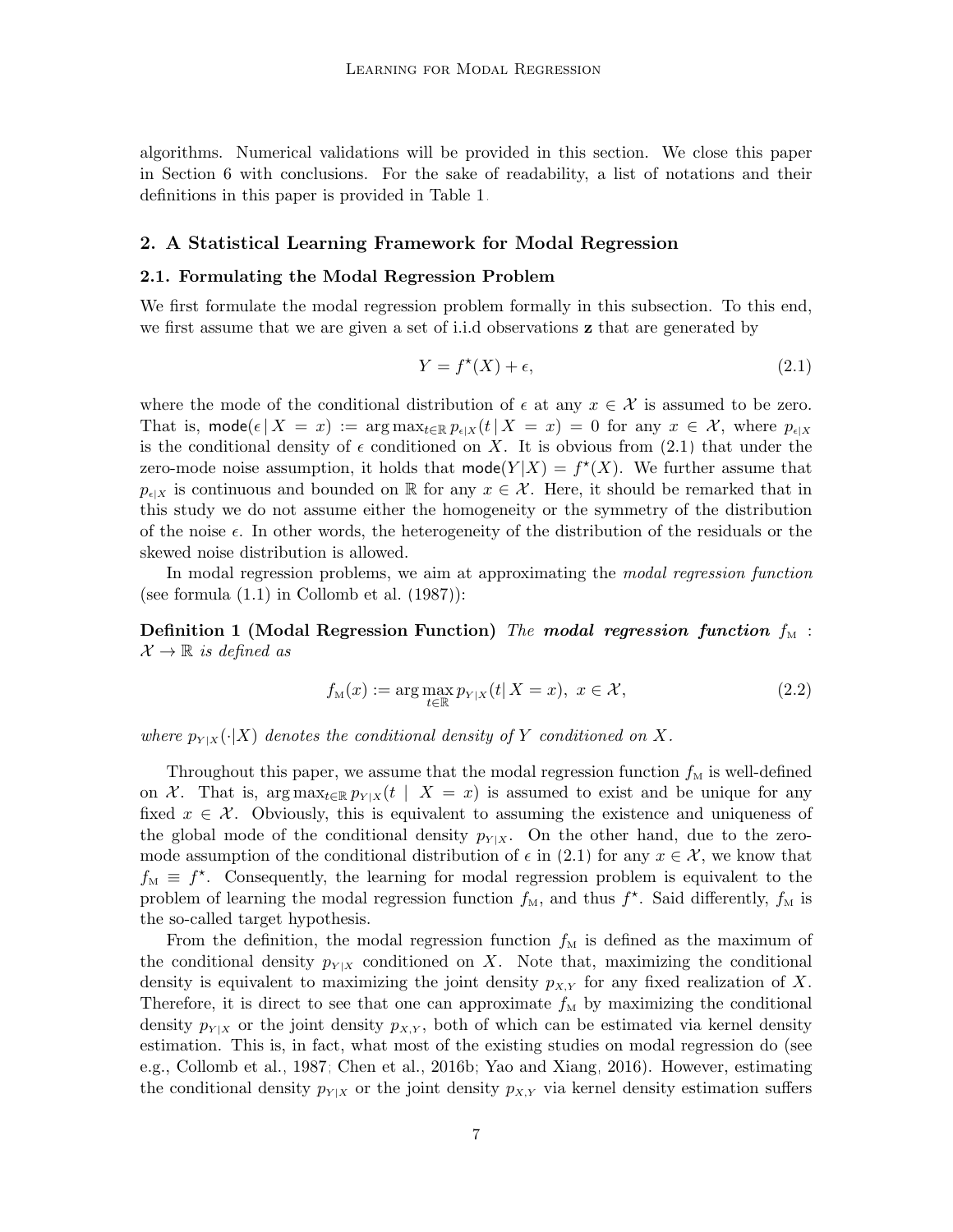from the *curse of dimensionality* and is not feasible when the dimension of the input space is high. In this study, we are interested in an empirical risk minimization approach that is dimension-insensitive as formulated later.

#### <span id="page-7-0"></span>2.2. Modeling the Modal Regression Risk and Characterizing the Bayes Rule

To be in a position to carry out a statistical learning assessment of modal regression, besides the target hypothesis defined above, we also need to devise a fitting risk that measures the goodness-of-fit when a candidate hypothesis is considered. The newly devised fitting risk should vote the target hypothesis [\(2.2\)](#page-6-2) as the best candidate when the hypothesis space is sufficiently large. This gives the main purpose of this subsection.

<span id="page-7-1"></span>**Definition 2 (Modal Regression Risk)** For a measurable function  $f : \mathcal{X} \to \mathbb{R}$ , its modal regression risk  $\mathcal{R}(f)$  is defined as

<span id="page-7-3"></span>
$$
\mathcal{R}(f) = \int_{\mathcal{X}} p_{Y|X}(f(x)|X=x) \mathrm{d}\rho_X(x). \tag{2.3}
$$

Analogously to learning for regression and classification scenarios (see, e.g., [Cucker](#page-31-6) [and Zhou, 2007;](#page-31-6) [Steinwart and Christmann, 2008\)](#page-34-10), we denote the **Bayes rule** of modal regression as the "best" hypothesis favored by the above modal regression risk over the measurable function set M (comprised of all measurable functions from  $\mathcal X$  to  $\mathbb R$ ). The following conclusion indicates that the target hypothesis  $f<sub>M</sub>$  is exactly the *Bayes* rule of modal regression.

<span id="page-7-2"></span>**Theorem 3** The modal regression function  $f_M$  in [\(2.2\)](#page-6-2) gives the Bayes rule of modal regression. That is,

$$
f_{\mathcal{M}} = \arg \max_{f \in \mathcal{M}} \mathcal{R}(f).
$$

**Proof** Recall that the conditional mode function  $f_M$  is given as

$$
f_{\mathcal{M}}(x) = \arg \max_{t \in \mathbb{R}} p_{Y|X}(t | X = x), \ x \in \mathcal{X}.
$$

Following the modal regression risk defined in Definition [2,](#page-7-1) for any measurable function  $f \in \mathcal{M}$ , we have

$$
\mathcal{R}(f) = \int_{\mathcal{X}} p_{Y|X}(f(x)|X=x) d\rho_{\mathcal{X}}(x) \le \int_{\mathcal{X}} p_{Y|X}(f_{M}(x)|X=x) d\rho_{\mathcal{X}}(x) = \mathcal{R}(f_{M}),
$$

which directly yields

$$
f_{\mathcal{M}} = \arg \max_{f \in \mathcal{M}} \mathcal{R}(f).
$$

This completes the proof of Theorem [3.](#page-7-2)

The plausibility of the above-defined modal regression risk stems from the fact that  $f_{\text{M}}$ is the Bayes rule of modal regression, as justified by Theorem [3.](#page-7-2) With the modal regression

 $\blacksquare$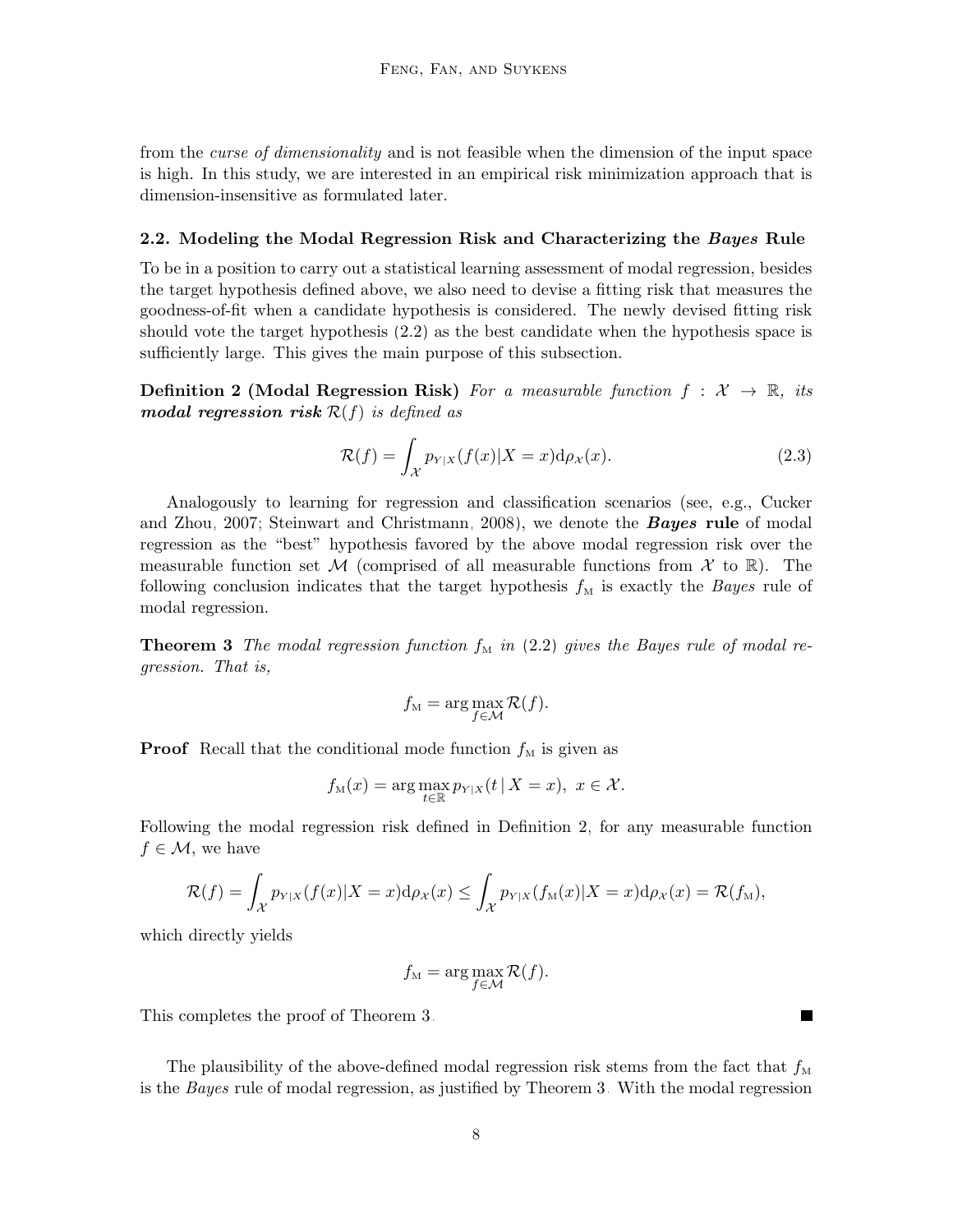risk being defined and recalling that  $f_M$  maximizes the modal regression risk, the most direct way to learn  $f_M$  is to maximize the sample analogy of the modal regression risk. Unfortunately, this is intractable since the discretization of an unknown conditional density is involved. In the next subsection, to circumvent this problem, we introduce a surrogate of the modal regression risk.

**Remark 4** We now give a remark on the terminology "risk". For any measurable function  $f: \mathcal{X} \to \mathbb{R}$ , the modal regression risk  $\mathcal{R}(f)$  in Definition [2](#page-7-1) can be regarded as a measure of the extent to which the function f fits the Bayes rule  $f_M$  in the  $\mathcal{R}(\cdot)$  sense. Therefore, the terminology "risk" is not used as what is commonly referred to in the statistical learning literature. However, in what follows, given the one-to-one correspondence between the corresponding maximization and minimization problems, we still term  $\mathcal{R}(f)$  as the (modal regression) risk of f.

### <span id="page-8-0"></span>2.3. Learning for Modal Regression via Kernel Density Estimation

We now show that the modal regression problem can be tackled by applying the kernel density estimation technique. To this purpose, let  $f : \mathcal{X} \to \mathbb{R}$  be a measurable function and denote  $E_f$  as the random variable induced by the residual  $Y - f(X)$ , where the subscript f indicates its dependence on f. We also denote  $p_{E_f}$ , or simply  $p_f$ , as the density function of the random variable  $E_f$  and denote  $p_{\epsilon|X}$  as the conditional density of the random variable  $\epsilon = Y - f^*(X)$ . The following theorem, which was first established in [Fan et al. \(2016\)](#page-32-8), relates the modal regression risk of f to  $p_{\epsilon|X}$  and  $p_{E_f}$ .

<span id="page-8-1"></span>**Theorem 5** Let  $f : \mathcal{X} \to \mathbb{R}$  be a measurable function. Then,

$$
\int_{\mathcal{X}} p_{\epsilon|X}(\cdot + f(x) - f^{\star}(x)|X = x) d\rho_{\mathcal{X}}(x)
$$

is a density of the random variable  $E_f := Y - f(X)$ , which is denoted as  $p_{E_f}$ . Correspondingly, we have  $p_{E_f}(0) = \mathcal{R}(f)$ .

**Proof** From the model assumption that  $\epsilon = Y - f^*(X)$ , we have

$$
\epsilon = E_f + f(X) - f^*(X).
$$

As a result, the density function of the error variable  $E_f$  can be expressed as

$$
\int_{\mathcal{X}} p_{\epsilon|X}(\cdot + f(x) - f^{\star}(x)|X = x) d\rho_{\mathcal{X}}(x)
$$

and denoted by  $p_{E_f}$ . Moreover, from the definition of the risk functional  $\mathcal{R}(\cdot)$  in [\(2.3\)](#page-7-3), we know that

$$
p_{E_f}(0) = \int_{\mathcal{X}} p_{\epsilon|X}(f(x) - f^*(x)|X = x) d\rho_{\mathcal{X}}(x)
$$
  
= 
$$
\int_{\mathcal{X}} p_{Y|X}(f(x)|X = x) d\rho_{\mathcal{X}}(x)
$$
  
= 
$$
\mathcal{R}(f).
$$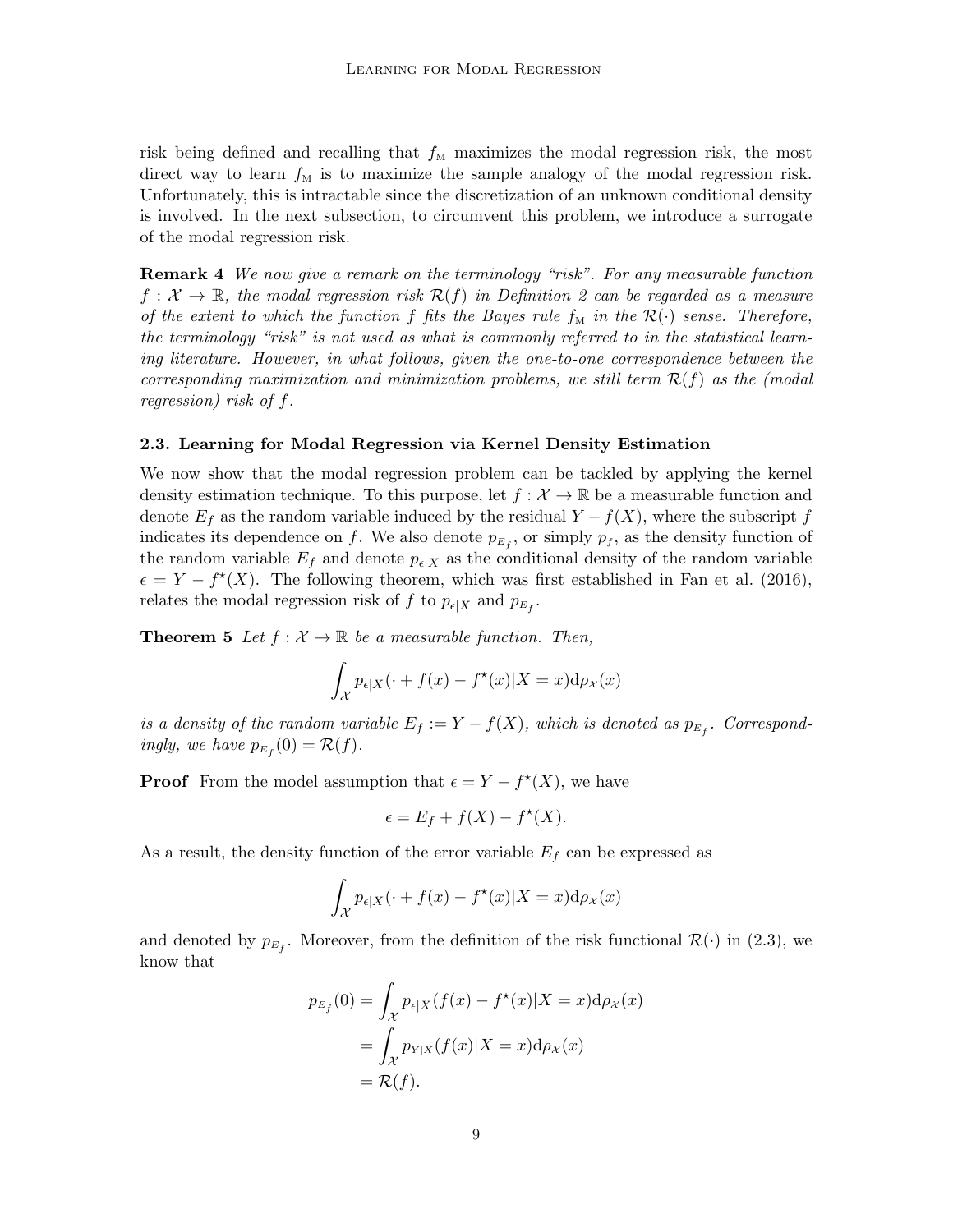This completes the proof of Theorem [5.](#page-8-1)

From Theorem [5,](#page-8-1) the hypothesis f that maximizes the modal regression risk  $\mathcal{R}(f)$  is the one that maximizes the density of  $E_f := Y - f(X)$  at 0, which can be estimated nonparametrically. In this study, the kernel density estimation technique is tailored to modal regression with the help of the modal regression kernel defined below.

<span id="page-9-2"></span>**Definition 6 (Modal Regression Kernel)** A kernel  $K_{\sigma} : \mathbb{R} \times \mathbb{R} \to \mathbb{R}_+$  is said to be a **modal regression kernel** with the representing function  $\phi$  and the bandwidth parameter  $\sigma > 0$  if there exists a function  $\phi : \mathbb{R} \to [0, \infty)$  such that  $K_{\sigma}(u_1, u_2) = \phi\left(\frac{u_1 - u_2}{\sigma}\right)$  for any  $u_1, u_2 \in \mathbb{R}, \ \phi(u) = \phi(-u), \ \phi(u) \leq \phi(0) \ \text{for any } u \in \mathbb{R}, \ \text{and } \int_{\mathbb{R}} \phi(u) \mathrm{d}u = 1.$ 

According to Definition [6,](#page-9-2) it is easy to see that common smoothing kernels (see, e.g., [Wand and Jones, 1994\)](#page-34-11) such as the Naive kernel, the Gaussian kernel, the Epanechnikov kernel, and the Triangular kernel are modal regression kernels. Their corresponding representing functions can be easily deduced with simple computations. For a modal regression kernel  $K_{\sigma}$  with the representing function  $\phi$ , throughout this paper, without loss of generality, we assume  $\phi(0) = 1$ .

As a consequence of Theorem [5,](#page-8-1) for any measurable function f, we know that  $p_f (0) =$  $\mathcal{R}(f)$ . With the help of a modal regression kernel  $K_{\sigma}$ , it is immediate to see that an empirical kernel density estimator  $\hat{p}_f$  for  $p_f$  at 0 can be formulated as follows

$$
\hat{p}_f(0) = \frac{1}{n\sigma} \sum_{i=1}^n K_{\sigma}(y_i - f(x_i), 0) = \frac{1}{n\sigma} \sum_{i=1}^n K_{\sigma}(y_i, f(x_i)) := \mathcal{R}_n^{\sigma}(f).
$$

Therefore, when confined to a hypothesis space  $H$ , learning a function f that maximizes the modal regression risk is cast as learning the function  $f$  that maximizes the value of the empirical density estimator  $\hat{p}_f$  at 0. Thus, the empirical target hypothesis is modeled as

<span id="page-9-0"></span>
$$
f_{\mathbf{z},\sigma} := \arg \max_{f \in \mathcal{H}} \hat{p}_f(0)
$$
  
= 
$$
\arg \max_{f \in \mathcal{H}} \mathcal{R}_n^{\sigma}(f),
$$
 (2.4)

П

where  $\mathcal H$  is assumed to be a compact subset of  $C(\mathcal X)$  throughout this paper. The population version of  $f_{\mathbf{z},\sigma}$  can be expressed as

<span id="page-9-1"></span>
$$
f_{\mathcal{H},\sigma} := \arg \max_{f \in \mathcal{H}} \mathcal{R}^{\sigma}(f),\tag{2.5}
$$

where  $\mathcal{R}^{\sigma}(\cdot)$  is the expectation of  $\mathcal{R}_{n}^{\sigma}(\cdot)$  with respect to the random samples **z** and for any  $f: \mathcal{X} \to \mathbb{R}$ , it can be expressed as

$$
\mathcal{R}^{\sigma}(f) = \frac{1}{\sigma} \int_{\mathcal{X} \times \mathcal{Y}} \phi\left(\frac{y - f(x)}{\sigma}\right) d\rho(x, y).
$$

The risk functional  $\mathcal{R}^{\sigma}(f)$  defined above gives the **generalization risk** of f when a modal regression kernel  $K_{\sigma}$  with the representing function  $\phi$  is adopted. As we shall see later, it can be seen as a surrogate of the true modal regression risk  $\mathcal{R}(f)$  since  $\mathcal{R}^{\sigma}(f)$ approximates  $\mathcal{R}(f)$  when  $\sigma \to 0$ . The interpretation of modal regression from a kernel density estimation viewpoint explains the requirement that  $\int_{\mathbb{R}} \phi(u) du = 1$  in Definition [6.](#page-9-2)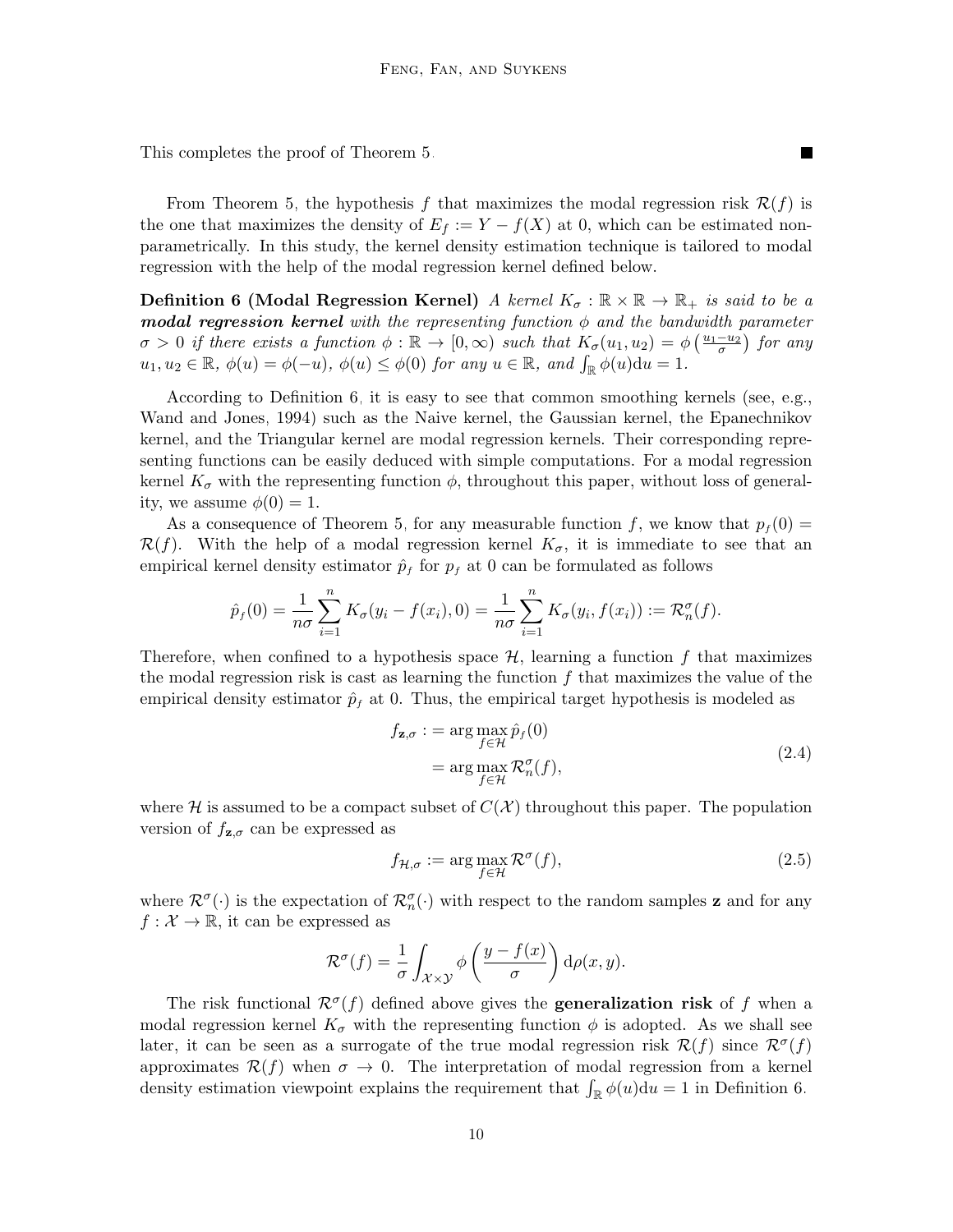#### <span id="page-10-1"></span>2.4. Modal Regression: an Empirical Risk Minimization View

In the preceding subsection, we showed that the modal regression scheme [\(2.4\)](#page-9-0) can be interpreted from a kernel density estimation point of view. Maximizing the value of the kernel density estimator for  $E_f$  at 0 encourages the considered hypothesis f to approximate the projection of the *Bayes* rule onto  $H$ , i.e.,  $f_{H,\sigma}$ . In this subsection, we show that one can also interpret the modal regression scheme [\(2.4\)](#page-9-0) by using the language of empirical risk minimization.

To proceed, let us consider a modal regression kernel  $K_{\sigma}$  with the representing function  $\phi$  and the scale parameter  $\sigma > 0$ . We then introduce the following distance-based modal regression loss  $\phi_{\sigma} : \mathbb{R} \to [0, \infty)$ :

$$
\phi_{\sigma}(y - f(x)) = \sigma^{-1} \left( 1 - \phi \left( (y - f(x)) \sigma^{-1} \right) \right). \tag{2.6}
$$

Based on the newly introduced loss  $\phi_{\sigma}$ , the modal regression scheme [\(2.4\)](#page-9-0) can be reformulated as follows

<span id="page-10-2"></span>
$$
f_{\mathbf{z},\sigma} = \arg\min_{f \in \mathcal{H}} \frac{1}{n} \sum_{i=1}^{n} \phi_{\sigma}(y_i, f(x_i)),
$$
\n(2.7)

and, similarly, its data-free counterpart can be formulated as

<span id="page-10-3"></span>
$$
f_{\mathcal{H},\sigma} = \arg\min_{f \in \mathcal{H}} \int_{\mathcal{X} \times \mathcal{Y}} \phi_{\sigma}(y, f(x)) \, d\rho. \tag{2.8}
$$

It is easy to see that the empirical estimator [\(2.7\)](#page-10-2) is an M-estimator and the two formulations of  $f_{\mathbf{z},\sigma}$  in [\(2.4\)](#page-9-0) and [\(2.7\)](#page-10-2) are, in fact, equivalent. Similarly, one also obtains the same target hypothesis from  $(2.5)$  and  $(2.8)$ .

**Remark 7** For formulation simplification, whenever referred to herein,  $f_{\mathbf{z},\sigma}$  and  $f_{\mathcal{H},\sigma}$  will be pointed to the estimators formulated by  $(2.4)$  and  $(2.5)$ , respectively, while keeping in mind that the conducted analysis on  $f_{\mathbf{z},\sigma}$  is inspired by and within the ERM framework.

# <span id="page-10-0"></span>3. A Learning Theory of Modal Regression

In this section, we aim to develop a learning theory for modal regression which can be used to assess the statistical learning performance of the modal regression estimator  $f_{\mathbf{z},\sigma}$ .

#### <span id="page-10-4"></span>3.1. Learning the Conditional Mode: Three Building Blocks

In Section [2,](#page-6-0) for a given hypothesis f, the modal regression risk  $\mathcal{R}(f)$  is defined; moreover, it turns out that  $f_{\text{M}}$  is the *Bayes* rule of modal regression. On the other hand, we show that the modal regression estimator can be learned via maximizing the risk functional  $\mathcal{R}_n^{\sigma}(\cdot)$ . Recalling that the central concern in learning theory is risk consistency under various notions and following the clue of existing learning theory studies on the binary-classification problem, it is natural and necessary to investigate the following three problems:

1. The problem of the excess generalization risk consistency and convergence rates, i.e., the convergence from  $\mathcal{R}^{\sigma}(f_{\mathbf{z},\sigma})$  to  $\mathcal{R}^{\sigma}(f^{\star}).$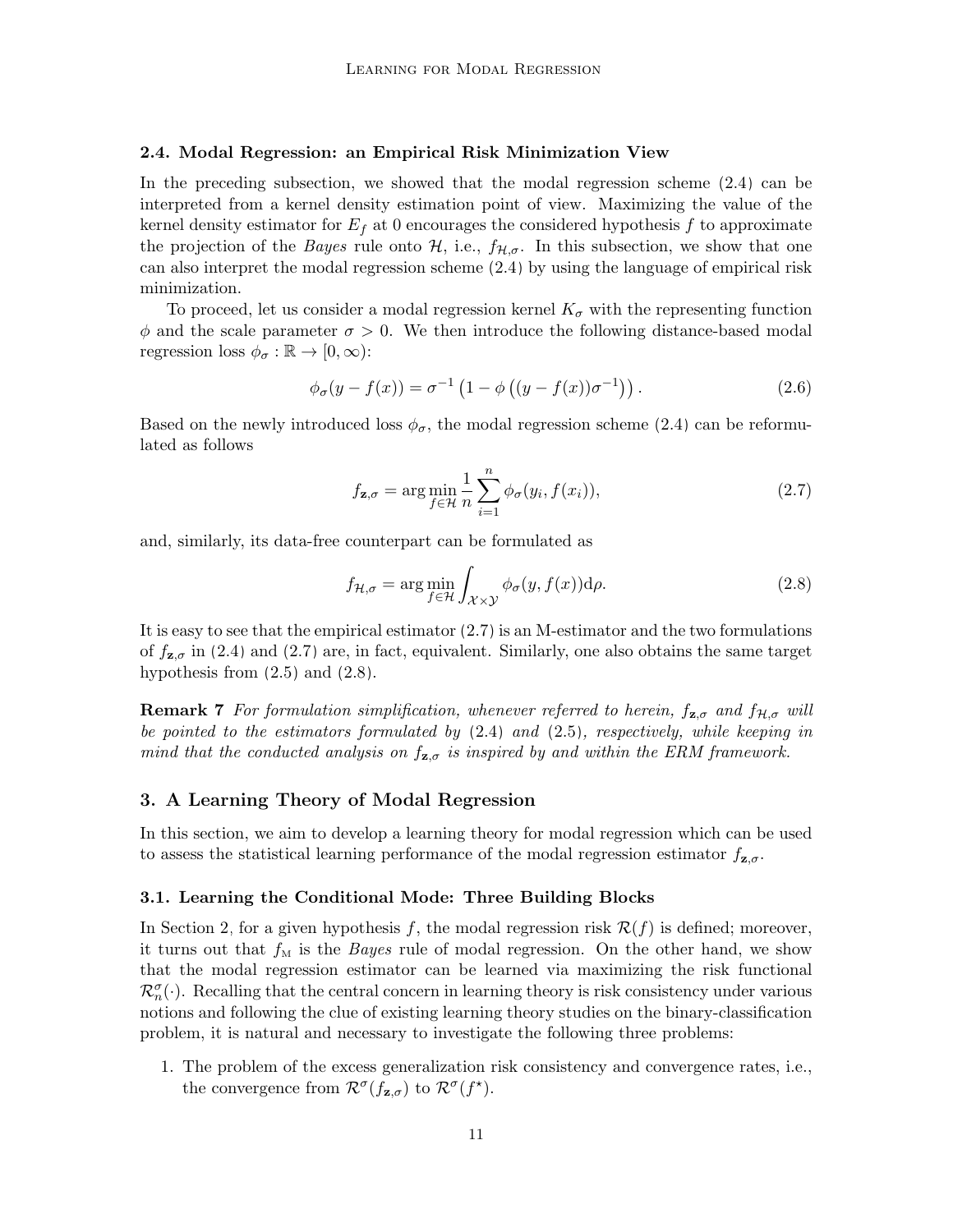- 2. The modal regression calibration problem, i.e., whether the convergence from  $\mathcal{R}^{\sigma}(f_{\mathbf{z},\sigma})$ to  $\mathcal{R}^{\sigma}(f^{\star})$  implies the convergence from  $\mathcal{R}(f_{\mathbf{z},\sigma})$  to  $\mathcal{R}(f^{\star})$ ?
- 3. The function estimation calibration problem, i.e., whether the convergence from  $\mathcal{R}(f_{\mathbf{z},\sigma})$ to  $\mathcal{R}(f^*)$  implies the convergence from  $f_{\mathbf{z},\sigma}$  to  $f^*$ ?



Figure 1: An illustration of the three building blocks in learning for modal regression. The left block stands for the function estimation consistency of  $f_{\mathbf{z},\sigma}$ , the middle block denotes the modal regression consistency of  $f_{\mathbf{z},\sigma}$ , while the right block represents the excess generalization risk consistency of  $f_{\mathbf{z},\sigma}$ .

The above three problems are fundamental in conducting a learning theory analysis on modal regression and serve as three main building blocks. Detailed explorations will be expanded in the following subsections.

#### <span id="page-11-0"></span>3.2. Towards the Modal Regression Calibration Problem

We first investigate the modal regression calibration problem stated in Question 1, i.e., whether the convergence from  $\mathcal{R}^{\sigma}(f_{\mathbf{z},\sigma})$  to  $\mathcal{R}^{\sigma}(f^{\star})$  implies the convergence from  $\mathcal{R}(f_{\mathbf{z},\sigma})$  to  $\mathcal{R}(f^{\star})$ . To this end, we need to confine ourselves to the calibrated modal regression kernel defined below.

Definition 8 (Calibrated Modal Regression Kernel) A modal regression kernel  $K_{\sigma}$ with the representing function  $\phi$  is said to be a **calibrated modal regression kernel** if it satisfies the following conditions:

- (*i*)  $\phi$  *is bounded*;
- (ii)  $\phi$  is Lipschitz continuous on  $\mathbb R$  with the Lipschitz constant L;
- (*iii*)  $\int_{\mathbb{R}} u^2 \phi(u) \mathrm{d}u < \infty$ .

Another restriction we need to impose is on the conditional density  $p_{\epsilon}|X$  as follows:

<span id="page-11-1"></span>**Assumption 1** The conditional density of  $\epsilon$  given X, namely,  $p_{\epsilon|X}$ , is second-order continuously differentiable and  $||p''_{\epsilon|X}||_{\infty}$  is bounded from above.

<span id="page-11-2"></span>**Theorem 9** Suppose that Assumption [1](#page-11-1) holds and let  $K_{\sigma}$  be a calibrated modal regression kernel with the representing function  $\phi$  and the scale parameter  $\sigma$ . For any measurable function  $f: \mathcal{X} \to \mathbb{R}$ , it holds that

$$
\left| \{ \mathcal{R}(f^*) - \mathcal{R}(f) \} - \{ \mathcal{R}^\sigma(f^*) - \mathcal{R}^\sigma(f) \} \right| \leq c_1 \sigma^2,
$$

where  $c_1 = ||p''_{\epsilon}| \otimes \int_{\mathbb{R}} u^2 \phi(u) \mathrm{d}u.$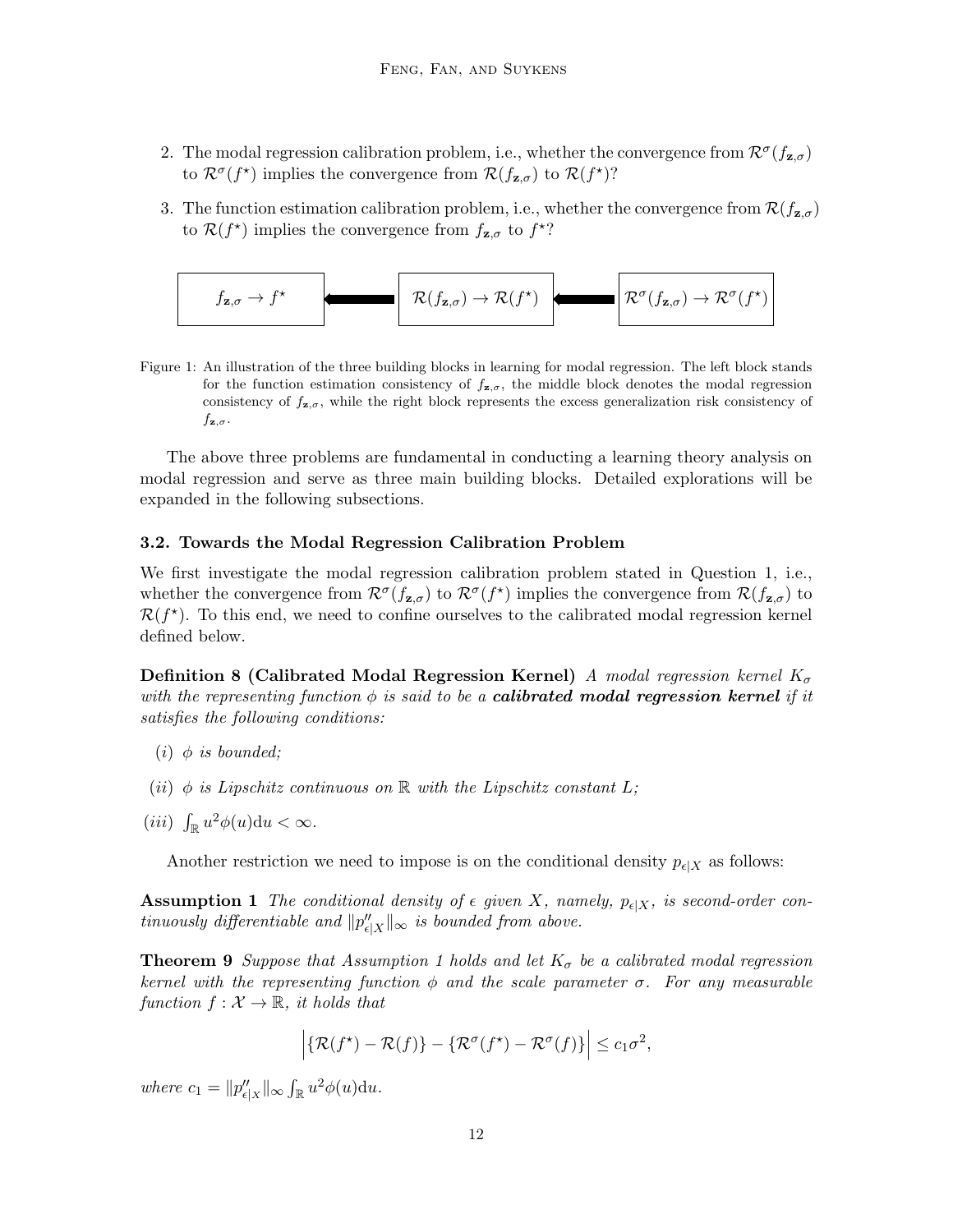**Proof** Recalling the definition of the risk functional  $\mathcal{R}^{\sigma}(f)$  for any measurable function  $f: \mathcal{X} \to \mathbb{R}$  and applying Taylor's Theorem to the conditional density  $p_{\epsilon|X}$ , we have

$$
\mathcal{R}^{\sigma}(f) = \frac{1}{\sigma} \int_{\mathcal{X} \times \mathcal{Y}} \phi \left( \frac{y - f(x)}{\sigma} \right) d\rho(x, y)
$$
  
\n
$$
= \frac{1}{\sigma} \int_{\mathcal{X}} \int_{\mathbb{R}} \phi \left( \frac{t - (f(x) - f^*(x))}{\sigma} \right) p_{\epsilon|X}(t | X = x) dt d\rho_X(x)
$$
  
\n
$$
= \int_{\mathcal{X}} \int_{\mathbb{R}} \phi(u) p_{\epsilon|X}(f(x) - f^*(x) + \sigma u | X = x) dud\rho_X(x)
$$
  
\n
$$
= \int_{\mathcal{X}} \int_{\mathbb{R}} \phi(u) p_{\epsilon|X}(f(x) - f^*(x) | X = x) dud\rho_X(x)
$$
  
\n
$$
+ \sigma \int_{\mathcal{X}} \int_{\mathbb{R}} u\phi(u) p'_{\epsilon|X}(f(x) - f^*(x) | X = x) dud\rho_X(x)
$$
  
\n
$$
+ \frac{\sigma^2}{2} \int_{\mathcal{X}} \int_{\mathbb{R}} u^2 \phi(u) p''_{\epsilon|X}(\eta_x | X = x) dud\rho_X(x),
$$
\n(3.1)

where, for any fixed  $x \in \mathcal{X}$ , the point  $\eta_x$  lies between  $f(x) - f^*(x)$  and  $f(x) - f^*(x) + \sigma u$ .

The fact that  $K_{\sigma}$  is a calibrated modal regression kernel with the representing function  $\phi$  ensures  $\int_{\mathbb{R}} \phi(u) du = 1$  and reminds the symmetry of  $\phi$  on  $\mathbb{R}$ , which further indicates that  $\int_{\mathbb{R}} u \phi(u) \mathrm{d}u = 0$ . On the other hand, the fact that

<span id="page-12-0"></span>
$$
\mathcal{R}(f) = \int_{\mathcal{X}} p_{\epsilon|X}(f(x) - f^{\star}(x)|X = x) d\rho_X(x),
$$

together with Equalities [\(3.1\)](#page-12-0) yields

$$
|\mathcal{R}^{\sigma}(f) - \mathcal{R}(f)| \leq \frac{\sigma^2}{2} \left( ||p''_{\epsilon|X}||_{\infty} \int_{\mathbb{R}} u^2 \phi(u) \mathrm{d}u \right).
$$

Denoting  $c_1 := ||p''_{\epsilon|X}||_{\infty} \int_{\mathbb{R}} u^2 \phi(u) \mathrm{d}u$ , we accomplish the proof of Theorem [9.](#page-11-2)

**Remark 10** The proof of Theorem [9](#page-11-2) indicates that  $\mathcal{R}^{\sigma}(f)$  is a second-order approximation (with respect to  $\sigma$ ) of  $\mathcal{R}(f)$  since  $\mathcal{R}^{\sigma}(f) - \mathcal{R}(f) = \mathcal{O}(\sigma^2)$ . In fact, if a higher-order kernel (see e.g., Section 2.8 in [Wand and Jones, 1994\)](#page-34-11) is used, a higher-order approximation of  $\mathcal{R}(f)$  can be expected.

From the proof of Theorem [9,](#page-11-2) we see that when  $K_{\sigma}$  is a calibrated modal regression kernel with the representing function  $\phi$  and the scale parameter  $\sigma$ , for any measurable function  $f: \mathcal{X} \to \mathbb{R}$ , the generalization risk  $\mathcal{R}^{\sigma}(f)$  approaches the true modal regression risk  $\mathcal{R}(f)$ provided that  $\sigma \to 0$ . Therefore, in the above sense,  $\mathcal{R}^{\sigma}(f)$  can be considered as a relaxation of  $\mathcal{R}(f)$ . On the other hand, Theorem [9](#page-11-2) indicates that the difference between the excess modal regression risk  $\mathcal{R}(f^{\star}) - \mathcal{R}(f)$  and the excess generalization risk  $\mathcal{R}^{\sigma}(f^{\star}) - \mathcal{R}^{\sigma}(f)$ can be upper bounded by  $\mathcal{O}(\sigma^2)$ . Clearly, under the assumptions of Theorem [9,](#page-11-2) when  $\sigma \to 0$ ,  $\mathcal{R}^{\sigma}(f^*) - \mathcal{R}^{\sigma}(f)$  also approaches  $\mathcal{R}(f^*) - \mathcal{R}(f)$ . In this sense, Theorem [9](#page-11-2) establishes a comparison theorem akin to the one in the classification scenario (see [Zhang, 2004;](#page-34-12) [Bartlett](#page-31-7) [et al., 2006\)](#page-31-7). This elucidates the terminology—the calibrated modal regression kernel, and the terminology—the modal regression calibration problem.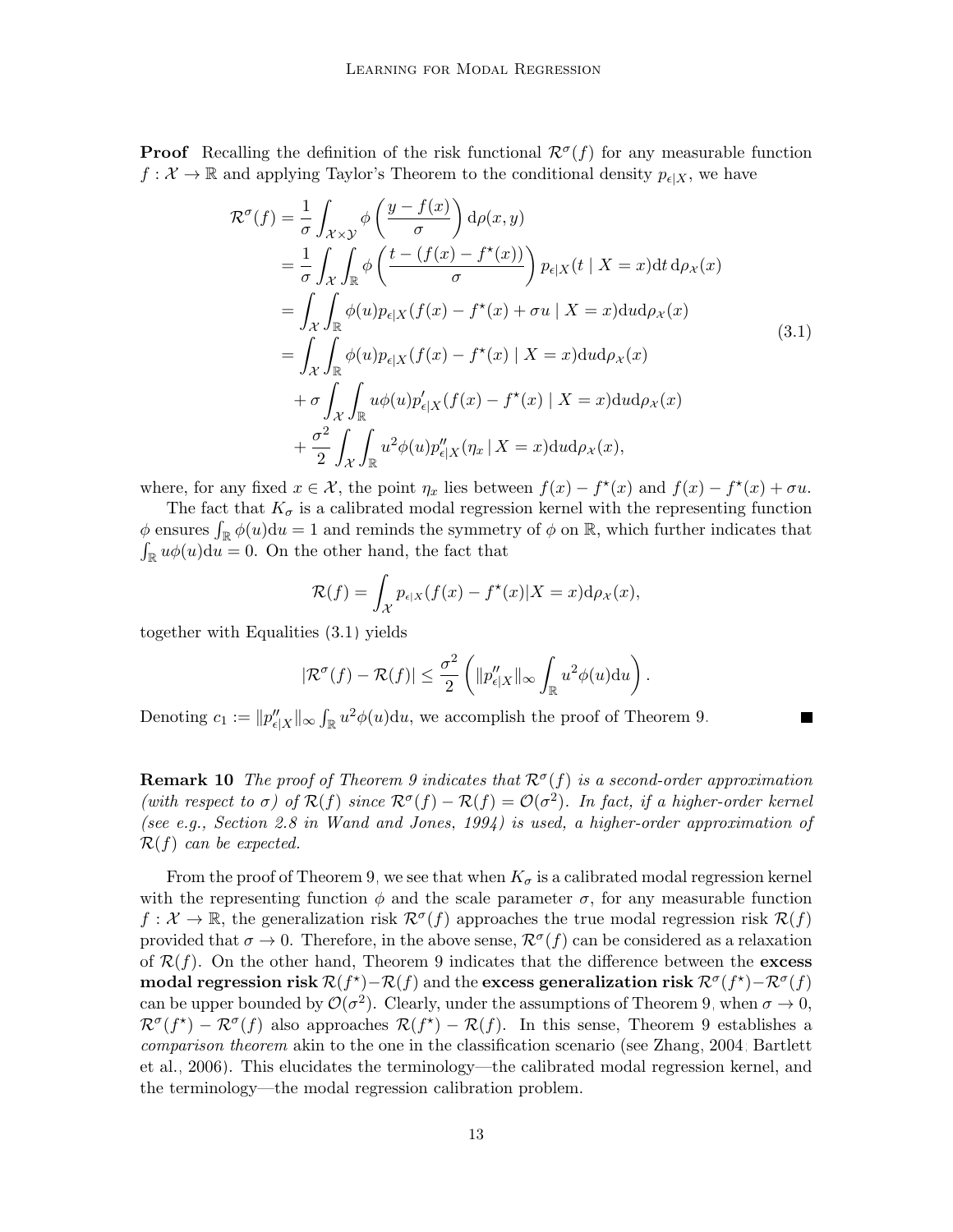#### <span id="page-13-0"></span>3.3. Towards the Convergence Rates of the Excess Generalization Risk

One of the main focuses in learning theory is the generalization ability of a learning algorithm that measures its out-of-sample prediction ability. It plays an important role in designing learning algorithms with theoretical guarantees. In this subsection, we derive the generalization bounds for the modal regression estimator  $f_{\mathbf{z},\sigma}$ , i.e., the convergence rates of  $\mathcal{R}^{\sigma}(f^*) - \mathcal{R}^{\sigma}(f_{\mathbf{z},\sigma})$ , by means of learning theory arguments. The following assumption is needed for this purpose:

<span id="page-13-1"></span>Assumption 2 We make the following assumptions:

- (i) There exists a positive constant M such that  $||f^*||_{\infty} \leq M$ ;
- (ii)  $\sup_{t\in\mathbb{R}, x\in\mathcal{X}} p_{\epsilon|X}(t \mid X=x) = c_2 < \infty;$
- (iii) For any  $\varepsilon > 0$ , there exists an exponent p with  $0 < p < 2$  such that the  $\ell^2$ -empirical covering number (with radius  $\varepsilon$ ) of H, denoted as  $\mathcal{N}_{2,\mathbf{x}}(\mathcal{H},\varepsilon)$ , satisfies

$$
\log \mathcal{N}_{2, \mathbf{x}}(\mathcal{H}, \varepsilon) \lesssim \varepsilon^{-p}
$$

,

where the definition of the empirical covering number is provided below (see also [An](#page-31-8)[thony and Bartlett](#page-31-8) [\(2009\)](#page-31-8)), and the notation  $a \leq b$  for  $a, b \in \mathbb{R}$  means that there exists a positive constant c such that  $a \leq cb$ .

Definition 11 ( $\ell^2$ -empirical Covering Number) Let F be a set of functions on X and  $\mathbf{x} = \{x_1, \dots, x_m\} \subset \mathcal{X}$ . The metric  $d_{2,\mathbf{z}}$  is defined on F by

$$
d_{2,\mathbf{x}}(f,g) = \left\{ \frac{1}{m} \sum_{i=1}^{m} (f(x_i) - g(x_i))^2 \right\}^{1/2}.
$$

For every  $\varepsilon > 0$ , the  $\ell^2$ -empirical covering number of F with respect to  $d_{2,x}$  is defined as

$$
\mathcal{N}_{2,\mathbf{x}}(\mathcal{F},\varepsilon) = \inf \left\{ \ell \in \mathbb{N} : \exists \{f_i\}_{i=1}^{\ell} \text{ such that } \mathcal{F} = \bigcup_{i=1}^{\ell} \{ f \in \mathcal{F} : d_{2,\mathbf{x}}(f,f_i) \leq \varepsilon \} \right\}.
$$

Restrictions in Assumption [2](#page-13-1) are fairly standard if we recall that the hypothesis space H is assumed to be a compact subset of  $C(\mathcal{X})$ . In what follows, without loss of generality, we also assume that  $||f||_{\infty} \leq M$  for any  $f \in \mathcal{H}$ . The following error decomposition lemma is helpful in bounding the excess generalization error.

<span id="page-13-2"></span>**Lemma 12** Let  $f_{\mathbf{z},\sigma}$  be produced by [\(2.4\)](#page-9-0) and assume that  $f^* \in \mathcal{H}$ . Then we have

$$
\mathcal{R}^{\sigma}(f^{\star})-\mathcal{R}^{\sigma}(f_{\mathbf{z},\sigma})\leq \mathcal{R}^{\sigma}(f_{\mathcal{H},\sigma})-\mathcal{R}_n^{\sigma}(f_{\mathcal{H},\sigma})+\mathcal{R}_n^{\sigma}(f_{\mathbf{z},\sigma})-\mathcal{R}^{\sigma}(f_{\mathbf{z},\sigma}).
$$

**Proof** Recalling that  $f_{\mathcal{H},\sigma} = \arg \max_{f \in \mathcal{H}} \mathcal{R}^{\sigma}(f)$ , we have

$$
\mathcal{R}^{\sigma}(f^*) - \mathcal{R}^{\sigma}(f_{\mathbf{z},\sigma}) \leq \mathcal{R}^{\sigma}(f_{\mathcal{H},\sigma}) - \mathcal{R}^{\sigma}(f_{\mathbf{z},\sigma})
$$
  
\n
$$
\leq \mathcal{R}^{\sigma}(f_{\mathcal{H},\sigma}) - \mathcal{R}^{\sigma}_{n}(f_{\mathcal{H},\sigma}) + \mathcal{R}^{\sigma}_{n}(f_{\mathcal{H},\sigma}) - \mathcal{R}^{\sigma}_{n}(f_{\mathbf{z},\sigma}) + \mathcal{R}^{\sigma}_{n}(f_{\mathbf{z},\sigma}) - \mathcal{R}^{\sigma}(f_{\mathbf{z},\sigma})
$$
  
\n
$$
\leq \mathcal{R}^{\sigma}(f_{\mathcal{H},\sigma}) - \mathcal{R}^{\sigma}_{n}(f_{\mathcal{H},\sigma}) + \mathcal{R}^{\sigma}_{n}(f_{\mathbf{z},\sigma}) - \mathcal{R}^{\sigma}(f_{\mathbf{z},\sigma}),
$$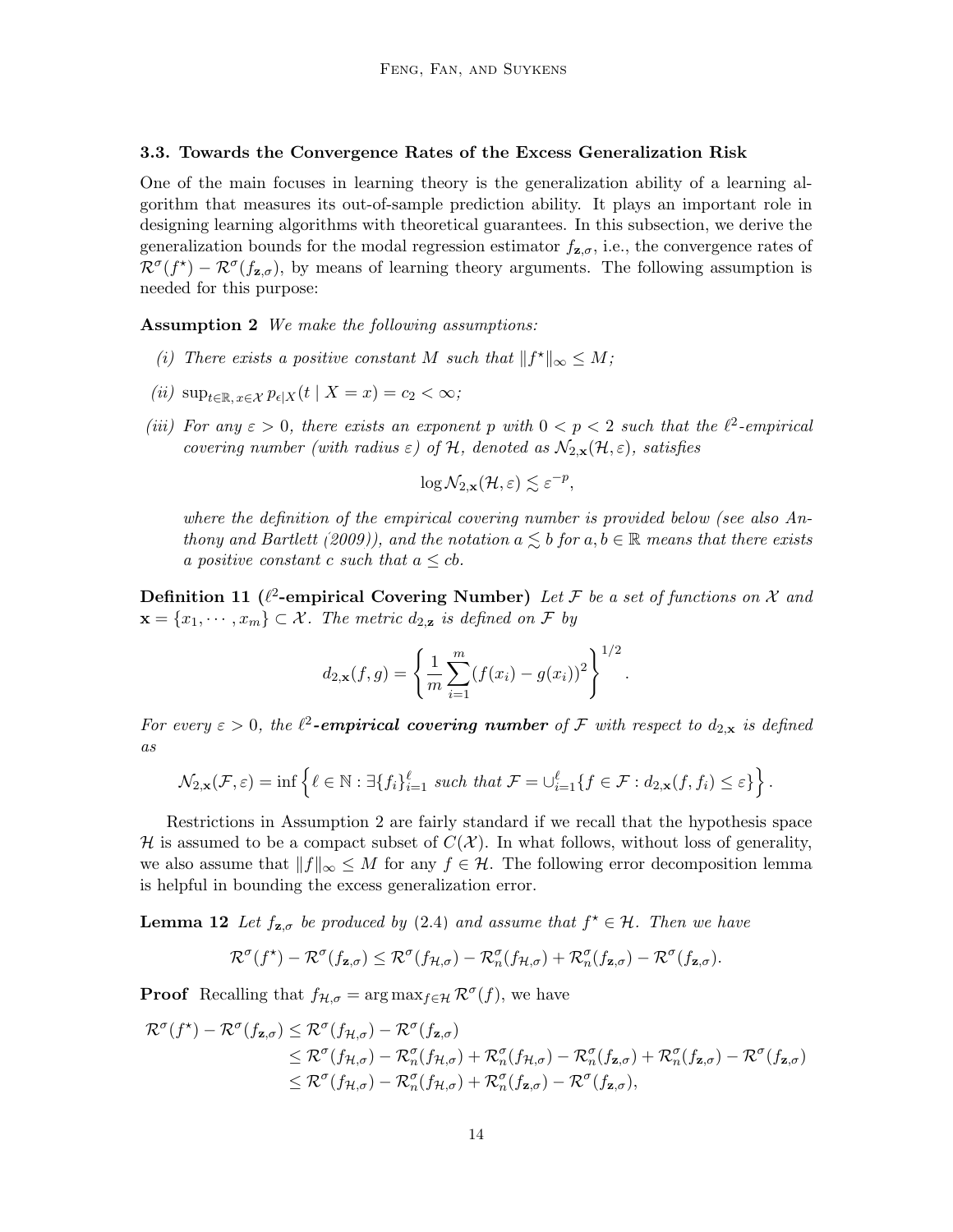where the last inequality is due to the fact that the quantity  $\mathcal{R}_n^{\sigma}(f_{\mathcal{H},\sigma}) - \mathcal{R}_n^{\sigma}(f_{\mathbf{z},\sigma})$  is at most zero. This completes the proof of Lemma [12.](#page-13-2)

The following lemma, established in [Wu et al. \(2007\)](#page-34-13), provides a Bernstein-type concentration inequality for function-valued random variables. It was proved by applying the local Rademacher complexity arguments developed in [Bartlett et al. \(2005\)](#page-31-9).

**Lemma 13** Let  $\mathcal F$  be a class of bounded measurable functions. Assume that there are constants  $\gamma \in [0,1]$  and  $B, c_{\gamma} > 0$  such that  $||f||_{\infty} \leq B$  and  $\mathbb{E} f^2 \leq c_{\gamma}(\mathbb{E} f)^{\gamma}$  for every  $f \in \mathcal{F}$ . If for some  $c_p > 0$  and  $0 < p < 2$ ,

<span id="page-14-0"></span>
$$
\log \mathcal{N}_{2,\mathbf{x}}(\mathcal{F}, \varepsilon) \le c_p \varepsilon^{-p}, \ \forall \varepsilon > 0,
$$

then there exists a constant  $c'_p$  depending only on p such that for any  $t > 0$ , with probability at least  $1-e^{-t}$ , it holds that

$$
\mathbb{E}f - \frac{1}{n}\sum_{i=1}^n f(z_i) \le \frac{1}{2}\eta^{1-\gamma}(\mathbb{E}f)^{\gamma} + c_p'\eta + 2\left(\frac{c_\gamma t}{n}\right)^{\frac{1}{2-\gamma}} + \frac{18Bt}{n}, \ \forall f \in \mathcal{F},
$$

where

$$
\eta = \max \left\{ c_{\gamma}^{\frac{2-p}{4-2\gamma+p\gamma}} \left( \frac{c_p}{n} \right)^{\frac{2}{4-2\gamma+p\gamma}}, B^{\frac{2-p}{2+p}} \left( \frac{c_p}{n} \right)^{\frac{2}{2+p}} \right\}.
$$

<span id="page-14-1"></span>**Theorem 14** Suppose that Assumption [2](#page-13-1) holds,  $f^* \in \mathcal{H}$ , and the risk functional  $\mathcal{R}^{\sigma}(\cdot)$  is defined in association with a calibrated modal regression kernel  $K_{\sigma}$  and the representing function  $\phi$ . Let  $f_{\mathbf{z},\sigma}$  be produced by [\(2.4\)](#page-9-0) with  $\sigma \leq 1$ . Then for any  $0 < \delta < 1$ , with probability at least  $1 - \delta$ , it holds that

$$
\mathcal{R}^{\sigma}(f^{\star}) - \mathcal{R}^{\sigma}(f_{\mathbf{z},\sigma}) \lesssim \left(\frac{1}{n\sigma} + \frac{\sigma^{-\frac{2+3p}{4}}}{n^{1/2}} + \frac{\sigma^{-\frac{2+3p}{2+p}}}{n^{\frac{2}{2+p}}}\right) \log\left(\frac{1}{\delta}\right).
$$

**Proof** We prove the theorem by applying Lemma [13](#page-14-0) to the following function-valued random variable on  $\mathcal{Z} = \mathcal{X} \times \mathcal{Y}$ :

<span id="page-14-2"></span>
$$
\xi(z) := \frac{1}{\sigma} \phi \left( \frac{y - f_{\mathcal{H}, \sigma}(x)}{\sigma} \right) - \frac{1}{\sigma} \phi \left( \frac{y - f(x)}{\sigma} \right),\tag{3.2}
$$

where  $f_{\mathcal{H},\sigma}$  is given in [\(2.5\)](#page-9-1) and  $f \in \mathcal{H}$ . Due to the boundedness assumption of  $\phi$ , it is easy to see that  $|\xi(z)| \leq 2\|\phi\|_{\infty}/\sigma$ . Moreover, recalling the definition of the risk functional  $\mathcal{R}^{\sigma}(\cdot)$ , the following inequality holds

$$
\mathbb{E}\xi^{2} = \mathbb{E}\left[\frac{1}{\sigma}\phi\left(\frac{Y - f_{\mathcal{H},\sigma}(X)}{\sigma}\right) - \frac{1}{\sigma}\phi\left(\frac{Y - f(X)}{\sigma}\right)\right]^{2}
$$
\n
$$
\leq \frac{2\|\phi\|_{\infty}}{\sigma}(\mathcal{R}^{\sigma}(f_{\mathcal{H},\sigma}) + \mathcal{R}^{\sigma}(f)).
$$
\n(3.3)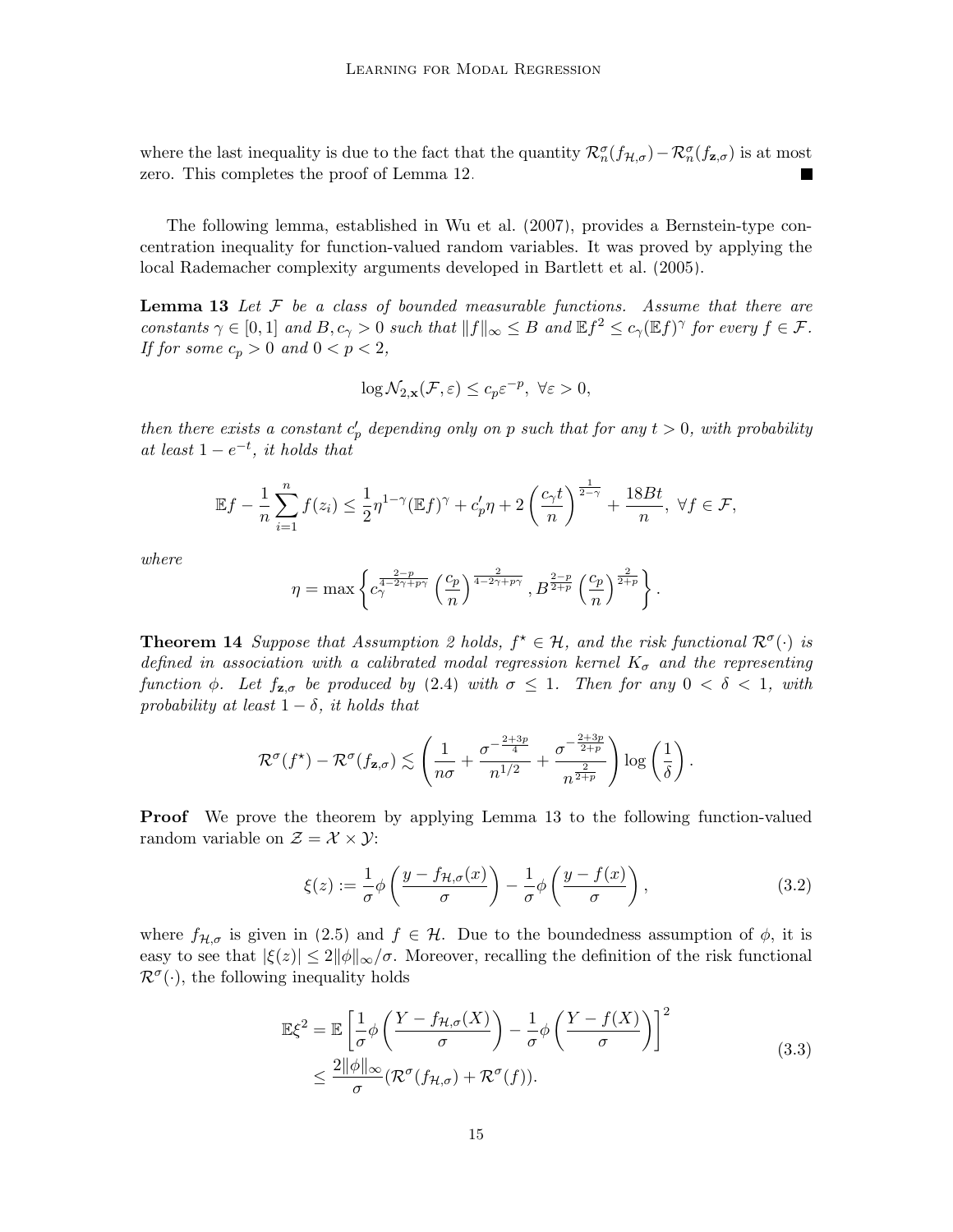From the proof of Theorem [9,](#page-11-2) we know that

$$
\mathcal{R}^{\sigma}(f_{\mathcal{H},\sigma}) \leq \mathcal{R}(f_{\mathcal{H},\sigma}) + \frac{\sigma^2}{2} \left( \| p''_{\epsilon|X} \|_{\infty} \int_{\mathbb{R}} u^2 \phi(u) \mathrm{d}u \right).
$$

Similarly, we also have

$$
\mathcal{R}^{\sigma}(f) \leq \mathcal{R}(f) + \frac{\sigma^2}{2} \left( \| p''_{\epsilon|X} \|_{\infty} \int_{\mathbb{R}} u^2 \phi(u) \mathrm{d}u \right).
$$

The above two inequalities together with the bound for  $\mathbb{E}\xi^2$  and the fact that  $\sigma \leq 1$  yield

$$
\mathbb{E}\xi^2 \le \frac{2\|\phi\|_{\infty}}{\sigma} (\mathcal{R}(f_{\mathcal{H},\sigma}) + \mathcal{R}(f) + c_1\sigma^2)
$$
  
 
$$
\le \frac{2\|\phi\|_{\infty}}{\sigma} (p_{f_{\mathcal{H},\sigma}}(0) + p_f(0) + c_1\sigma^2)
$$
  
 
$$
\lesssim \sigma^{-1},
$$

where the last inequality is due to the boundedness assumption of the conditional density of  $\epsilon$  while the second inequality is a consequence of Theorem [5.](#page-8-1)

Recalling that  $\phi$  is Lipschitz continuous on R with the Lipschitz constant L, for any  $f_1, f_2 \in \mathcal{H}$ , we thus have

$$
\left|\frac{1}{\sigma}\phi\left(\frac{y-f_1(x)}{\sigma}\right)-\frac{1}{\sigma}\phi\left(\frac{y-f_2(x)}{\sigma}\right)\right|\leq \frac{L}{\sigma^2}\|f_1-f_2\|_{\infty}.
$$

Consequently, if we denote  $\mathcal{F}_{\mathcal{H}}$  as the following set

$$
\mathcal{F}_{\mathcal{H}} := \left\{ g \, \Big| \, g(z) = \frac{1}{\sigma} \phi \left( \frac{y - f_{\mathcal{H}, \sigma}(x)}{\sigma} \right) - \frac{1}{\sigma} \phi \left( \frac{y - f(x)}{\sigma} \right), f \in \mathcal{H} \right\},\
$$

then Assumption [2](#page-13-1) (iii) implies that

<span id="page-15-0"></span>
$$
\log \mathcal{N}_{2,\mathbf{x}}(\mathcal{F}_{\mathcal{H}},\varepsilon) \leq \log \mathcal{N}_{2,\mathbf{x}}(\mathcal{H},\varepsilon \sigma^2/L) \lesssim (\varepsilon \sigma^2)^{-p}.
$$

Applying Lemma [13](#page-14-0) to the random variable  $\xi$  with  $B = 2||\phi||_{\infty}/\sigma$ ,  $\gamma = 0$ ,  $c_p = \sigma^{-2p}$ , and  $c_{\gamma} = \sigma^{-1}$ , then for any  $0 < \delta < 1$ , with probability at least  $1 - \delta$ , it holds that

$$
\mathcal{R}^{\sigma}(f_{\mathcal{H},\sigma})-\mathcal{R}^{\sigma}(f)-(\mathcal{R}_n^{\sigma}(f_{\mathcal{H},\sigma})-\mathcal{R}_n^{\sigma}(f))\lesssim \left(\frac{1}{n\sigma}+\frac{\sigma^{-\frac{2+3p}{4}}}{n^{1/2}}+\frac{\sigma^{-\frac{2+3p}{2+p}}}{n^{\frac{2}{2+p}}}\right)\log\left(\frac{1}{\delta}\right).
$$

Noticing that the above inequality holds for any  $f \in \mathcal{H}$  and recalling Lemma [12,](#page-13-2) we obtain the desired conclusion in Theorem [14.](#page-14-1)

The generalization bounds in Theorem [14](#page-14-1) are derived for the case when the parameter  $\sigma$  goes to zero in accordance with the sample size. When the parameter  $\sigma$  diverges, generalization bounds can be also derived as shown below.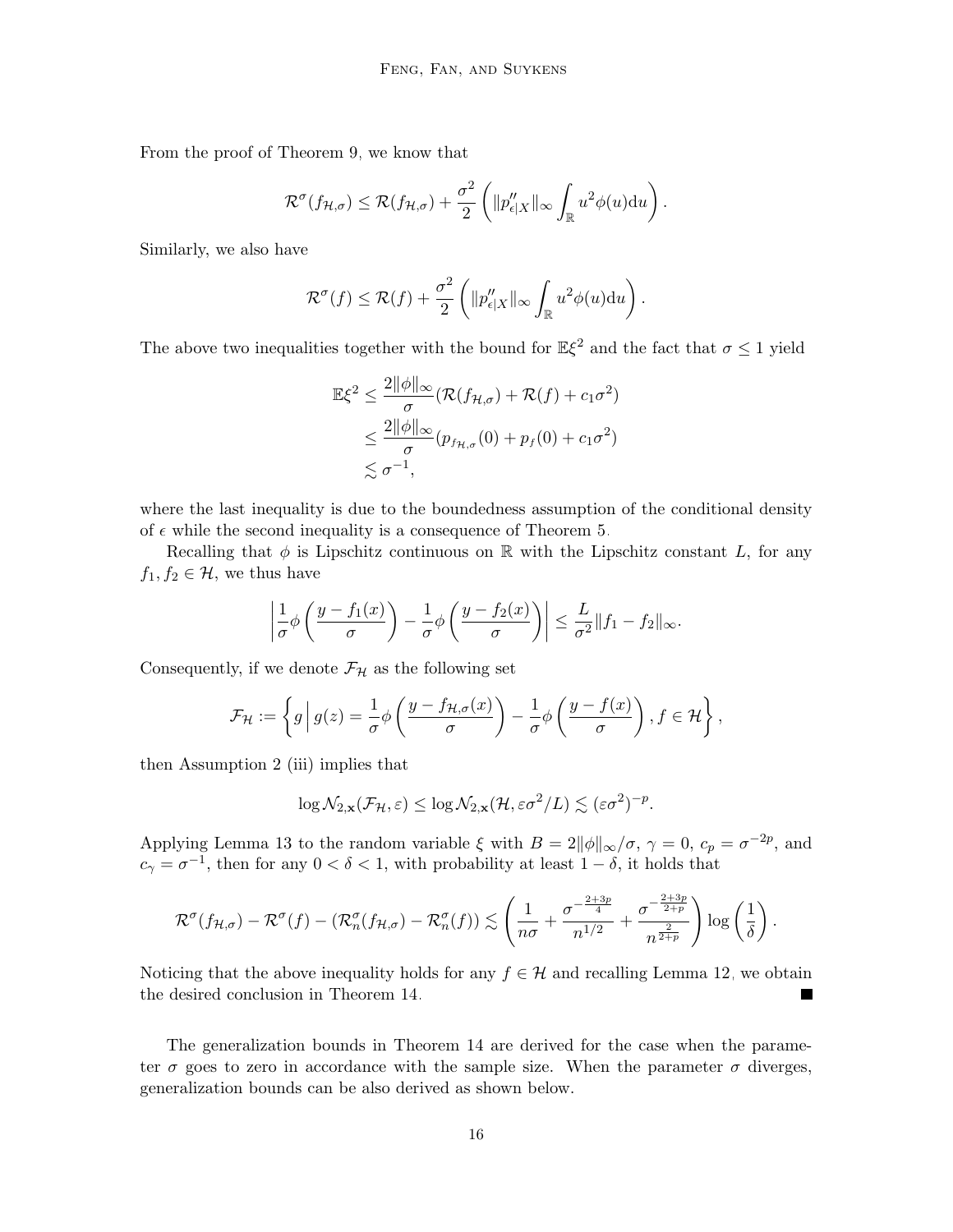**Theorem 15** Suppose that Assumption [2](#page-13-1) holds,  $f^* \in \mathcal{H}$ , and the risk functional  $\mathcal{R}^{\sigma}(\cdot)$  is defined in association with a calibrated modal regression kernel  $K_{\sigma}$  and the corresponding representing function  $\phi$ . Let  $f_{\mathbf{z},\sigma}$  be produced by [\(2.4\)](#page-9-0) with  $\sigma > 1$ . Then for any  $0 < \delta < 1$ , with probability at least  $1 - \delta$ , it holds that

$$
\mathcal{R}^{\sigma}(f^{\star}) - \mathcal{R}^{\sigma}(f_{\mathbf{z},\sigma}) \lesssim \frac{\log \delta^{-1}}{\sigma \sqrt{n}}.
$$

**Proof** Similar to the proof of Theorem [14,](#page-14-1) the desired bound can be established by applying Lemma [13](#page-14-0) to the random variable  $\xi$  in [\(3.2\)](#page-14-2) with the only difference in bounding  $\mathbb{E}\xi^2$ . Recall that for a calibrated modal regression kernel  $K_{\sigma}$ , its representing function  $\phi$  is bounded. Therefore, we have

$$
\mathbb{E}\xi^2=\mathbb{E}\left[\frac{1}{\sigma}\phi\left(\frac{Y-f_{\mathcal{H},\sigma}(X)}{\sigma}\right)-\frac{1}{\sigma}\phi\left(\frac{Y-f(X)}{\sigma}\right)\right]^2\lesssim \sigma^{-2}.
$$

In order to accomplish the proof, it suffices to apply Lemma [13](#page-14-0) to the random variable  $\xi$ with  $B = 2||\phi||_{\infty}/\sigma$ ,  $\gamma = 0$ ,  $c_p = \sigma^{-2p}$ , and  $c_\gamma = \sigma^{-2}$ . By following the same procedure, the desired conclusion in Theorem [15](#page-15-0) can be obtained.

The ERM learning scheme [\(2.4\)](#page-9-0) is adaptive in that the scale parameter  $\sigma$  may vary in correspondence to the sample size n, e.g.,  $\sigma = n^{\theta}$  with  $\theta \in \mathbb{R}$ . Note from Theorem [15](#page-15-0) that, with a properly chosen  $\sigma$  value, the ERM scheme [\(2.4\)](#page-9-0) is generalization consistent in the sense that the generalization risk  $\mathcal{R}^{\sigma}(f_{\mathbf{z},\sigma})$  converges to  $\mathcal{R}^{\sigma}(f^*)$  when the sample size n tends to infinity. It is also interesting to note that a wide range of  $\sigma$  values is admitted to ensure such a consistency property as shown in the following corollary.

Corollary 16 Suppose that Assumption [2](#page-13-1) holds,  $f^* \in \mathcal{H}$ , and the risk functional  $\mathcal{R}^{\sigma}(\cdot)$ is defined in association with a calibrated modal regression kernel  $K_{\sigma}$  and the representing function  $\phi$ . Let  $f_{z,\sigma}$  be produced by [\(2.4\)](#page-9-0). Then for any  $0 < \delta < 1$ , with probability at least  $1 - \delta$ , it holds that

<span id="page-16-0"></span>
$$
\mathcal{R}^{\sigma}(f^{\star}) - \mathcal{R}^{\sigma}(f_{\mathbf{z},\sigma}) \to 0,
$$

when  $n \to +\infty$  and  $\sigma := n^{\theta}$  with  $\theta \in \left(-\frac{2}{2\pi^2}\right)$  $\frac{2}{2+3p},+\infty$ .

Corollary [16](#page-16-0) is an immediate result of Theorems [14](#page-14-1) and [15](#page-15-0) and its proof is omitted here. With a properly chosen  $\sigma$  value, the following conclusion reveals that the ERM scheme [\(2.4\)](#page-9-0) is also modal regression consistent. This gives an affirmative answer to Question 2 listed in Subsection [3.1.](#page-10-4)

<span id="page-16-1"></span>**Theorem 17** Suppose that Assumptions [1,](#page-11-1) [2](#page-13-1) hold, and  $f^* \in \mathcal{H}$ . Let  $f_{\mathbf{z},\sigma}$  be produced by [\(2.4\)](#page-9-0) which is induced by a calibrated modal regression kernel  $K_{\sigma}$  with  $\sigma = \mathcal{O}(n^{-\frac{2}{10+3p}})$ . For any  $0 < \delta < 1$ , with probability at least  $1 - \delta$ , it holds that

$$
\mathcal{R}(f_{\mathbf{z}, \sigma}) - \mathcal{R}(f^\star) \lesssim n^{-\frac{4}{10+3p}}\log(\delta^{-1}).
$$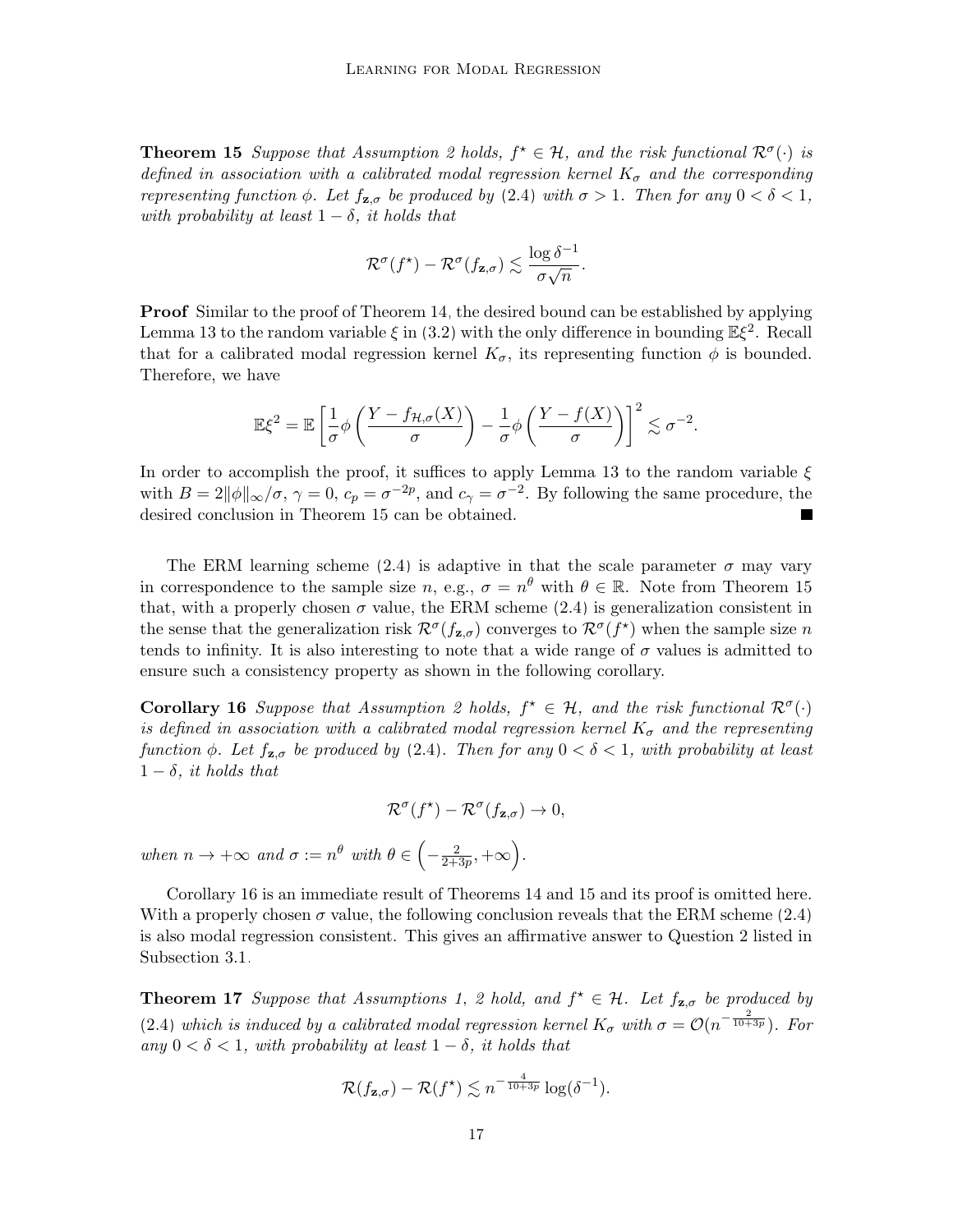**Proof** Since Assumption [2](#page-13-1) holds,  $f^* \in \mathcal{H}$ , and  $K_{\sigma}$  is a calibrated modal regression kernel, from Theorem [14](#page-14-1) we know that for any  $0 < \delta < 1$ , with probability at least  $1 - \delta$ , we have

$$
\mathcal{R}^{\sigma}(f^{\star}) - \mathcal{R}^{\sigma}(f_{\mathbf{z},\sigma}) \lesssim \left(\frac{1}{n\sigma} + \frac{\sigma^{-\frac{2+3p}{4}}}{n^{1/2}} + \frac{\sigma^{-\frac{2+3p}{2+p}}}{n^{\frac{2}{2+p}}}\right) \log\left(\frac{1}{\delta}\right).
$$

When Assumption [1](#page-11-1) holds and  $K_{\sigma}$  is a calibrated modal regression kernel, Theorem [9](#page-11-2) yields

$$
\left| \{ \mathcal{R}(f^*) - \mathcal{R}(f_{\mathbf{z},\sigma}) \} - \{ \mathcal{R}^{\sigma}(f^*) - \mathcal{R}^{\sigma}(f_{\mathbf{z},\sigma}) \} \right| \lesssim \sigma^2.
$$

As a result, for any  $0 < \delta < 1$ , with probability at least  $1 - \delta$ , we have

$$
\mathcal{R}(f^{\star}) - \mathcal{R}(f_{\mathbf{z},\sigma}) \lesssim \sigma^2 + \left(\frac{1}{n\sigma} + \frac{\sigma^{-\frac{2+3p}{4}}}{n^{1/2}} + \frac{\sigma^{-\frac{2+3p}{2+p}}}{n^{\frac{2}{2+p}}}\right) \log\left(\frac{1}{\delta}\right).
$$

With the choice  $\sigma = \mathcal{O}(n^{-\frac{2}{10+3p}})$ , the proof of Theorem [17](#page-16-1) can be accomplished.

#### <span id="page-17-0"></span>3.4. Towards the Function Estimation Calibration Problem

We now explore the relation between the modal regression consistency of  $f_{z,\sigma}$  and its estimation consistency, which is termed as function estimation calibration problem in our study. From the studies in [Heinrich \(2013\)](#page-32-9); [Dearborn and Frongillo \(2018\)](#page-31-10), we realized that without further distributional assumptions, it is in general hopeless to learn the conditional mode through ERM approaches. In our study, we need to impose some further assumptions on the conditional density  $p_{\epsilon|X}$  (see e.g., [Doss and Wellner \(2016\)](#page-31-11)).

<span id="page-17-2"></span>**Definition 18 (Strongly s-Concave Density)** A density p is **strongly** s-concave if it exhibits one of the following forms:

- 1.  $p = \varphi_+^{1/s}$  for some strongly concave function  $\varphi$  if  $s > 0$ , where  $\varphi_+ = \max{\varphi, 0}$ ;
- 2.  $p = \exp(\varphi)$  for some strongly concave function  $\varphi$  if  $s = 0$ ;
- 3.  $p = \varphi_+^{1/s}$  for some strongly convex function  $\varphi$  if  $s < 0$ .

<span id="page-17-1"></span>**Assumption 3** The density of  $\epsilon$  conditioned on  $\mathcal{X}$ , denoted by  $p_{\epsilon|X}(\cdot|X)$ , satisfies the following conditions:

- 1.  $\sup_{x \in \mathcal{X}} p_{\epsilon|X}(0|X = x) = c_3;$
- 2.  $p_{\epsilon|X}(t | X = x) \leq p_{\epsilon|X}(0|X = x), \forall t \in \mathbb{R}, x \in \mathcal{X};$
- 3. inf<sub>t∈[-2M,2M], x∈X</sub>  $p_{\epsilon|X}(t|X = x) = c_0 > 0;$
- 4.  $p_{\epsilon|X}(\cdot | X)$  denotes strongly s-concave densities for all realizations of X.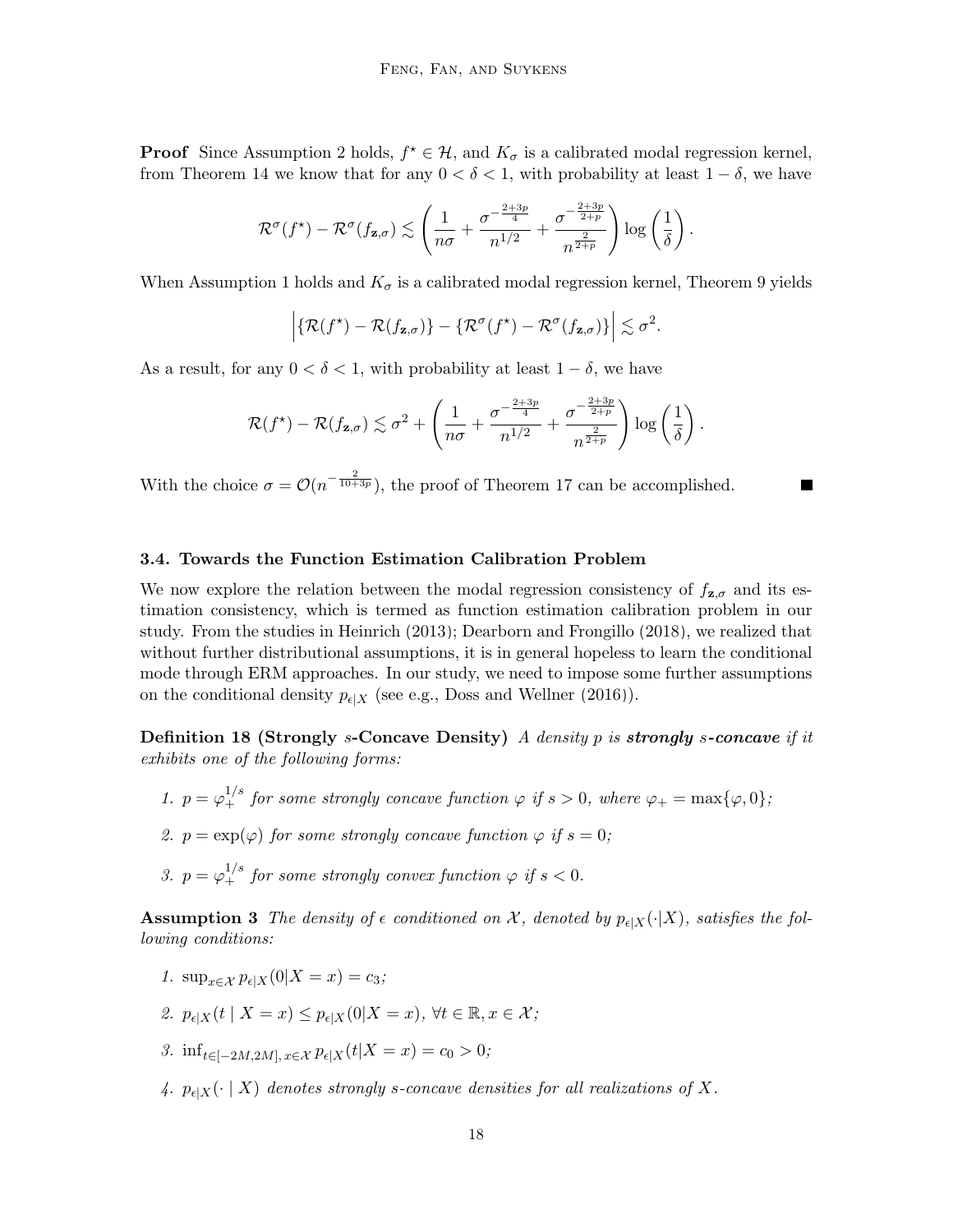Conditions 1 and 2 in Assumption [3](#page-17-1) require that the global mode of the conditional density  $p_{\epsilon}|X$  for any realization of X in X is uniquely zero while Condition 3 rules out densities that are not bounded away from below in the vicinity of this unique mode. The first two conditions hold for continuous densities with a unique global mode. Condition 4 assumes the strongly s-concave density assumption on  $p_{\epsilon|X}$ , which is typical from a statistical viewpoint as it holds for common symmetric and skewed distributions. Several representative examples are listed below:

**Example 1 (Student's t-distribution)** Let  $\rho$  be a Student's t-distribution. Its probability density function p is

$$
p(t) = \frac{\Gamma(\frac{\nu+1}{2})}{\Gamma(\frac{\nu}{2})} \left(1 + \frac{t^2}{\nu}\right)^{-\frac{\nu+1}{2}},
$$

where  $\nu$  is the number of degrees of freedom and  $\Gamma$  is the gamma function. Specifically, when  $\nu = 1$ , it gives the density function of a typical heavy-tailed distribution, namely, Cauchy distribution; when  $\nu = \infty$ , it is the density function of a most common probability distribution, i.e., Gauss distribution. One can easily see that for Student's t-distributions, their densities are strongly s-concave and are of the form 3 in Definition [18.](#page-17-2)

**Example 2 (Skewed normal distribution)** Let  $\rho$  be a skewed normal distribution with the probability density function

$$
p(t|\mu,\theta,\tau) = \frac{4\tau(1-\tau)}{\sqrt{2\pi\theta^2}} \exp\left\{-\frac{2(x-\mu)^2}{\sigma^2} \left(\tau - I_{(x \leq \mu)}(x)\right)\right\},\,
$$

where  $I_A(x)$  is the indicator function that takes the value 1 if A is true and 0, otherwise. Clearly, the above density is also strongly s-concave and is of the form 2 in Definition [18.](#page-17-2)

When Assumption [3](#page-17-1) holds, the function estimation convergence can be elicited from the convergence of the modal regression risk, as shown in the following theorem.

**Theorem 19** Suppose that Assumption [3](#page-17-1) holds and let  $f : \mathcal{X} \to \mathcal{Y}$  be a measurable function in H. Then, it holds that

<span id="page-18-0"></span>
$$
||f - f^{\star}||_{L^2_{\rho_X}}^2 \lesssim \mathcal{R}(f^{\star}) - \mathcal{R}(f).
$$

**Proof** If Assumption [3](#page-17-1) is fulfilled, then  $p_{\epsilon|X}$  is strongly s-concave. We verify the desired relation by discussing different cases of s. If  $s = 0$ , we know that  $-\log p_{\epsilon|X}$  is strongly convex for all  $x$ . Consequently, in this case, it holds that

$$
||f - f^*||_{L_{\rho_X}^2}^2 \lesssim \int_{\mathcal{X}} [-\log p_{\epsilon|X}(f(x) - f^*(x) \mid X = x) + \log p_{\epsilon|X}(0 \mid X = x)] d\rho_{\mathcal{X}}(x)
$$
  

$$
\lesssim \int_{\mathcal{X}} \left[ p_{\epsilon|X}(0 \mid X = x) - p_{\epsilon|X}(f(x) - f^*(x) \mid X = x) \right] d\rho_{\mathcal{X}}(x),
$$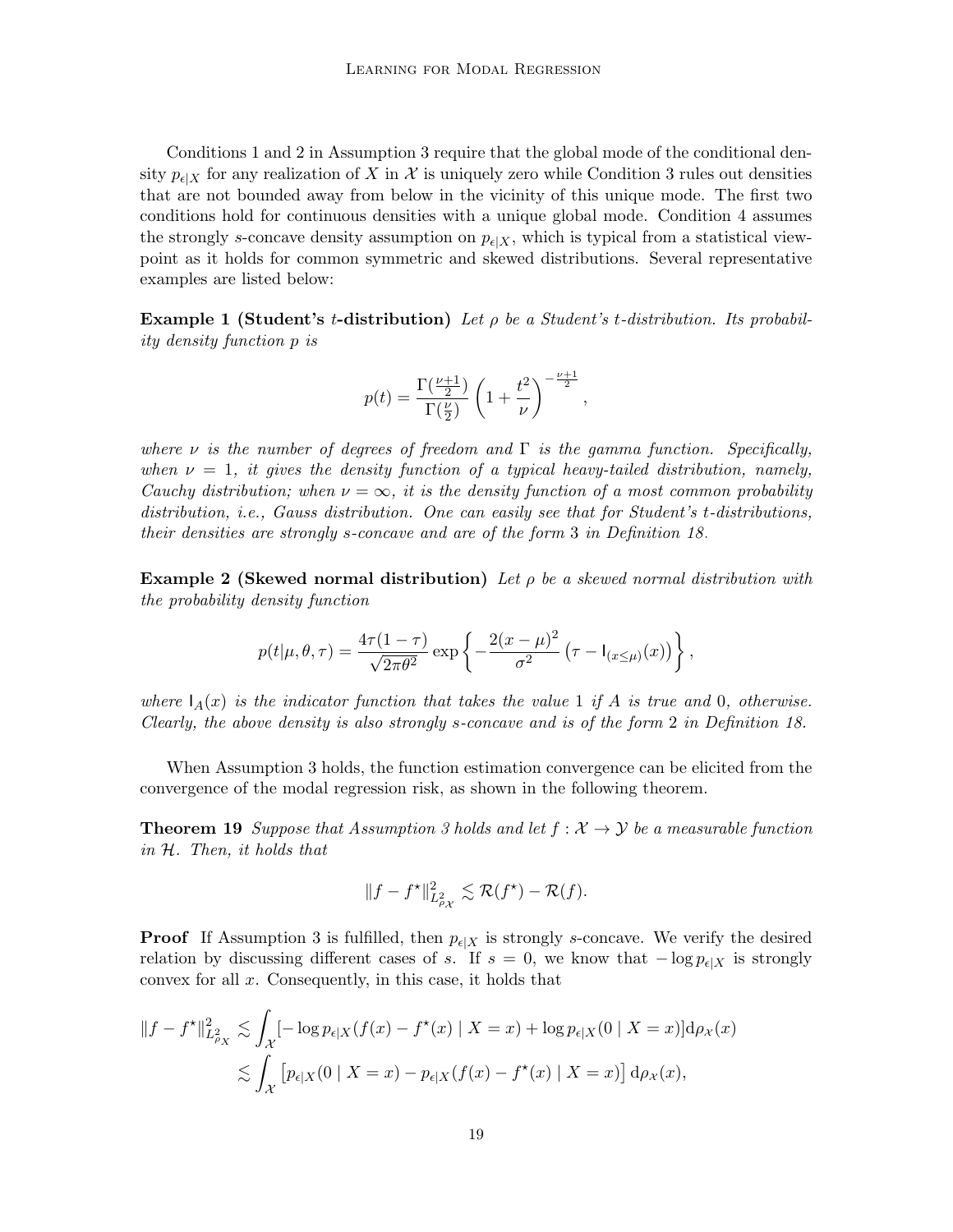where the last inequality is a consequence of the mean value theorem and Assumption [3.](#page-17-1) If  $s > 0, -p_{\epsilon|X}^s$  is strongly convex for all x, then

$$
||f - f^{\star}||_{L_{\rho_X}^2}^2 \lesssim \int_{\mathcal{X}} \left[ -p_{\epsilon|X}^s (f(x) - f^{\star}(x) \mid X = x) + p_{\epsilon|X}^s (0 \mid X = x) \right] d\rho_{\mathcal{X}}(x)
$$
  

$$
\lesssim \max \{ sc_0^{s-1}, sc_3^{s-1} \} \int_{\mathcal{X}} \left[ p_{\epsilon|X}(0 \mid X = x) - p_{\epsilon|X}(f(x) - f^{\star}(x) \mid X = x) \right] d\rho_{\mathcal{X}}(x),
$$

where the second inequality is due to the Lipschitz continuity of  $h(t) = t^s$  and Assumption [3.](#page-17-1) If  $s < 0$ ,  $p_{\epsilon|X}^s$  is strongly convex for all x. In this case, we have

$$
||f - f^{\star}||_{L_{\rho_X}^2}^2 \lesssim \int_{\mathcal{X}} |p_{\epsilon|X}^s(f(x) - f^{\star}(x) | X = x) - p_{\epsilon|X}^s(0 | X = x)] d\rho_{\mathcal{X}}(x)
$$
  

$$
\lesssim -sc_0^{s-1} \int_{\mathcal{X}} \left[ p_{\epsilon|X}(0 | X = x) - p_{\epsilon|X}(f(x) - f^{\star}(x) | X = x) \right] d\rho_{\mathcal{X}}(x),
$$

where the second inequality is again due to the Lipschitz continuity of  $h(t) = t^s$  and Assumption [3.](#page-17-1) Recalling the fact that

$$
\mathcal{R}(f^*) - \mathcal{R}(f) = \int_{\mathcal{X}} \left[ p_{\epsilon|X}(0 \mid X = x) - p_{\epsilon|X}(f(x) - f^*(x) \mid X = x) \right] d\rho_{\mathcal{X}}(x),
$$

we complete the proof of Theorem [19.](#page-18-0)

Combining the estimates established in the above several subsections, we are now able to answer Question 3 raised in Subsection [3.1.](#page-10-4)

**Theorem 20** Suppose that Assumptions [1,](#page-11-1) [2,](#page-13-1) and [3](#page-17-1) hold, and  $f^* \in \mathcal{H}$ . Let  $f_{\mathbf{z},\sigma}$  be produced by [\(2.4\)](#page-9-0) which is induced by a calibrated modal regression kernel  $K_{\sigma}$  with  $\sigma = \mathcal{O}(n^{-\frac{2}{10+3p}})$ . For any  $0 < \delta < 1$ , with probability at least  $1 - \delta$ , we have

<span id="page-19-1"></span>
$$
||f_{\mathbf{z},\sigma} - f^{\star}||_{L_{\rho_{\mathcal{X}}}^{2}}^{2} \lesssim n^{-\frac{4}{10+3p}} \log(\delta^{-1}).
$$

**Proof** The theorem can be proved by combining the estimates in Theorems [17](#page-16-1) and [19.](#page-18-0)

#### <span id="page-19-0"></span>3.5. Some Remarks

We give some remarks here. As noted earlier, most of the existing studies on modal regression were conducted by resorting to maximizing the joint density estimator or the conditional density estimator. However, there are two main barriers when seeking the maximizer in this way. First, from a statistical learning viewpoint, learning the maximizer of the joint density or the conditional density is a local type learning scheme, in which one has to train the model for each test point. Second, the estimation of a high-dimensional joint or conditional density may suffer from the curse of dimensionality. In our proposed ERM approach to modal regression, the hypothesis space  $\mathcal H$  is a function space that can be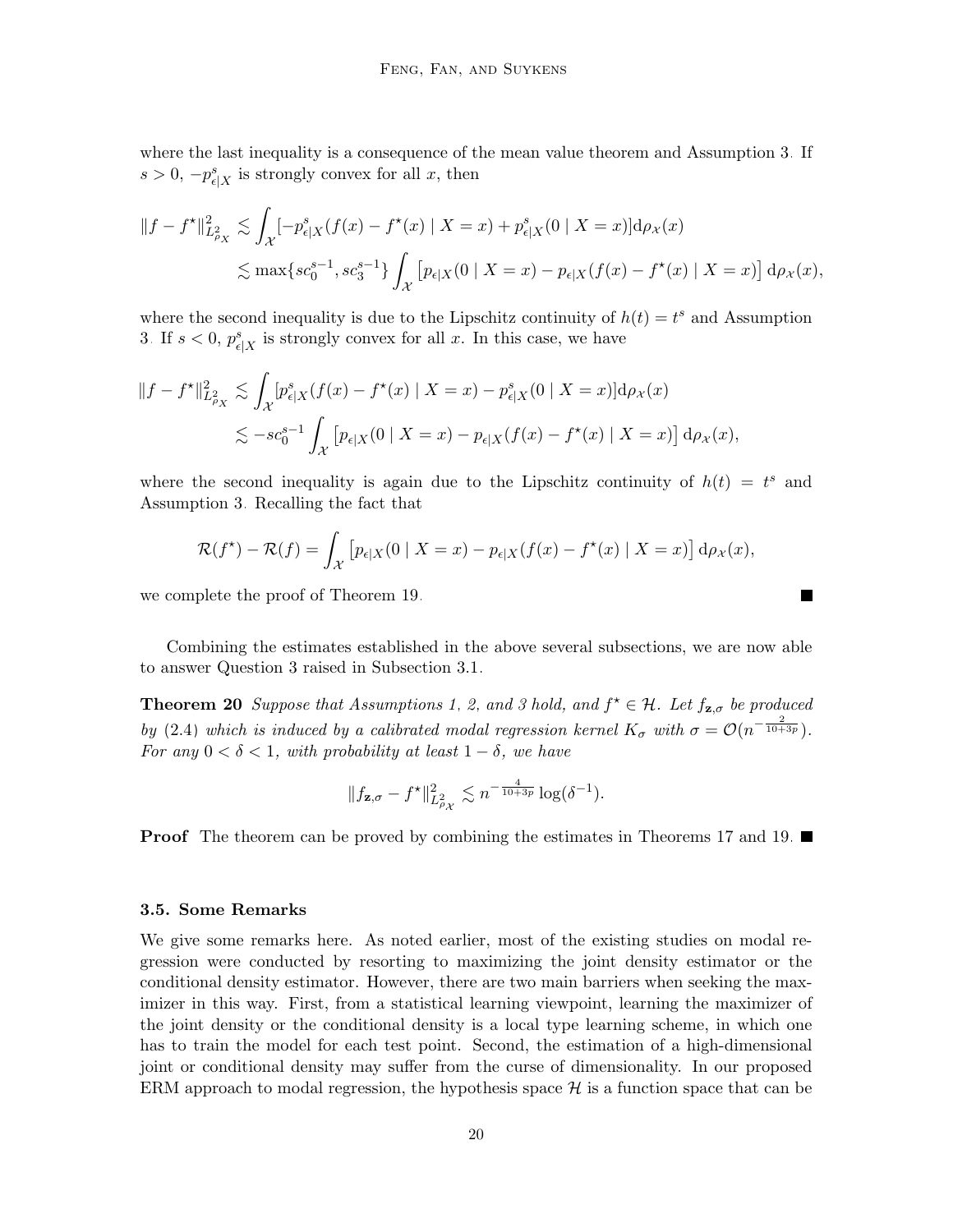infinite-dimensional. In practice, it can be specified by applying certain regularization procedures. Moreover, the prevalent kernel-based methods can be naturally integrated since the hypothesis space can be chosen as a subset of a certain reproducing kernel Hilbert space. On the other hand, the proposed ERM approach to modal regression only involves a one-dimensional density estimation problem. From the above comparisons and the learning theory analysis conducted in this paper, it is easy to see that our study provides a different take on modal regression and the proposed ERM approach distinguishes our work with the existing studies.

### <span id="page-20-0"></span>4. Modal Regression Interpretation of Correntropy based Regression

As mentioned above, our study on modal regression in this paper is initiated to understand the so-called maximum correntropy criterion in regression problems (see [Liu et al., 2007;](#page-33-11) [Principe, 2010\)](#page-33-12). In this sense, the present study is a continuation of our previous work in [Feng et al. \(2015\)](#page-32-7). As a generalized correlation measurement, correntropy has been drawing much attention recently. Owing to its prominent merits on robustness, it has been pervasively used and has found many real-world applications in signal processing, machine learning, and computer vision (see e.g., [Bessa et al., 2009;](#page-31-12) [He et al., 2011,](#page-32-10) [2012;](#page-32-11) [Lu et al.,](#page-33-13) [2013;](#page-33-13) [Chen et al., 2016a\)](#page-31-13).

#### 4.1. Correntropy and Correntropy based Regression

Mathematically speaking, correntropy is a generalized similarity measure between two scalar random variables U and V, which is defined by  $\mathcal{R}^{\sigma}(U,V) = \mathbb{E}K_{\sigma}(U,V)$ . Here  $K_{\sigma}$  is a Gaussian kernel given by  $K_{\sigma}(u, v) = \exp \{- (u - v)^2 / \sigma^2 \}$  with the bandwidth  $\sigma > 0$ ,  $(u, v)$ being a realization of  $(U, V)$ . Given a set of i.i.d observations  $\mathbf{z} = \{(x_i, y_i)\}_{i=1}^n$ , for any  $f: \mathcal{X} \to \mathbb{R}$ , the empirical estimator of the correntropy between  $f(X)$  and Y is given as

$$
\mathcal{R}_n^{\sigma}(f) := \frac{1}{n} \sum_{i=1}^n K_{\sigma}(y_i, f(x_i)).
$$

The maximum correntropy criterion based regression models the empirical target function by maximizing the empirical estimator of the correntropy  $\mathcal{R}^{\sigma}$  as follows

<span id="page-20-1"></span>
$$
f_{\mathbf{z},\sigma} = \arg\max_{f \in \mathcal{H}} \mathcal{R}_n^{\sigma}(f),\tag{4.1}
$$

where H is assumed to be a compact subset of  $C(\mathcal{X})$ . Here,  $C(\mathcal{X})$  is denoted as the Banach space of continuous functions on  $X$ . The maximum correntropy criterion in regression problems has shown its efficiency for cases where non-Gaussian noise or outliers are present (see e.g., [Liu et al., 2007;](#page-33-11) [Principe, 2010;](#page-33-12) [Wang et al., 2013\)](#page-34-14).

In the literature, existing understanding of the maximum correntropy criterion and MCCR is still limited. More frequently, the maximum correntropy criterion is roughly taken as a robustified least squares criterion, analogously to the trimmed least squares criterion. However, the statistical performance of  $f_{z,\sigma}$  and its relation to the least squares criterion are not clear. The barriers are mainly caused by the presence of the scale parameter  $\sigma$  and the non-convexity of the related model. Recently, some theoretical understanding towards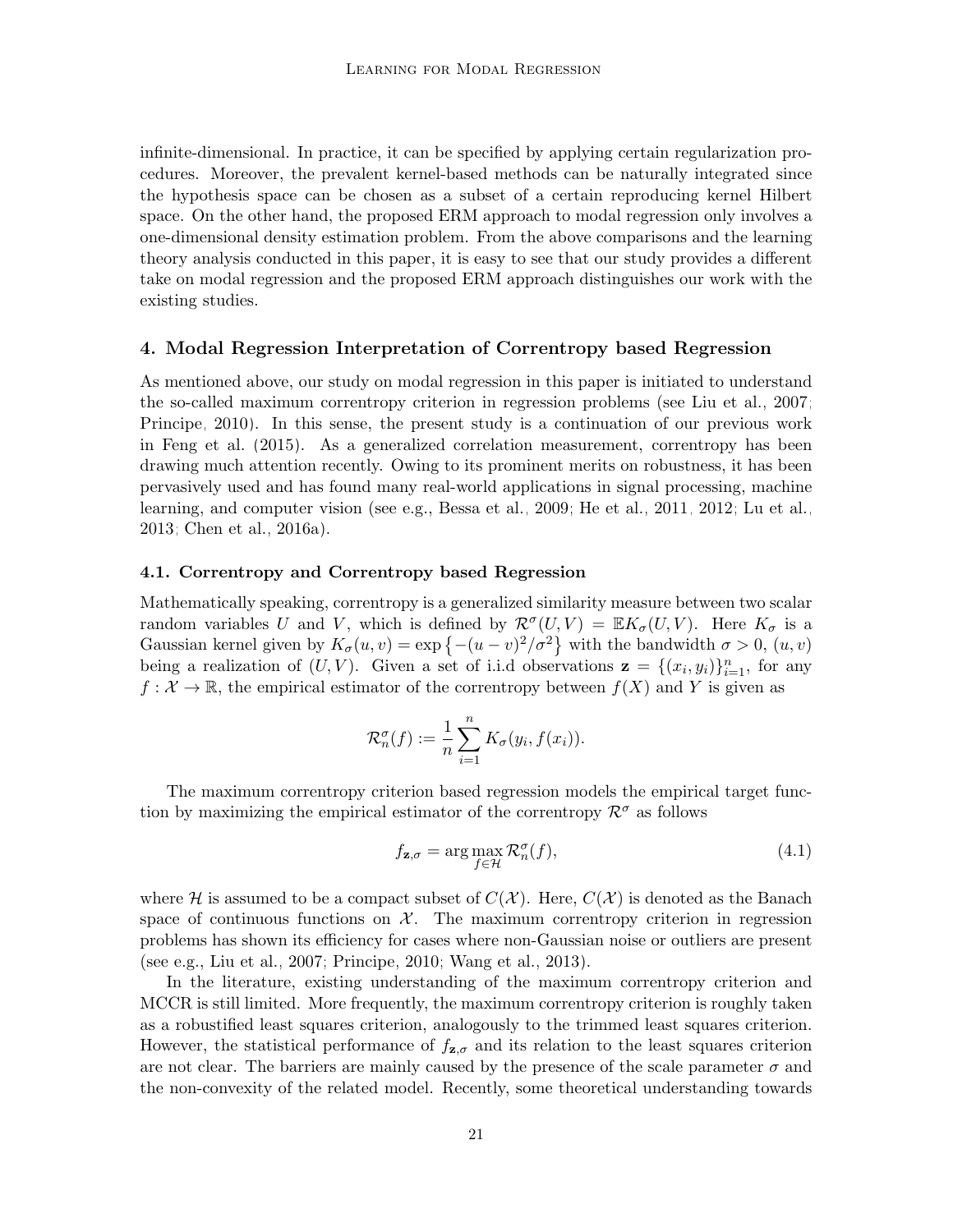the maximum correntropy criterion was conducted in [Feng et al. \(2015\)](#page-32-7) by introducing a distance-based regression loss, the study of which is inspired by those on information theoretic learning in [Hu et al. \(2013\)](#page-32-12) and [Fan et al. \(2016\)](#page-32-8). The main conclusion drawn in [Feng et al. \(2015\)](#page-32-7) is that MCCR is essentially robustified mean regression with diverging  $\sigma$ values. On the other hand, our study conducted in this paper shows that with diminishing  $\sigma(n)$  values, MCCR is, in fact, modal regression. The built-in robustness of modal regression schemes may explain the empirical successes of MCCR from a different viewpoint.

#### <span id="page-21-0"></span>4.2. A General Picture of Correntropy based Regression

Based on this study and the study in [Feng et al. \(2015\)](#page-32-7), we are now able to depict a general picture of the correntropy based regression from a statistical learning viewpoint. To this end, we exposit the correntropy based regression by considering three different cases below, namely, (1):  $\sigma = \sigma(n) \to \infty$ ; (2):  $\sigma := \sigma_0$  for some  $\sigma_0 > 0$ , that is,  $\sigma$  is fixed and independent of the sample size n; (3):  $\sigma := \sigma(n) \to 0$ . Before proceeding, we recall the following data-generating model

$$
Y = f^*(X) + \epsilon.
$$

We first consider the case when  $\sigma(n) \to \infty$ . Under the zero-mean noise assumption on  $\epsilon$ , i.e.,  $\mathbb{E}(\epsilon|X) = 0$ , MCCR [\(4.1\)](#page-20-1) with  $\sigma(n) \to \infty$  encourages the approximation of  $f_{\mathbf{z},\sigma}$ towards the conditional mean function  $\mathbb{E}(Y|X)$  and the scale parameter  $\sigma$  in this case plays a trade-off role between robustness and generalization. More explicitly, in this case, MCCR is mean regression calibrated in the sense of the following theorem, see also Lemma 7 in [Feng et al. \(2015\)](#page-32-7):

**Theorem 21 (Lemma 7, [Feng et al.](#page-32-7) [\(2015\)](#page-32-7))** Assume that  $\mathbb{E}Y^4 < \infty$  and denote  $f^* =$  $\mathbb{E}(Y|X)$ . For any  $f \in \mathcal{H}$ , it holds that

$$
\left| \|f - f^{\star}\|_{L^2_{\rho_X}}^2 - |\sigma^3(\mathcal{R}^{\sigma}(f^{\star}) - \mathcal{R}^{\sigma}(f))| \right| \lesssim \sigma^{-2}.
$$

It turns out that when  $\sigma(n)$  is properly chosen with  $\sigma(n) \to \infty$ , the consistency of  $\mathcal{R}^{\sigma}(f^*) - \mathcal{R}^{\sigma}(f_{\mathbf{z},\sigma})$  implies the consistency of  $||f_{\mathbf{z},\sigma} - f^*||^2_{L^2_{\rho,\chi}}$ . Moreover, the following convergence rates are established in [Feng et al. \(2015\)](#page-32-7):

**Theorem 22** Assume that  $f^* = \mathbb{E}(Y|X) \in \mathcal{H}$  and  $\mathbb{E}Y^4 < +\infty$ . Under a mild capacity assumption on H, for any  $0 < \delta < 1$ , with confidence  $1 - \delta$ , it holds that

$$
||f_{\mathbf{z},\sigma} - f^{\star}||_{L^2_{\rho_X}}^2 \lesssim \sigma^{-2} + \sigma n^{-1/(1+p)},
$$

where the index  $p > 0$  reflects the capacity of the hypothesis space  $\mathcal{H}$ .

Obviously, according to the above theorem, when  $\sigma$  is chosen as  $\sigma := n^{-1/(3+3p)}$ , the convergence rates for  $||f_{\mathbf{z},\sigma} - f^*||_{L^2_{\rho_X}}^2$  of the type  $\mathcal{O}(n^{-2/(3+3p)})$  can be established. It is worth to mention that recently, in [Feng and Wu \(2019\)](#page-32-13), the above moment condition  $\mathbb{E}Y^4 < +\infty$  was further relaxed to  $\mathbb{E}|Y|^{1+\zeta} < +\infty$  with  $\zeta > 0$ . Notice that in this case the underlying truth  $f^*$  corresponds to the conditional mean. Therefore, MCCR in this case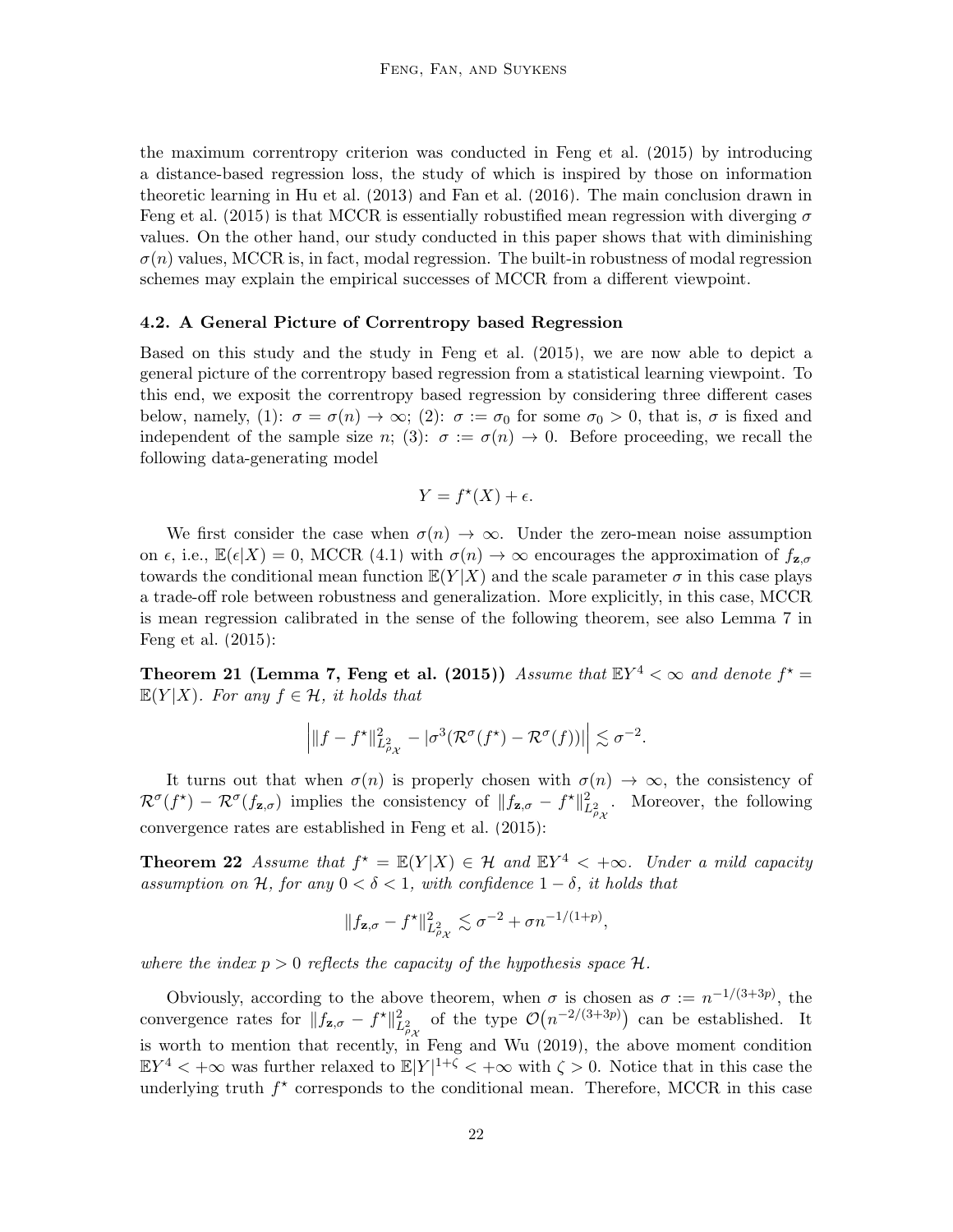<span id="page-22-0"></span>

Figure 2: A schematic illustration of the mechanism of correntropy-based regression when  $\sigma(n) \to \infty$  and the noise variable  $\epsilon$  is assumed to be zero-mean.  $f_{\mathcal{H},\sigma}$  is the data-free counterpart of  $f_{\mathbf{z},\sigma}$ ,  $f_{\mathcal{H}}$  is the data-free least squares regression estimator and  $f^*$  is the conditional mean function  $\mathbb{E}(Y|X)$ .



Figure 3: A schematic illustration of the mechanism of correntropy-based regression when  $\sigma$  is fixed and independent on n and the noise variable  $\epsilon$  is assumed to be zero-mean.  $f_{\mathcal{H},\sigma}$  is the data-free counterpart of  $f_{\mathbf{z},\sigma}$  and  $f^*$  is the conditional mean function  $\mathbb{E}(Y|X)$  or the conditional median function median( $Y|X$ ).



Figure 4: A schematic illustration of the mechanism of correntropy-based regression when  $\sigma(n) \to 0$  and the noise variable  $\epsilon$  is assumed to admit a unique global zero-mode.  $f_{\mathcal{H},\sigma}$  is the data-free counterpart of  $f_{\mathbf{z},\sigma}$  and  $f^*$  is the conditional mode function  $\mathsf{mode}(Y|X)$ .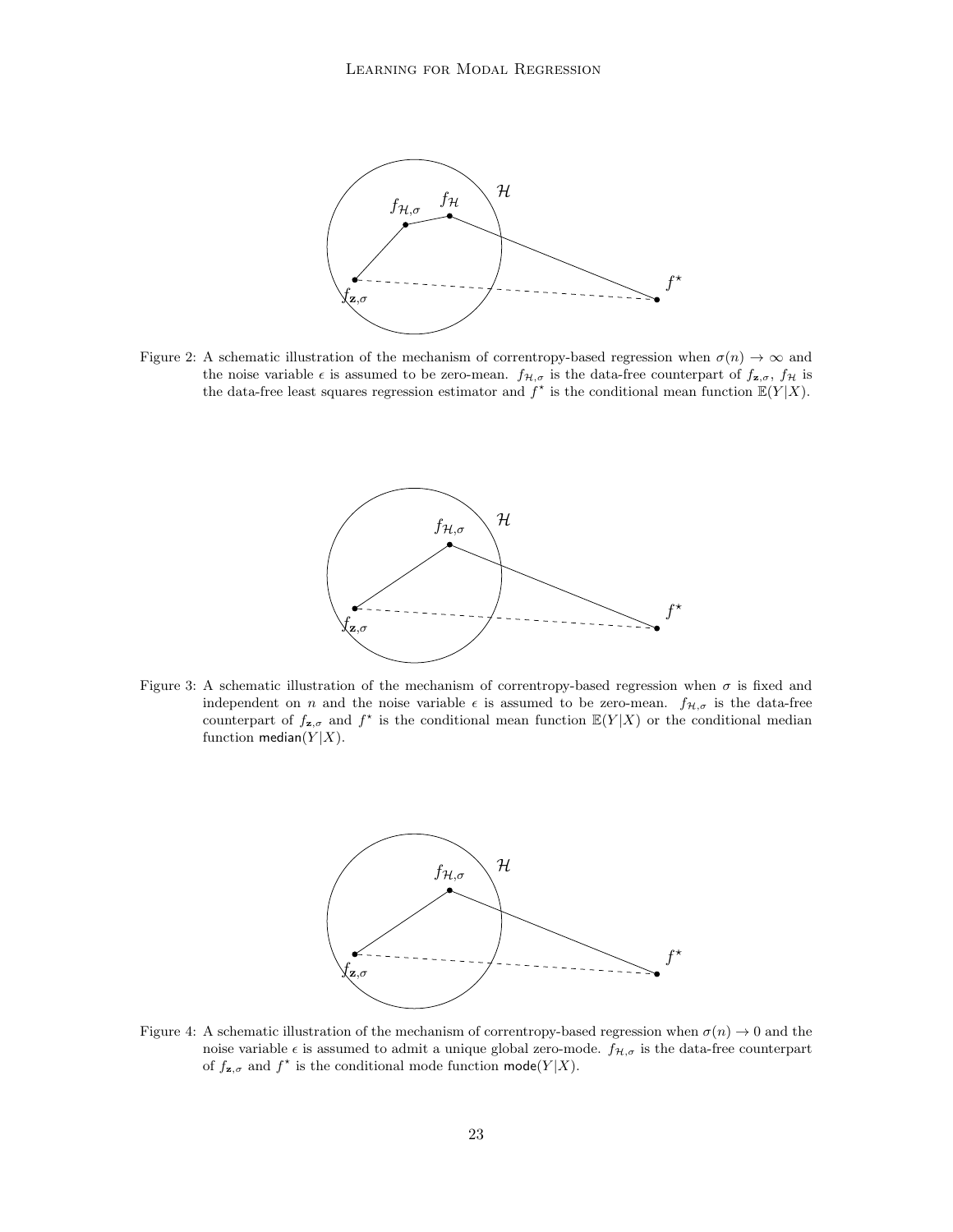is essentially robustified mean regression. A schematic illustration of MCCR in this case is given in Fig. [2,](#page-22-0) in which  $f_{\mathcal{H},\sigma}$  is the population version of  $f_{\mathbf{z},\sigma}$  and  $f_{\mathcal{H}}$  is the data-free least squares regression estimator. As argued in [Feng et al. \(2015\)](#page-32-7), compared with the least squares regression, an additional bias, i.e., the distance between  $f_{\mathcal{H},\sigma}$  and  $f_{\mathcal{H}}$ , appears when bounding the  $L^2_{\rho_X}$ -distance between  $f_{\mathbf{z},\sigma}$  and the conditional mean function  $\mathbb{E}(Y|X)$ . Moreover, this bias in some sense reflects the trade-off between the convergence rate of  $||f_{\mathbf{z},\sigma} - f^*||^2_{L^2_{\rho_X}}$  and the robustness of  $f_{\mathbf{z},\sigma}$ . These observations were further justified in a regularized learning setup in [Lv and Fan \(2019\)](#page-33-14).

<span id="page-23-0"></span>

|                        | $\sigma(n) \to \infty$        | $\sigma$ fixed                           | $\sigma(n) \rightarrow 0$             |
|------------------------|-------------------------------|------------------------------------------|---------------------------------------|
| resulting<br>estimator | conditional<br>mean estimator | conditional mean<br>or median estimator  | conditional<br>mode estimator         |
| target function        | $\mathbb{E}(Y X)$             | $\mathbb{E}(Y X)$ or median( $Y X$ )     | mode(Y X)                             |
| noise<br>condition     | weak moment<br>condition      | bounded symmetric<br>or symmetric stable | allow skewness<br>or heavy-tailedness |
| rates                  | $\mathcal{O}(n^{-2/(3+3p)})$  | $O(n^{-2/(2+p)})$                        | $\mathcal{O}(n^{-4/(10+3p)})$         |

Table 2: An overview of the three scenarios in correntropy based regression

The case when  $\sigma = \sigma_0$ , i.e.,  $\sigma$  is fixed and independent of n, was investigated in [Feng et al.](#page-32-7) [\(2015\)](#page-32-7), [Feng and Wu \(2019\)](#page-32-13), and [Feng and Ying \(2019\)](#page-32-14). As argued in [Feng and Wu \(2019\)](#page-32-13), with a fixed parameter  $\sigma$  and without imposing any noise assumptions, it is impossible to learn the truth function  $f^*$ . It turns out that in this case, if some noise assumptions are introduced, correntropy based regression regresses towards the conditional mean or the conditional median. More specifically, according to Lemma 18 in [Feng et al. \(2015\)](#page-32-7), under bounded symmetric noise assumptions, it is also calibrated mean regression when  $\sigma_0$  is properly chosen. Convergence rates of  $||f_{\mathbf{z},\sigma} - f^{\star}||^2_{L^2_{\rho_X}}$  can be also established under such noise assumptions, see Theorem 6 in [Feng et al. \(2015\)](#page-32-7). Inspired by the work in [Fan](#page-32-8) [et al. \(2016\)](#page-32-8), it is demonstrated in [Feng and Ying \(2019\)](#page-32-14) that under the symmetric stable noise assumption, correntropy based regression can learn the underlying truth function  $f^*$ well where the truth function in this scenario corresponds to the conditional mean or the conditional median function.

The fact that MCCR can be cast as a modal regression problem when  $\sigma(n) \to 0$  switches our attention from robust mean regression in [Feng et al. \(2015\)](#page-32-7) to modal regression in this study. To recap, the modal regression scheme [\(2.4\)](#page-9-0) with the Gaussian kernel as the modal regression kernel retrieves MCCR [\(4.1\)](#page-20-1). From the arguments in the preceding sections, we know that under the assumption that the noise variable admits a unique global zero-mode, MCCR [\(4.1\)](#page-20-1) with  $\sigma(n) \to 0$  is modal regression calibrated. That is, under proper assumptions as listed in Theorem [20,](#page-19-1) one may expect the learning theory type convergence from the MCCR estimator to the modal regression function  $\text{mode}(Y|X)$ . Results reported in the above sections reveal that the modal regression problem can be also studied from an empirical risk minimization viewpoint. A schematic illustration of the mechanism of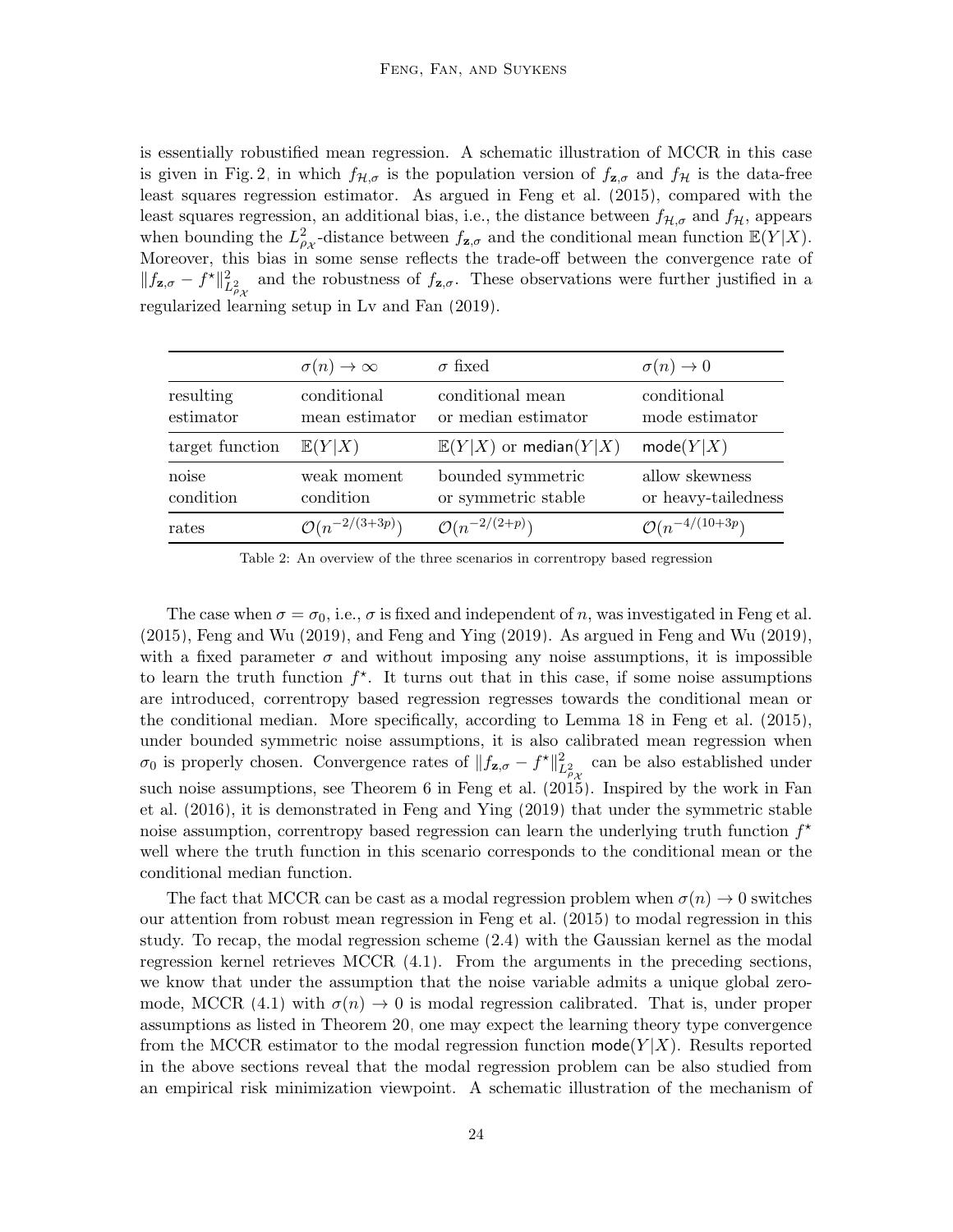correntropy-based regression when  $\sigma(n) \to 0$  is presented in Fig. [4.](#page-22-0) In this case, the robustness of MCCR stems from the built-in robustness of modal regression estimators.

An overview of the above-discussed three scenarios in correntropy based regression is summarized in Table [2.](#page-23-0) To sum up, in short, what makes MCCR so special is that it results an interesting walk between modal regression and robustified mean regression by adjusting the scale parameter  $\sigma$  in correspondence to the sample size n.

### <span id="page-24-0"></span>5. Model Selection and Numerical Validations

This section is concerned with the implementation issues of the proposed ERM approach to modal regression. The model selection problem will be tackled by tailoring the technique of cross validation. Numerical validations on the effectiveness of the proposed modal regression estimators will also be provided.

#### 5.1. Experimental Setup

In our empirical studies, the hypothesis space  $\mathcal H$  is chosen as a bounded subset of a reproducing kernel Hilbert space  $\mathcal{H}_K$  that is induced by a Mercer kernel K. Specifically, we employ the following Tikhonov regularization to determine the radius of the working hypothesis space automatically:

$$
f_{\mathbf{z},\sigma} := \arg\min_{f \in \mathcal{H}_{\mathcal{K}}} \frac{1}{\bigoplus \mathbb{R}} \frac{1}{n} \sum_{i=1}^{n} \ell_{\sigma}(y_i - f(x_i)) + \lambda \|f\|_{\mathcal{K}}^2,
$$
\n(5.1)

where  $\ell_{\sigma}$  is the loss function  $\ell_{\sigma}(t) = \sigma^2(1 - \exp(-t^2/\sigma^2))$ , and  $\lambda > 0$  is a regularization parameter. The representor theorem ensures that  $f_{\mathbf{z},\sigma}$  can be modeled by

<span id="page-24-1"></span>
$$
f_{\mathbf{z},\sigma}(x) = \sum_{i=1}^{n} \alpha_{\mathbf{z},i} \mathcal{K}(x, x_i) + b_{\mathbf{z}}, \ x \in \mathbb{R},
$$

where  $\alpha_{\mathbf{z}} = (\alpha_{\mathbf{z},1}, \cdots, \alpha_{\mathbf{z},n})^{\top} \in \mathbb{R}^{n}$  and  $b_{\mathbf{z}} \in \mathbb{R}$  are learned from [\(5.1\)](#page-24-1). For the Mercer kernel K, we use the Gaussian kernel  $\mathcal{K}(x, x') = \exp(-||x - x'||^2/h^2)$  with the bandwidth parameter  $h > 0$ .

#### 5.2. Algorithms

The regularization problem [\(5.1\)](#page-24-1) is essentially a regularized M-estimation problem. We, therefore, apply the iteratively re-weighted least squares algorithm to solve it. The pseudocode of the iteratively re-weighted least squares algorithm is listed in Algorithm [1.](#page-25-0) For each iteration in Algorithm [1,](#page-25-0) the weight is updated as follows:

<span id="page-24-2"></span>
$$
\omega_i^{k+1} = \frac{|\nabla \ell_{\sigma}(y_i - \mathcal{K}_i^{\top} \alpha^k - b^k)|}{|y_i - \mathcal{K}_i^{\top} \alpha^k - b^k|}, \ i = 1, \dots, n,
$$
\n(5.2)

with the initial guess  $\alpha^0$ ,  $b^0$  being zero.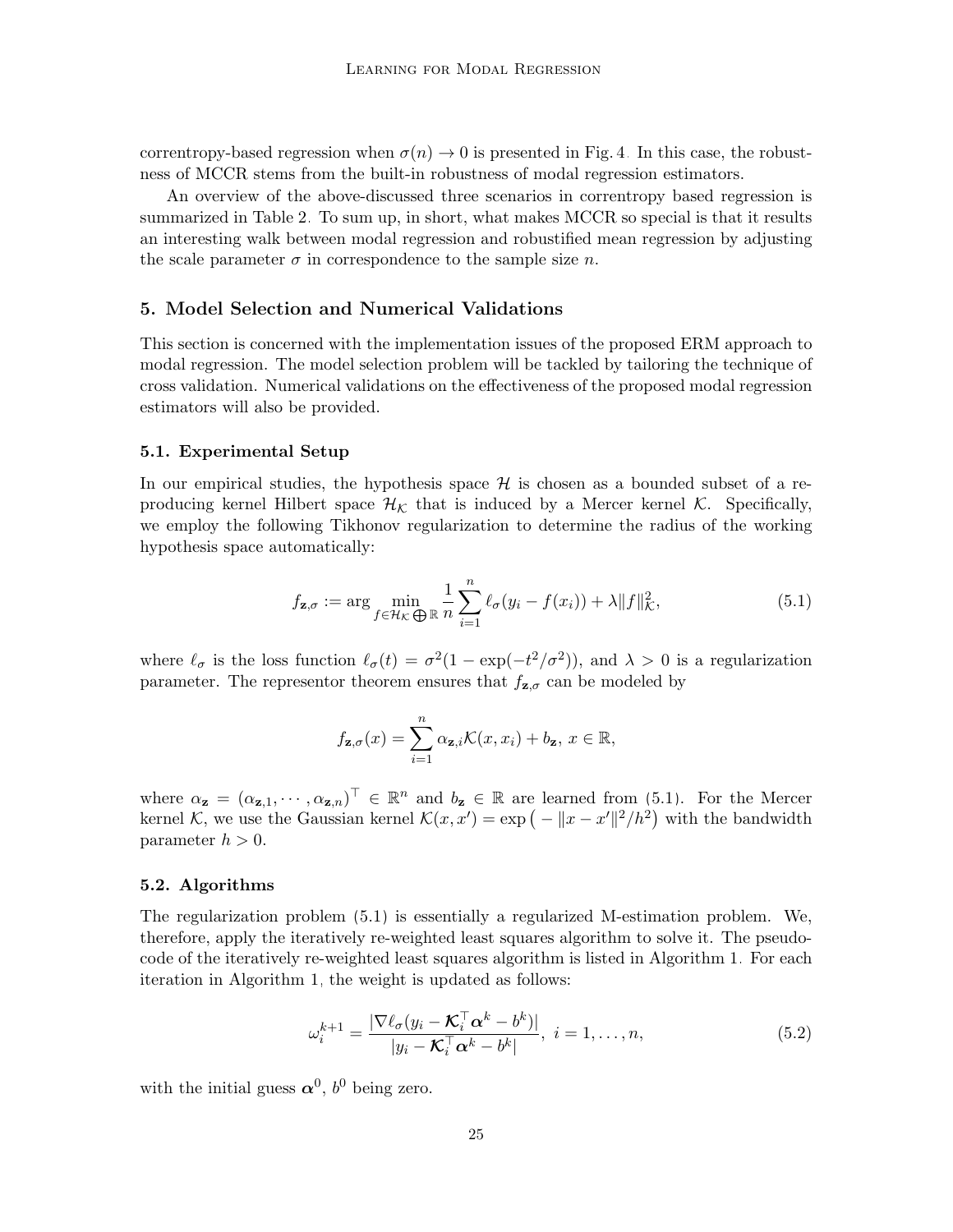Algorithm 1: Iteratively Re-weighted Least Squares Algorithm for Solving [\(5.1\)](#page-24-1)

<span id="page-25-0"></span>**Input:** data  $\{(x_i, y_i)\}_{i=1}^n$ , regularization parameter  $\lambda > 0$ , Gaussian kernel bandwidth  $h > 0$ , scale parameter  $\sigma > 0$  and the initial guess  $\boldsymbol{\alpha}^0 \in \mathbb{R}^n$ ,  $b^0 \in \mathbb{R}$ .

**Output:** the learned coefficient  $\boldsymbol{\alpha}^{k+1} = (\alpha_1^{k+1}, \dots, \alpha_n^{k+1})^{\top}$  and  $b^{k+1} \in \mathbb{R}$ .

while the stopping criterion is not satisfied do

• Compute  $\alpha^{k+1}$  and  $b^{k+1}$  by solving the following weighted least squares problem:

$$
(\boldsymbol{\alpha}^{k+1},b^{k+1}) = \arg\min_{\boldsymbol{\alpha}\in\mathbb{R}^n,\,b\in\mathbb{R}}\sum_{i=1}^n\omega_i^{k+1}(y_i-\boldsymbol{\mathcal{K}}_i^\top\boldsymbol{\alpha}-b)^2 + \lambda\boldsymbol{\alpha}^\top\boldsymbol{\mathcal{K}}\boldsymbol{\alpha},
$$

where  $\omega_i^{k+1}$  is specified in [\(5.2\)](#page-24-2).

• Set  $k := k + 1$ .

end while

#### 5.3. Model Selection via Concatenated Cross Validation

We now discuss the model selection problem of the proposed modal regression estimator. Here, the problem of model selection refers to the selection of the three tuning parameters, i.e., the regularization parameter  $\lambda$ , the bandwidth parameter h of the Gaussian kernel, and the scale parameter  $\sigma$  in the loss function.

In our study, we choose these parameters by tailoring the frequently used cross-validation technique and propose Concatenated Cross Validation (CCV) for model selection. In order to carry out the cross-validation process, we need to choose an error criterion. As we are interested in learning the conditional mode function, the mean squared error criterion, the absolute deviation error criterion, as well as the criteria under robustness constraints, see e.g., [Cantoni and Ronchetti \(2001\)](#page-31-14), may not serve well for this purpose. Recall that the ERM approach for modal regression we proposed in this study can be also re-expressed as follows

$$
f_{\mathbf{z},\sigma} = \arg \max_{f \in \mathcal{H}} \frac{1}{n\sigma} \sum_{i=1}^{n} \exp \left(-\frac{(y_i - f(x_i))^2}{\sigma^2}\right),
$$

where the hypothesis space  $\mathcal{H}$  is chosen as a subset of a reproducing kernel Hilbert space induced by the Gaussian kernel as mentioned above. The criterion that we use in CCV is essentially the loss function in the above ERM scheme. More explicitly, denoting  $\{(x_i, y_i)\}_{i=1}^m$ as the validation set and  $\{\hat{y}_{i,\sigma}\}_{i=1}^m$  the estimated values, CCV can be proceeded through the following steps:

Step 1: We implement a first five-fold cross validation under the following criterion

$$
\arg \max_{\sigma} \frac{1}{m \sigma_0} \sum_{i=1}^{m} \exp \left(-\frac{(y_i - \hat{y}_{i,\sigma})^2}{\sigma_0^2}\right),\,
$$

where the initial value  $\sigma_0$  is set as  $m^{-1/5}$ , which is the optimal  $\sigma$  value according to our theoretical analysis. We denote the best  $\sigma$  value selected in this step as  $\sigma_1$ .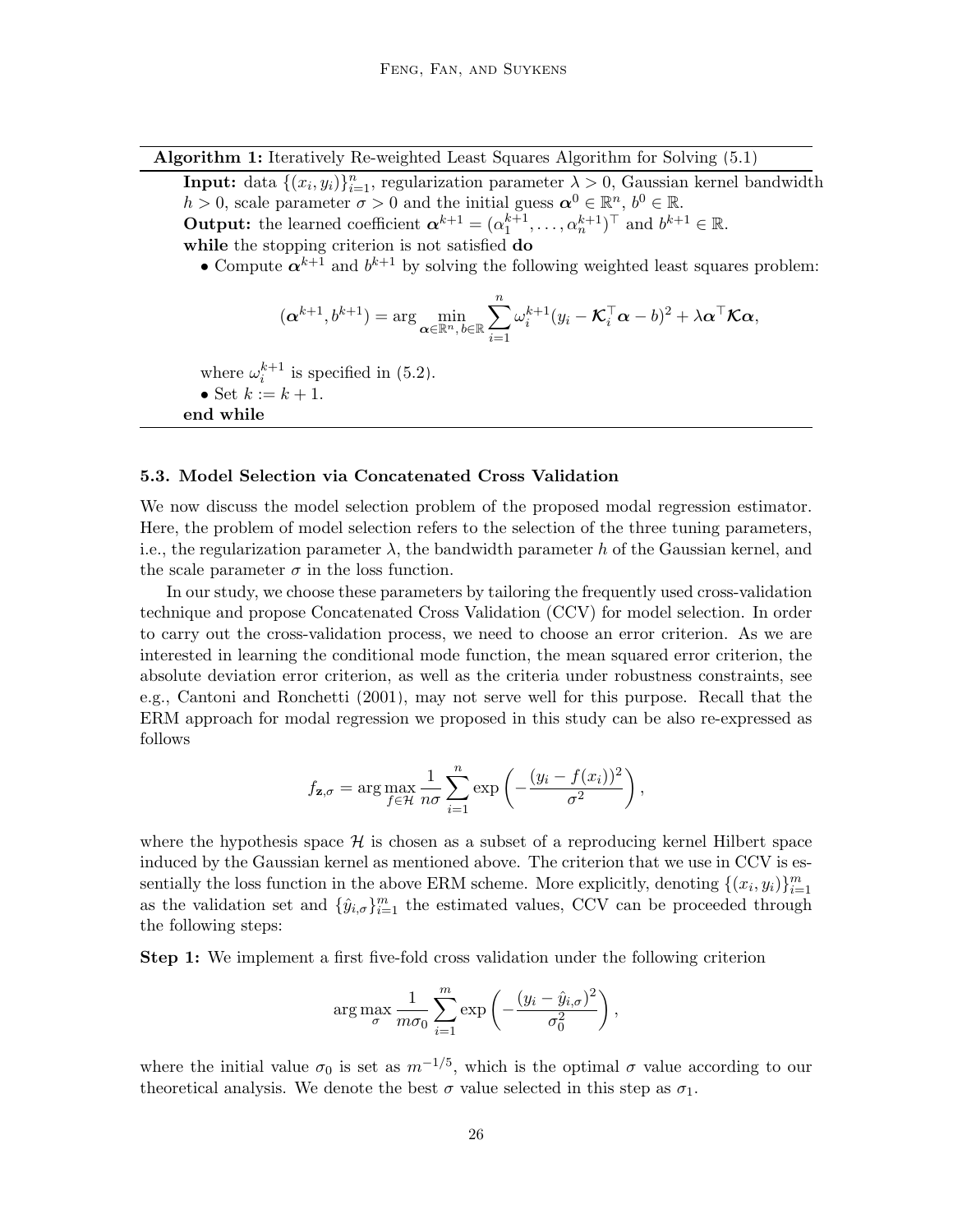Step 2: We then implement a second five-fold cross validation under the following updated criterion

$$
\arg \max_{\sigma} \frac{1}{m \sigma_1} \sum_{i=1}^{m} \exp \left(-\frac{(y_i - \hat{y}_{i,\sigma})^2}{\sigma_1^2}\right).
$$

We denote the best  $\sigma$  value selected in this step as  $\sigma_2$ .

Step 3: We continue to implement a third five-fold cross validation under the following updated criterion

$$
\arg \max_{\sigma} \frac{1}{m \sigma_2} \sum_{i=1}^{m} \exp \left(-\frac{(y_i - \hat{y}_{i,\sigma})^2}{\sigma_2^2}\right).
$$

We denote the best  $\sigma$  value selected in this step as  $\sigma_3$ . Note that in the above steps, the estimated values  $\{\hat{y}_{i,\sigma}\}_{i=1}^m$  also depend on the tuning parameters  $\lambda$  and  $h$ , which are also updated accordingly at each step. We suppress the two subscripts for simplification.

**Step 4:** With the selected  $\sigma$  value in Step 3, we then train the regularized ERM model by using the iterative reweighted least squares algorithm. We then take the resulting estimator as the modal regression estimator and proceed with the prediction process.

<span id="page-26-0"></span>

Figure 5: The dotted red curve with square marks is the conditional mode function  $f_{\text{MO}}$  for observations generated by [\(5.3\)](#page-27-0) while the dotted black curve with plus marks gives the conditional mean function  $f_{\text{ME}}$ . The dotted blue curve with ⊗ marks represents the learned estimator  $f_{z,\sigma}$  from noisy observations.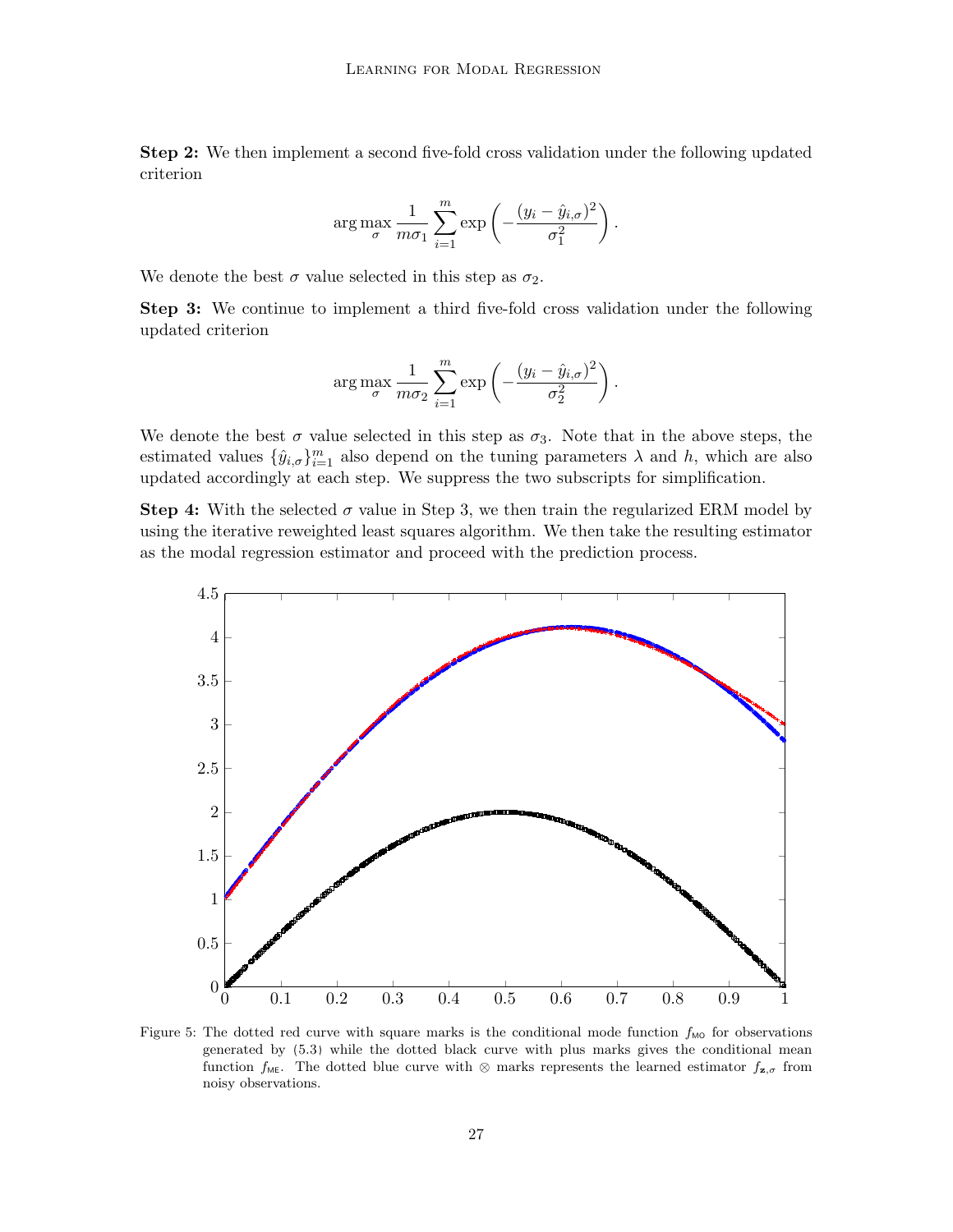#### 5.4. Numerical Validation on a Toy Example

We validate the effectiveness of the proposed modal regression estimator on the following toy example. We generate artificial data through the following regression model

<span id="page-27-0"></span>
$$
y = f^*(x) + \kappa(x)\epsilon,\tag{5.3}
$$

where  $x \sim U(0, 1)$ ,  $f^*(x) = 2\sin(\pi x)$ , and  $\kappa(x) = 1 + 2x$ . The noise variable is distributed as  $\epsilon \sim 0.5N(-1, 4^2) + 0.5N(1, 0.1^2)$ . A similar example was employed in [Yao and Li \(2014\)](#page-34-3). With simple calculations, it is easy to see that the conditional mean function is  $f_{ME}$  =  $2\sin(\pi x)$  and the conditional mode function is approximately  $f_{\text{MO}} = 2\sin(\pi x) + 1 + 2x$ . In our experiment, 600 observations are drawn from the above data-generating model and the size of the test set is also set to 600. The reconstructed curve is plotted at the test points in Fig. [5,](#page-26-0) in which the conditional mean function  $f_{\text{ME}}$  and the conditional mode function  $f_{\text{MO}}$  are also plotted for comparisons. In our experiment, we choose the three tuning parameters, i.e., the bandwidth parameter h of the Gaussian kernel, the regularization parameter  $\lambda$ , and the scale parameter  $\sigma$  in the loss function, by using Concatenated Cross Valudation described above.

From Fig. [5,](#page-26-0) it is easy to see that the proposed modal regression estimator  $f_{\mathbf{z},\sigma}$  can learn the conditional mode function  $f_{\text{MO}}$  well instead of learning the conditional mean function  $f_{\text{ME}}$ . It is interesting to point out that the obtained empirical target function  $f_{\mathbf{z},\sigma}$  can also learn the conditional mean function with a large  $\sigma$  value as explained in Section [4.](#page-20-0)

#### 5.5. Application to Speed-Flow Data

We now apply the proposed modal regression estimator to speed-flow data. Speed-flow data are intensively discussed in transportation science, which are usually visualized in terms of speed-flow diagrams. In this subsection, we apply the proposed modal regression approach to the analysis of the speed-flow data collected in [Petty et al. \(1996\)](#page-33-15), the speedflow diagrams of which are presented in Figs. [6](#page-28-0) and [7.](#page-29-0) In the speed-flow diagrams, the x-axis is traffic flow that is measured in vehicles per lane per hour while the y-axis is speed measured in miles per hour. The speed-flow data analyzed here contain two data sets collected in 1993 on two individual lanes (lane 2 and lane 3) of the 4-lane Californian freeway I-880. The data were collected by loop detectors, and the time units are 30 seconds per observation, see [Einbeck and Tutz \(2006\)](#page-32-0) for more background details. This speed-flow data contains 1318 observations and are publicly available in the R-package hdrcde. From the speed-flow diagrams, it can be observed that the mean regression function may not be able to characterize the functional relation between speed and traffic flow. This is also observed in many related studies that analyze the speed-flow data, see e.g., [Einbeck and](#page-32-0) [Tutz \(2006\)](#page-32-0). This is because the less dense cloud of data points at the bottom of the two figures, which corresponds to situations where speed is dismissed, may be interpreted as abnormal observations when pursuing such a functional relation.

In our experiments, we apply the proposed modal regression approach to pursuing the functional relation. By following the same setup as in our above experiments on artificial data, we plot the learned modal regression estimator as well as the mean regression estimator resulting from kernel ridge regression. From the reported experimental results in Fig. [6](#page-28-0) and Fig. [7,](#page-29-0) it can be seen that modal regression estimator is less sensitive to abnormal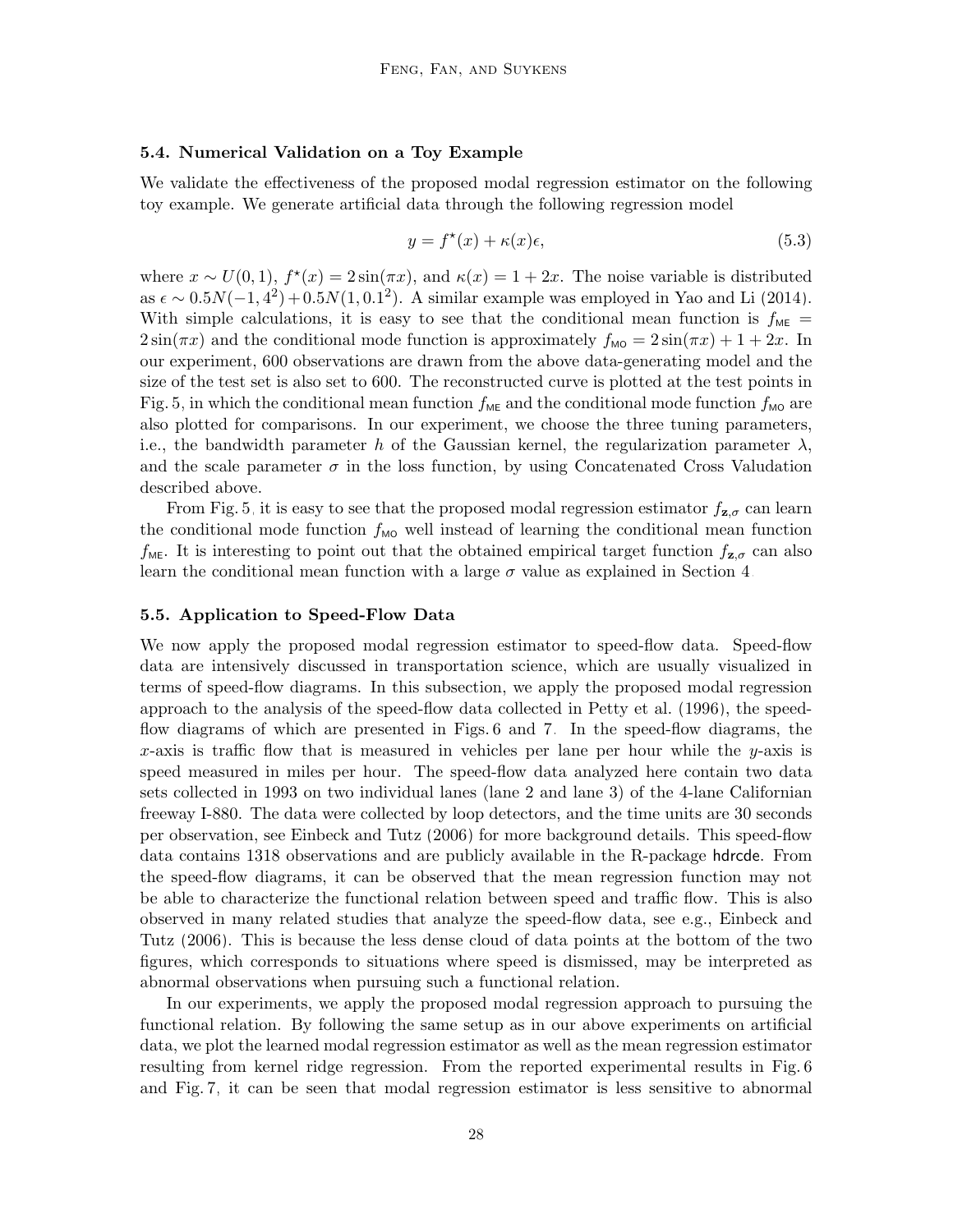<span id="page-28-0"></span>

Figure 6: The blue curve represents the conditional mode function estimator  $f_{\mathbf{z},\sigma}$  for 1318 observations of lane 2 while the black curve gives the conditional mean function estimator by kernel ridge regression.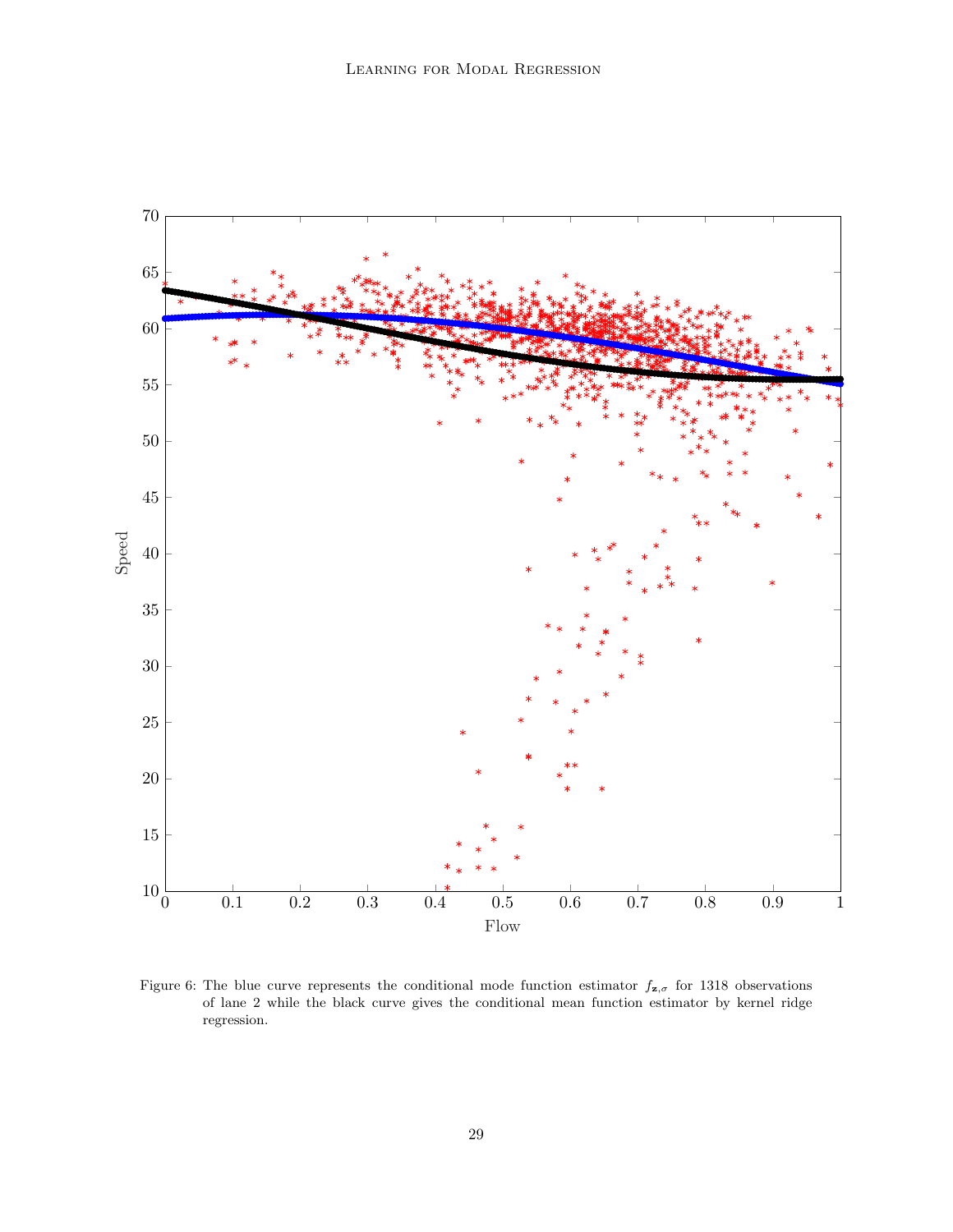<span id="page-29-0"></span>

Figure 7: The blue curve represents the conditional mode function estimator  $f_{\mathbf{z},\sigma}$  for 1318 observations of lane 3 while the black curve gives the conditional mean function estimator by kernel ridge regression.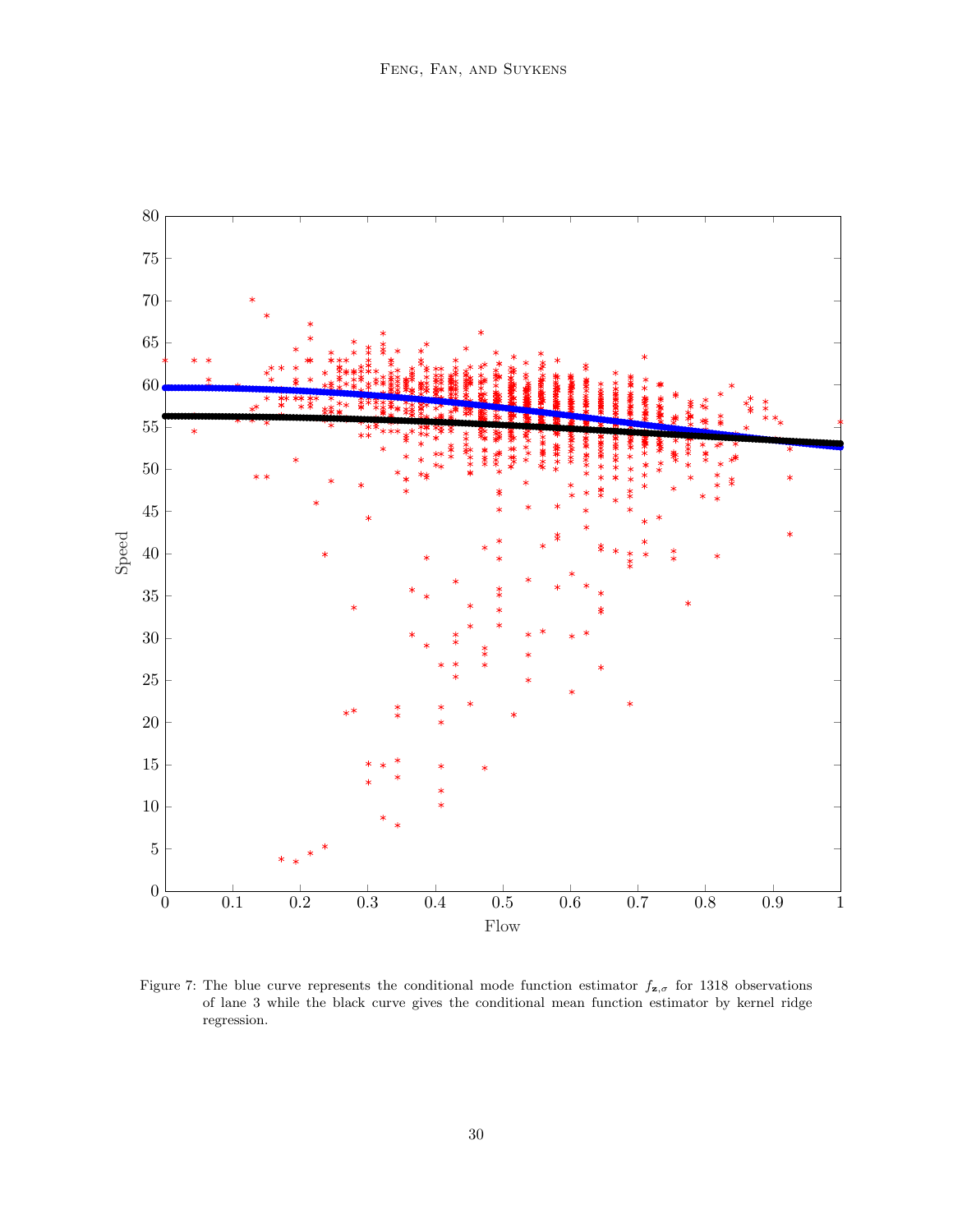observations and serves better in trend estimation when analyzing speed-flow data. It would be interesting to explore more real-world applications of the modal regression estimator learned through the proposed ERM approach, which will be the future work of our study in this respect.

# <span id="page-30-0"></span>6. Conclusions

As one of the important regression protocols, modal regression has not been much studied yet in the statistical learning literature. In this study, we investigated the modal regression problem from a statistical learning viewpoint. By assuming the existence and the uniqueness of the global mode of the conditional distribution in regression, we reformulated the modal regression problem into the classical empirical risk minimization framework. In particular, such a reformulation renders the associated modal regression approach dimension-independent. A learning theory framework for analyzing and assessing the proposed modal regression estimator was also developed. Based on the proposed statistical learning treatment on modal regression, we gained some insights into the regression problem. These insights include: first, modal regression problem can be tackled via empirical risk minimization and can be also interpreted from a kernel density estimation point of view; second, learning for modal regression is generalization consistent and modal regression calibrated in the sense defined in our study; third, function estimation consistency and convergence in the sense of the  $L^2_{\rho_X}$ -distance can be derived in modal regression. These findings in return unveil the working mechanism of MCCR when its scale parameter tends to zero as in this case, it corresponds to a modal regression problem.

#### Acknowledgments

The authors would like to thank the Action Editor and the reviewers for their constructive suggestions and comments that improved the quality of this paper. The research leading to these results has received funding from the European Research Council under the European Union's Seventh Framework Programme (FP7/2007-2013) / ERC AdG A-DATADRIVE-B (290923) and ERC AdG E-DUALITY (787960) under the European Union's Horizon 2020 research and innovation programme. This paper reflects only the authors' views, the Union is not liable for any use that may be made of the contained information. Research Council KUL: GOA/10/09 MaNet, CoE PFV/10/002 (OPTEC), BIL12/11T; PhD/Postdoc grants. Flemish Government: FWO: projects: G.0377.12 (Structured systems), G.088114N (Tensor based data similarity); PhD/Postdoc grants. IWT: projects: SBO POM (100031); PhD/Postdoc grants. iMinds Medical Information Technologies SBO 2014. Belgian Federal Science Policy Office: IUAP P7/19 (DYSCO, Dynamical systems, control and optimization, 2012-2017). Yunlong Feng also gratefully acknowledges the support of Simons Foundation Collaboration Grant #572064 and the Ralph E. Powe Junior Faculty Enhancement Award by Oak Ridge Associated Universities. The research of Jun Fan was supported in part by the Hong Kong RGC Early Career Schemes 22303518, and the NSF grant of China (No. 11801478). The corresponding author is Jun Fan.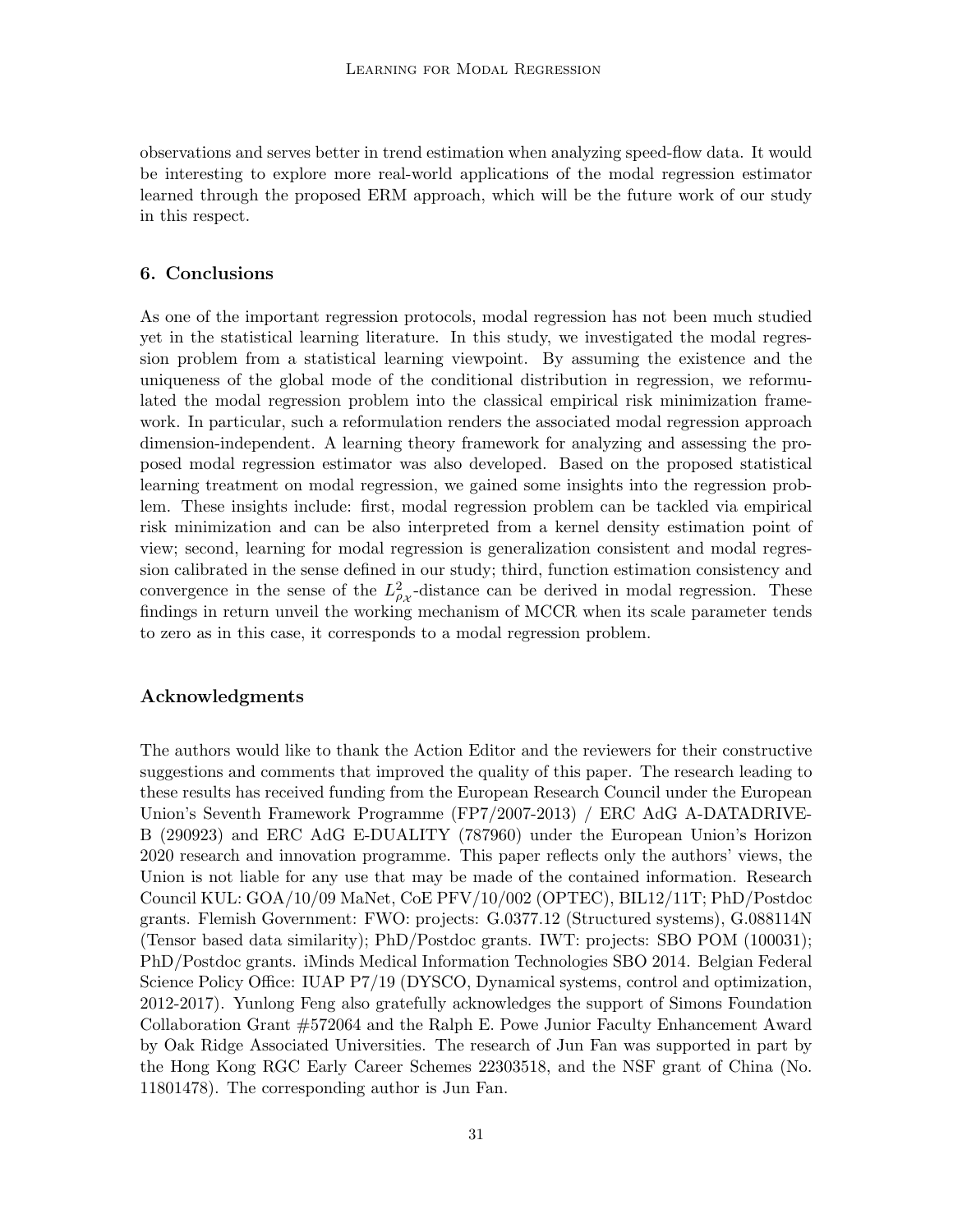# References

- <span id="page-31-8"></span>Martin Anthony and Peter L. Bartlett. Neural Network Learning: Theoretical Foundations. Cambridge University Press, 2009.
- <span id="page-31-5"></span>Markus Baldauf and Joao Santos Silva. On the use of robust regression in econometrics. Economics Letters, 114(1):124–127, 2012.
- <span id="page-31-9"></span>Peter L. Bartlett, Olivier Bousquet, and Shahar Mendelson. Local Rademacher complexities. The Annals of Statistics, 33(4):1497–1537, 2005.
- <span id="page-31-7"></span>Peter L. Bartlett, Michael I. Jordan, and Jon D. McAuliffe. Convexity, classification, and risk bounds. Journal of the American Statistical Association, 101(473):138–156, 2006.
- <span id="page-31-12"></span>Ricardo J. Bessa, Vladimiro Miranda, and Joao Gama. Entropy and correntropy against minimum square error in offline and online three-day ahead wind power forecasting. IEEE Transactions on Power Systems, 24(4):1657–1666, 2009.
- <span id="page-31-14"></span>Eva Cantoni and Elvezio Ronchetti. Resistant selection of the smoothing parameter for smoothing splines. *Statistics and Computing*, 11(2):141–146, 2001.
- <span id="page-31-13"></span>Badong Chen, Lei Xing, Haiquan Zhao, Nanning Zheng, and José C. Principe. Generalized correntropy for robust adaptive filtering. IEEE Transactions on Signal Processing, 64 (13):3376–3387, 2016a.
- <span id="page-31-4"></span>Yen-Chi Chen, Christopher R. Genovese, Ryan J. Tibshirani, and Larry Wasserman. Nonparametric modal regression. The Annals of Statistics, 44(2):489–514, 2016b.
- <span id="page-31-1"></span>Herman Chernoff. Estimation of the mode. Annals of the Institute of Statistical Mathematics,  $16(1):31-41$ , 1964.
- <span id="page-31-0"></span>Grard Collomb, Wolfgang Härdle, and Salima Hassani. A note on prediction via estimation of the conditional mode function. Journal of Statistical Planning and Inference, 15(2): 227–236, 1987.
- <span id="page-31-2"></span>Dorin Comaniciu and Peter Meer. Mean shift: A robust approach toward feature space analysis. IEEE Transactions on Pattern Analysis and Machine Intelligence, 24(5):603– 619, 2002.
- <span id="page-31-6"></span>Felipe Cucker and Ding-Xuan Zhou. Learning Theory: An Approximation Theory Viewpoint. Cambridge University Press, 2007.
- <span id="page-31-3"></span>Sanjoy Dasgupta and Samory Kpotufe. Optimal rates for  $k$ -NN density and mode estimation. In Advances in Neural Information Processing Systems, pages 2555–2563, 2014.
- <span id="page-31-10"></span>Krisztina Dearborn and Rafael Frongillo. On the indirect elicitability of the mode and modal interval. Annals of the Institute of Statistical Mathematics, pages 1–14, 2018.
- <span id="page-31-11"></span>Charles R. Doss and Jon A. Wellner. Global rates of convergence of the MLEs of log-concave and s-concave densities. The Annals of Statistics, 44(3):954–981, 2016.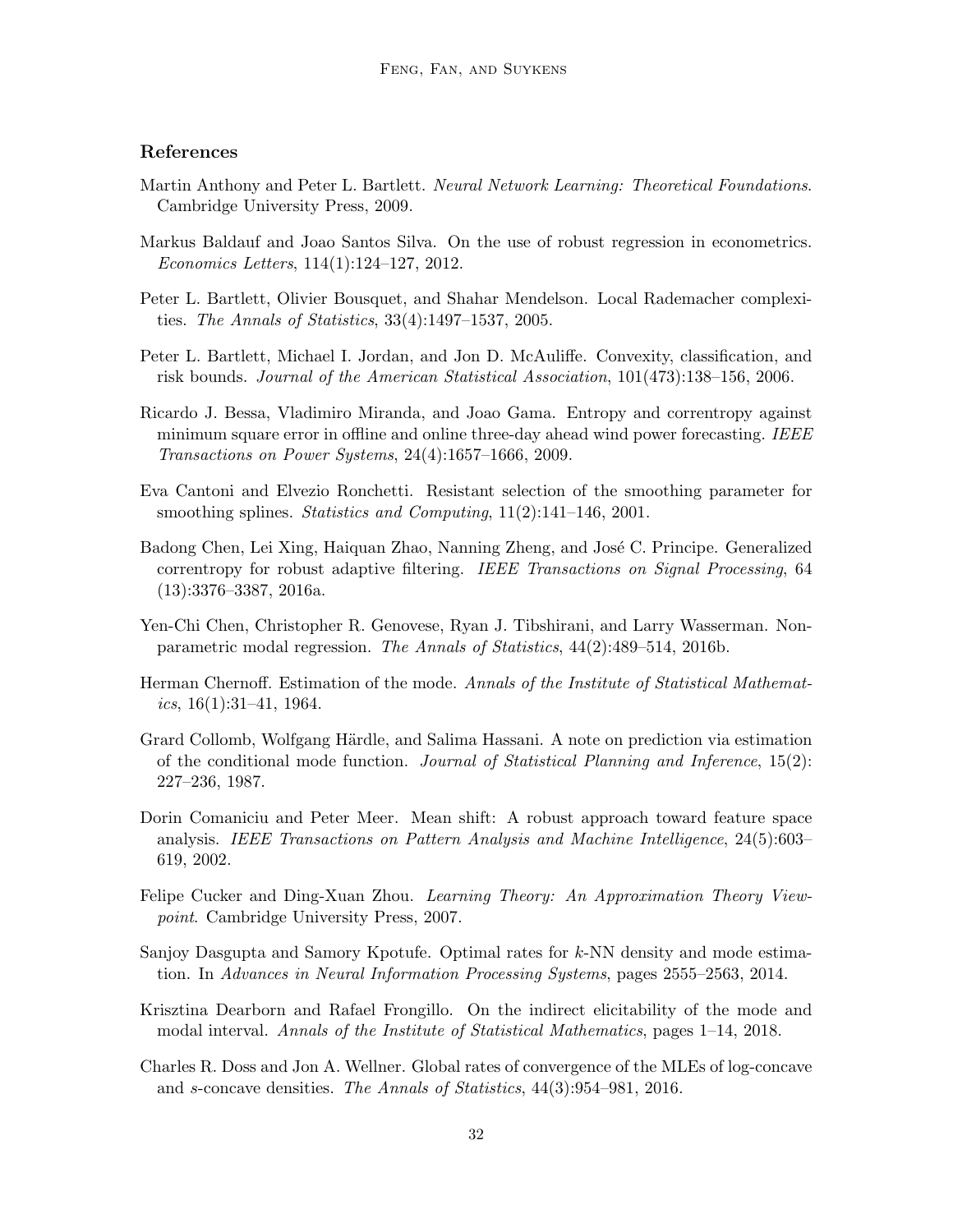- <span id="page-32-2"></span>William F. Eddy. Optimum kernel estimators of the mode. The Annals of Statistics,  $8(4)$ : 870–882, 1980.
- <span id="page-32-0"></span>Jochen Einbeck and Gerhard Tutz. Modelling beyond regression functions: an application of multimodal regression to speed–flow data. Journal of the Royal Statistical Society: Series C (Applied Statistics), 55(4):461–475, 2006.
- <span id="page-32-8"></span>Jun Fan, Ting Hu, Qiang Wu, and Ding-Xuan Zhou. Consistency analysis of an empirical minimum error entropy algorithm. Applied and Computational Harmonic Analysis, 41 (1):164–189, 2016.
- <span id="page-32-13"></span>Yunlong Feng and Qiang Wu. Learning under  $(1 + \epsilon)$ -moment conditions. Submitted, 2019.
- <span id="page-32-14"></span>Yunlong Feng and Yiming Ying. Learning with correntropy-induced losses for regression with mixture of symmetric stable noise. Applied and Computational Harmonic Analysis, 48(2):795–810, 2019.
- <span id="page-32-7"></span>Yunlong Feng, Xiaolin Huang, Lei Shi, Yuning Yang, and Johan A.K. Suykens. Learning with the maximum correntropy criterion induced losses for regression. *Journal of Machine* Learning Research, 16:993–1034, 2015.
- <span id="page-32-5"></span>Frédéric Ferraty, Ali Laksaci, and Philippe Vieu. Functional time series prediction via conditional mode estimation. Comptes Rendus Mathematique, 340(5):389–392, 2005.
- <span id="page-32-1"></span>Keinosuke Fukunaga and Larry Hostetler. The estimation of the gradient of a density function, with applications in pattern recognition. IEEE Transactions on Information Theory, 21(1):32–40, 1975.
- <span id="page-32-6"></span>Ali Gannoun, Jerome Saracco, and Keming Yu. On semiparametric mode regression estimation. Communications in Statistics - Theory and Methods, 39(7):1141–1157, 2010.
- <span id="page-32-10"></span>Ran He, Bao-Gang Hu, Wei-Shi Zheng, and Xiang-Wei Kong. Robust principal component analysis based on maximum correntropy criterion. IEEE Transactions on Image Processing, 20(6):1485–1494, 2011.
- <span id="page-32-11"></span>Ran He, Tieniu Tan, Liang Wang, and Wei-Shi Zheng.  $\ell_{2,1}$ -regularized correntropy for robust feature selection. In IEEE Conference on Computer Vision and Pattern Recognition  $(CVPR)$ , 2012, pages 2504-2511. IEEE, 2012.
- <span id="page-32-9"></span>Claudio Heinrich. The mode functional is not elicitable. *Biometrika*,  $101(1):245-251$ ,  $2013$ .
- <span id="page-32-4"></span>Eva Herrmann and Klaus Ziegler. Rates of consistency for nonparametric estimation of the mode in absence of smoothness assumptions. Statistics  $\mathscr{C}$  Probability Letters, 68(4): 359–368, 2004.
- <span id="page-32-12"></span>Ting Hu, Jun Fan, Qiang Wu, and Ding-Xuan Zhou. Learning theory approach to minimum error entropy criterion. Journal of Machine Learning Research, 14:377–397, 2013.
- <span id="page-32-3"></span>Gordon C.R. Kemp and Joao Santos Silva. Regression towards the mode. *Journal of* Econometrics, 170(1):92–101, 2012.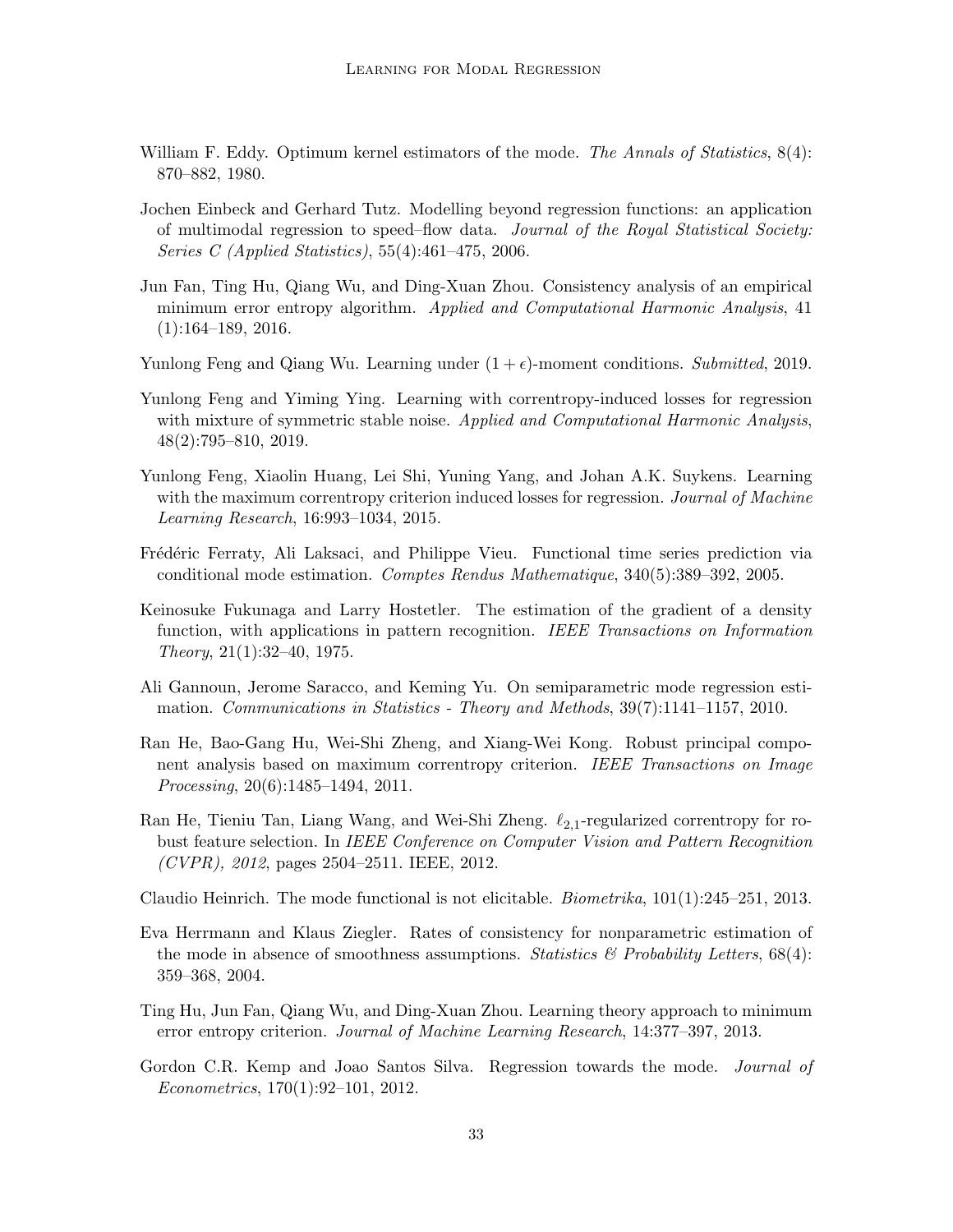<span id="page-33-1"></span>Myoung-Jae Lee. Mode regression. Journal of Econometrics, 42(3):337–349, 1989.

- <span id="page-33-2"></span>Myoung-Jae Lee. Quadratic mode regression. Journal of Econometrics, 57(1):1–19, 1993.
- <span id="page-33-8"></span>Myoung-Jae Lee and Hyun Ah Kim. Semiparametric econometric estimators for a truncated regression model: a review with an extension. Statistica Neerlandica, 52(2):200–225, 1998.
- <span id="page-33-11"></span>Weifeng Liu, Puskal P. Pokharel, and Jose C. Principe. Correntropy: properties and applications in non-Gaussian signal processing. IEEE Transactions on Signal Processing, 55 (11):5286–5298, 2007.
- <span id="page-33-13"></span>Canyi Lu, Jinhui Tang, Min Lin, Liang Lin, Shuicheng Yan, and Zhouchen Lin. Correntropy induced l2 graph for robust subspace clustering. In Proceedings of the IEEE International Conference on Computer Vision, pages 1801–1808, 2013.
- <span id="page-33-14"></span>Fusheng Lv and Jun Fan. Optimal learning with Gaussians and correntropy loss. Analysis and Applications, 2019. doi: 10.1142/S0219530519410124.
- <span id="page-33-9"></span>Zhike Lv, Huiming Zhu, and Keming Yu. Robust variable selection for nonlinear models with diverging number of parameters. Statistics  $\mathcal{B}'$  Probability Letters, 91:90–97, 2014.
- <span id="page-33-3"></span>Eric Matzner-Løfber, Ali Gannoun, and Jan G. De Gooijer. Nonparametric forecasting: a comparison of three kernel-based methods. Communications in Statistics - Theory and Methods, 27(7):1593–1617, 1998.
- <span id="page-33-7"></span>Elias Ould-Sa¨ıd. A note on ergodic processes prediction via estimation of the conditional mode function. Scandinavian Journal of Statistics, 24(2):231–239, 1997.
- <span id="page-33-4"></span>Emanuel Parzen. On estimation of a probability density function and mode. The Annals of Mathematical Statistics, 33(3):1065–1076, 1962.
- <span id="page-33-15"></span>Karl F. Petty, Hisham Noeimi, Kumud Sanwal, Dan Rydzewski, Alexander Skabardonis, Pravin Varaiya, and Haitham Al-Deek. The freeway service patrol evaluation project: Database support programs, and accessibility. Transportation Research Part C: Emerging Technologies, 4(2):71–85, 1996.
- <span id="page-33-12"></span>Jose C. Principe. Information Theoretic Learning: Renyi's Entropy and Kernel Perspectives. Springer Science & Business Media, 2010.
- <span id="page-33-6"></span>Alejandro Quintela-Del-Rio and Philippe Vieu. A nonparametric conditional mode estimate. Journal of Nonparametric Statistics, 8(3):253–266, 1997.
- <span id="page-33-5"></span>Tim Robertson and Jonathan D. Cryer. An iterative procedure for estimating the mode. Journal of the American Statistical Association, 69(348):1012–1016, 1974.
- <span id="page-33-0"></span>Thomas W. Sager and Ronald A. Thisted. Maximum likelihood estimation of isotonic modal regression. The Annals of Statistics, 10(3):690–707, 1982.
- <span id="page-33-10"></span>Khardani Salah and Yao Anne Françoise. Nonlinear parametric mode regression. Communications in Statistics - Theory and Methods, 46(6):3006–3024, 2016.